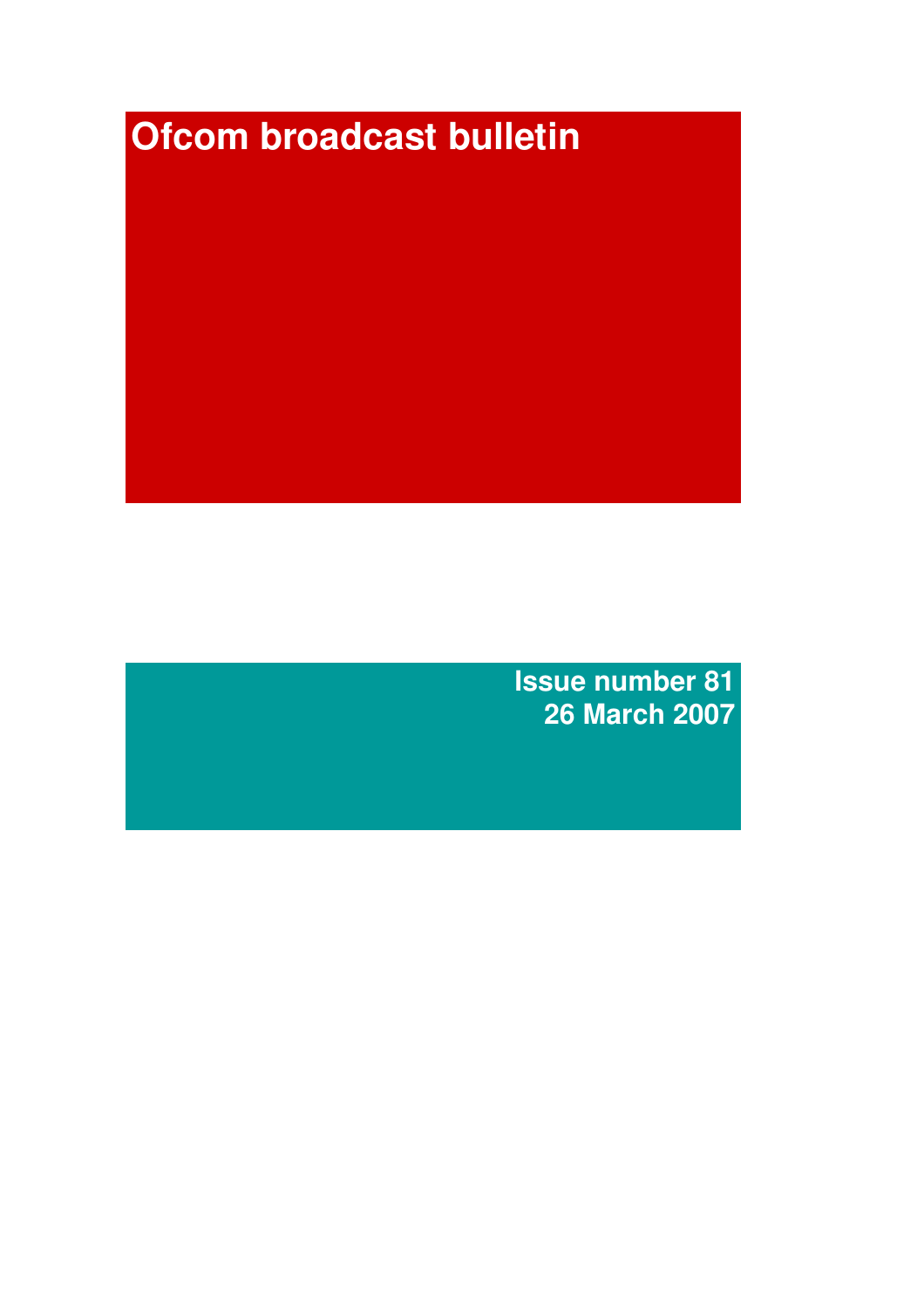# **Contents**

| Introduction                        |    |
|-------------------------------------|----|
| <b>Standards cases</b>              |    |
| In Breach                           |    |
| Not in Breach/Resolved              | 12 |
| <b>Fairness &amp; Privacy cases</b> |    |
| Upheld in part                      | 18 |
|                                     |    |

Other programmes not in breach/outside remit 32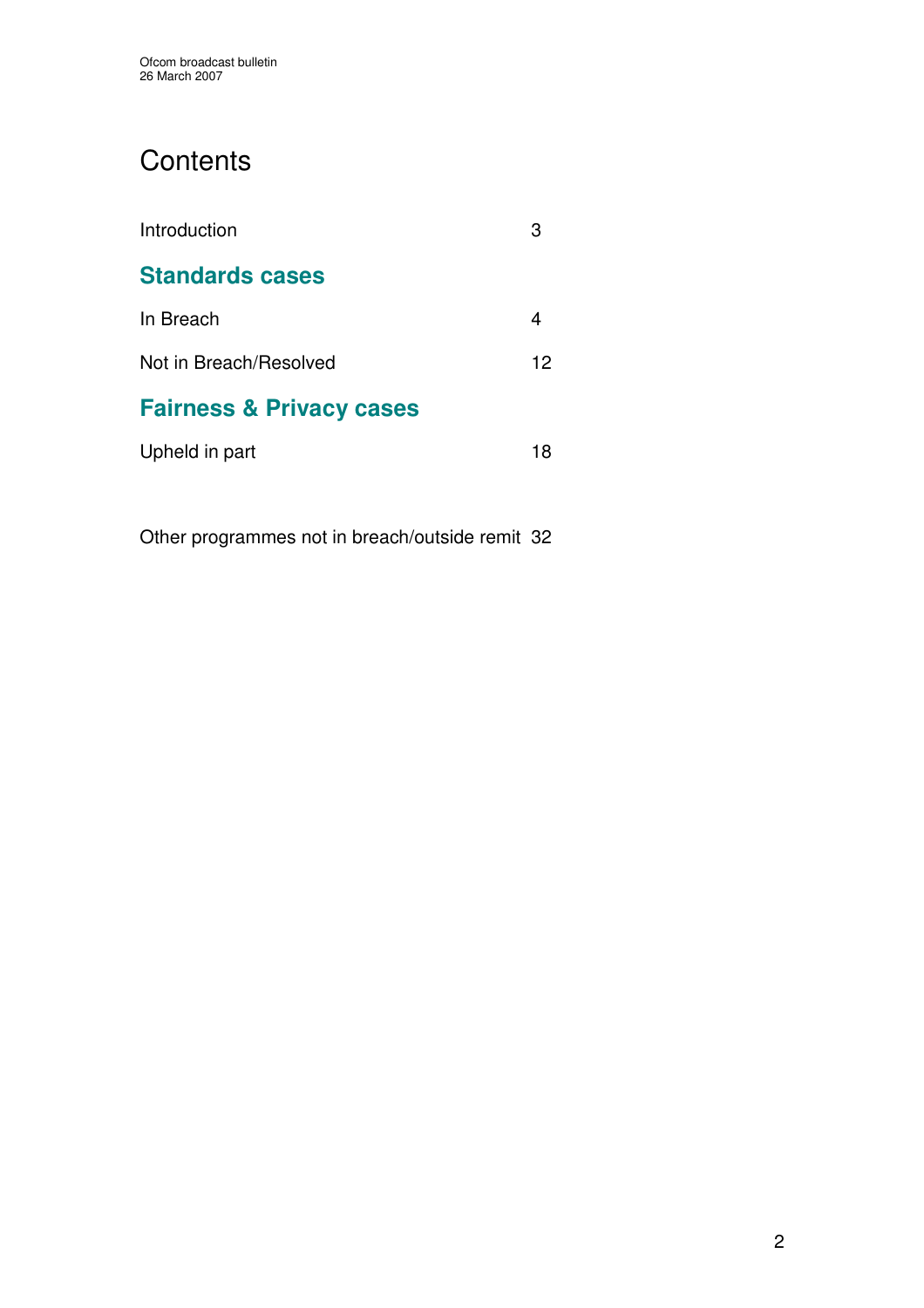# Introduction

Ofcom's Broadcasting Code took effect on 25 July 2005 (with the exception of Rule 10.17 which came into effect on 1 July 2005). This Code is used to assess the compliance of all programmes broadcast on or after 25 July 2005. The Broadcasting Code can be found at http://www.ofcom.org.uk/tv/ifi/codes/bcode/

The Rules on the Amount and Distribution of Advertising (RADA) apply to advertising issues within Ofcom's remit from 25 July 2005. The Rules can be found at http://www.ofcom.org.uk/tv/ifi/codes/advertising/#content

The Communications Act 2003 allowed for the codes of the legacy regulators to remain in force until such time as Ofcom developed its own Code. While Ofcom has now published its Broadcasting Code, the following legacy Codes apply to content broadcast before 25 July 2005.

- Advertising and Sponsorship Code (Radio Authority)
- News & Current Affairs Code and Programme Code (Radio Authority)
- Code on Standards (Broadcasting Standards Commission)
- Code on Fairness and Privacy (Broadcasting Standards Commission)
- Programme Code (Independent Television Commission)
- Programme Sponsorship Code (Independent Television Commission)
- Rules on the Amount and Distribution of Advertising

From time to time adjudications relating to advertising content may appear in the bulletin in relation to areas of advertising regulation which remain with Ofcom (including the application of statutory sanctions by Ofcom).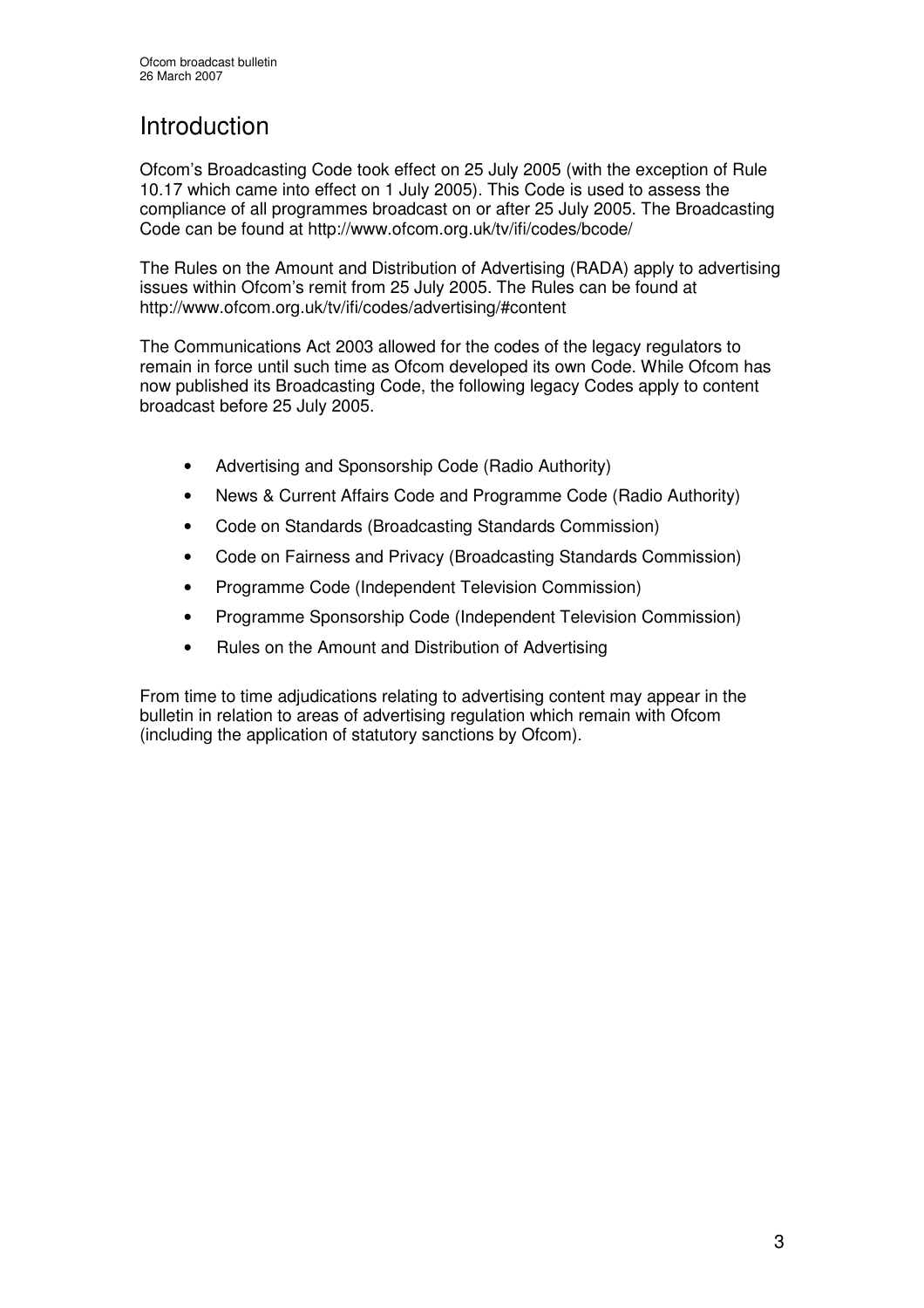# **Standards cases**

# **In Breach**

# **Word Association**

*Quiz Call, 24 September 2006, 16:00*

### **Introduction**

In this quiz, viewers were invited to name "things in Australia." Successful callers identified six of twelve possible answers, which included Sydney Opera House and Kangaroo Island. When only one more call was due to be put through to the studio, six answers remained to be identified, with a prize for any correct answer set at £1,500.

A clue to one of the answers was provided on screen. It read, "ALICE \* \* \* \* \* \* \*?" The presenter stated: "Alice something." Pointing to the clue, he said: "We're giving away £1,500 for that clue." He mentioned that there were seven asterisks. The clue then changed to "ALICE  $\frac{1}{1-\frac{1}{1-\frac{1}{1-\frac{1}{1-\frac{1}{1-\frac{1}{1-\frac{1}{1-\frac{1}{1-\frac{1}{1-\frac{1}{1-\frac{1}{1-\frac{1}{1-\frac{1}{1-\frac{1}{1-\frac{1}{1-\frac{1}{1-\frac{1}{1-\frac{1}{1-\frac{1}{1-\frac{1}{1-\frac{1}{1-\frac{1}{1-\frac{1}{1-\frac{1}{1-\frac{1}{1-\frac{1}{1-\frac{1}{1-\frac{1}{1-\frac{1}{1-\frac{1}{1-\frac{1}{1-\frac{1}{1-\frac{1}{$ this out now guys…", but added later: "It could be a tricky one, I don't know the answer." However, he encouraged viewers to use the clue, rather than attempt one of the other five possible answers. The last caller through to the studio suggested "Alice Springs" was the answer, which was incorrect. The presenter revealed all the remaining answers, which included the event, "Alice Springs Camel Cup."

Two viewers believed this was unfair. Rule 2.11 of the Ofcom Broadcasting Code ("the Code") states: "Competitions should be conducted fairly…". Ofcom asked Channel 4, which ran *Quiz Call* at the time of the broadcast but now no longer operates the service as a stand-alone channel, for its comments.

### **Response**

Channel 4 agreed that the clue on screen, which included seven asterisks and then seven dashes, may have suggested that a seven letter answer was required. The presenter then made an assumption that the answer was "Alice Springs", wrongly stating that they were looking for a seven letter word that follows Alice. Channel 4 said that the presenter's assumption was incorrect, the producer did not realise and, unfortunately, the presenter was not therefore prompted to rectify the mistake at the time.

Channel 4 apologised for the error and confirmed that *Quiz Call*'s producers and presenters had been reminded by its compliance team that presenters should not assume the correct answers to competitions on air. The broadcaster added that the presenter in this case no longer worked for *Quiz Call* and regretted the "isolated incident."

### **Decision**

For a competition to be conducted fairly, Ofcom considers it should not be suggested to viewers that a competition is easy (as the presenter did in this instance), when it is in fact difficult or vice versa. We therefore welcome the broadcaster's apology and the reminder it issued to producers and presenters – to avoid presenters making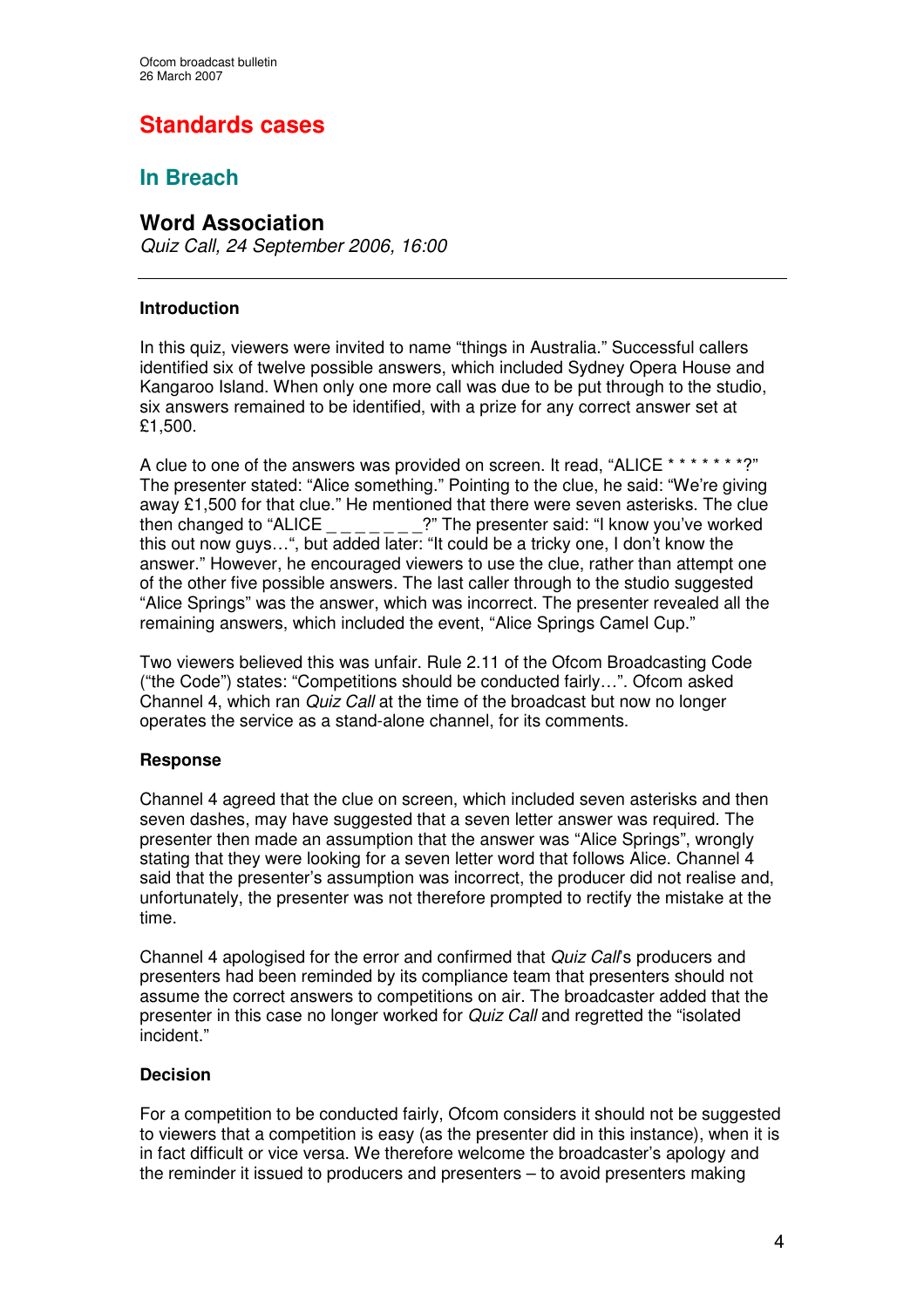assumptions on air about the correct answers to competitions. A clue which is broadcast must always be completely accurate, especially if it clearly invites viewers to attempt one specific answer (of many) and makes that answer appear easy.

Irrespective of the presenter's assumption and comments, the clue on screen clearly indicated that the correct answer was "Alice" followed by a single seven letter word. Most viewers would have therefore called to provide the specific answer for which the clue had been given, believing it be easy (i.e. "Alice Springs"). The broadcaster's 'correct' answer ("Alice Springs Camel Cup") was almost impossible for callers to have considered, given the clue that was screened.

Ofcom considers that the integrity of such competitions, particularly where viewers are encouraged to spend money by calling premium rate telephone lines, is essential. Broadcasters must ensure that they observe the highest standards.

The competition was not therefore conducted fairly and was in breach of Rule 2.11 of the Code.

### **Breach of Rule 2.11**

Ofcom has serious concerns about a growing trend of complaints on the conduct of some competitions and quizzes. Please see the Note to Broadcasters in this issue.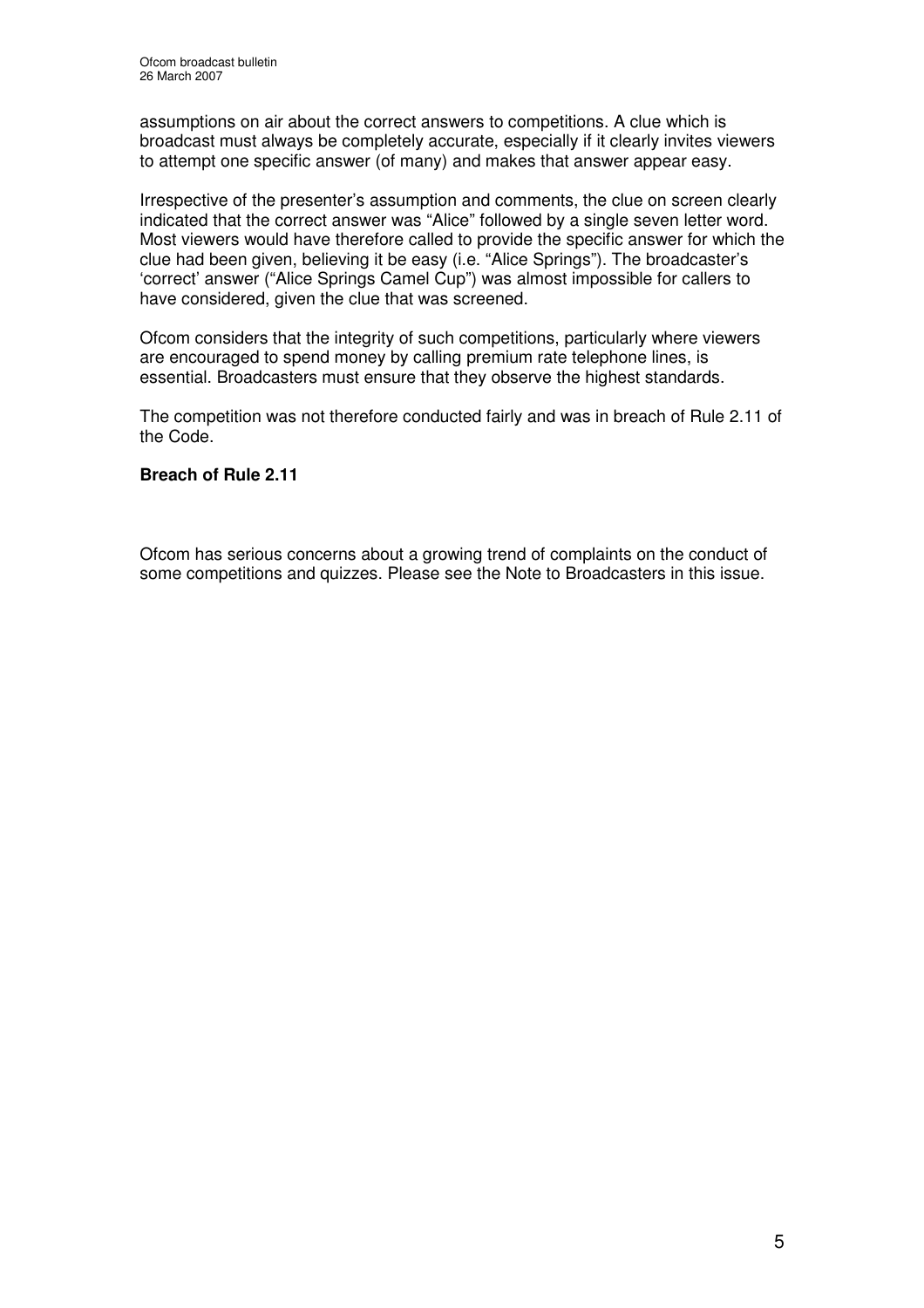# **Quiz Call**

*Five, 17 September 2006, 01:05*

### **Introduction**

A viewer questioned the validity of an answer in a competition called *Piggy Bank* in the *Quiz Call* programme broadcast on Five. (Quiz Call was previously run as a channel. It is now broadcast as a programme, on Five). The viewer did not believe that 960 pence was a possible solution to the quiz question.

When investigating, we noticed that in the current case, the presenter opened the *Piggy Bank* competition by stating:

*"The first game is very simple … I don't know the answer to this game but I do know* it's very, very easy. Have a look at all the coins and what you need to do is add the *pence - it's as easy as that. So call me. Maybe the first person coming through will get this right tonight."*

Ofcom was aware of the nature and methodology of this competition as it was identical to *Piggy Bank* featured in a previous *Quiz Call* broadcast on Five, about which Ofcom published a finding in broadcast bulletin 78 (http://www.ofcom.org.uk/tv/obb/prog\_cb/obb78/). In this previous case, Five had said that the show's approvals team categorised *Piggy Bank* as a "difficult mathematics" game.

Five was asked to comment on these points in the light of Rule 2.11 of the Broadcasting Code which requires that: "Competitions should be conducted fairly…".

### **Response**

Five confirmed that the methodology behind the solution was identical to that used previously and detailed how it had been applied in the current case.

The broadcaster quoted comments made by the presenters during the broadcast that indicated the competition may be more difficult than had been stated at the outset. Five did not therefore believe the programme, taken as a whole, was misleading. Nevertheless, it acknowledged that *"the presenter's comments that the game was "easy" were not ideal."*

Five also reminded Ofcom that, as a result of the previous case, it would be holding a further seminar with the programme's personnel, *"to ensure they understand the detail, meaning and importance of Rule 2.11."*

### **Decision**

The methodology provided by Five confirmed the correct answer (960 pence), when applied in this case. As before, it appeared to us capable of producing only the correct answer and was therefore fair to viewers who had decided to participate.

We welcome Five's steps to aid compliance. However, current Ofcom guidance says that, for a Call TV quiz to be run fairly, "we believe an audience should not be misled by a broadcaster stating or implying that a competition is simple if it is actually difficult/cryptic." While we acknowledge the presenters' later comments when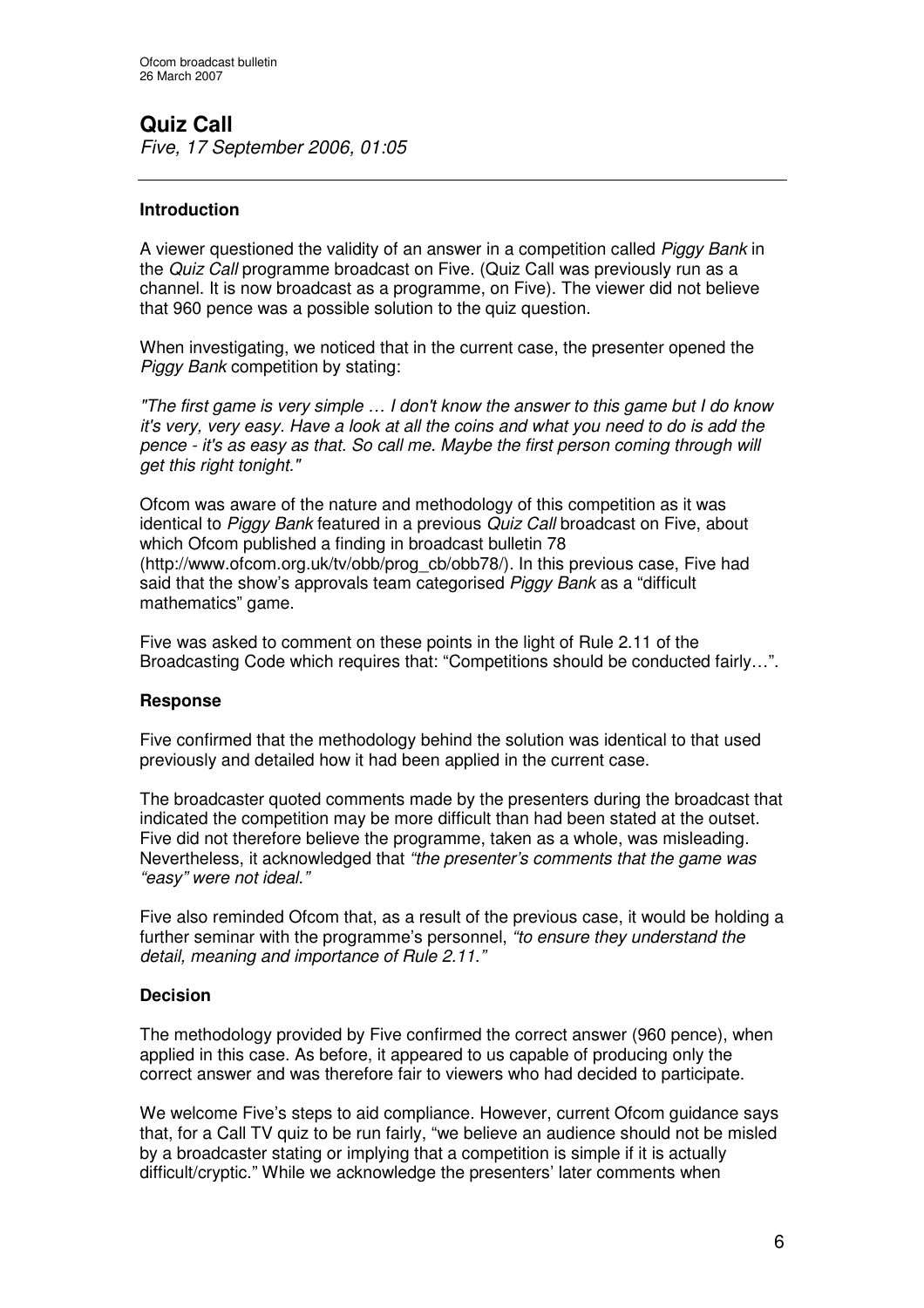conducting this competition, as quoted by Five, the first presenter opened the competition by stating that it was easy. In the following twenty minutes she made no attempt even to imply that it may have been more difficult.

At any stage of a competition – especially at the beginning – the apparent difficulty of a competition is likely to be a significant factor when a viewer considers whether or not to participate. It is therefore essential that the viewers are not misled. In this case, viewers were likely to participate because they believed the competition was easy, when it was not.

The competition was not conducted fairly and the broadcast therefore breached Rule 2.11.

### **Breach of Rule 2.11**

Ofcom has serious concerns about a growing trend of complaints on the conduct of some competitions and quizzes. Please see the Note to Broadcasters in this issue.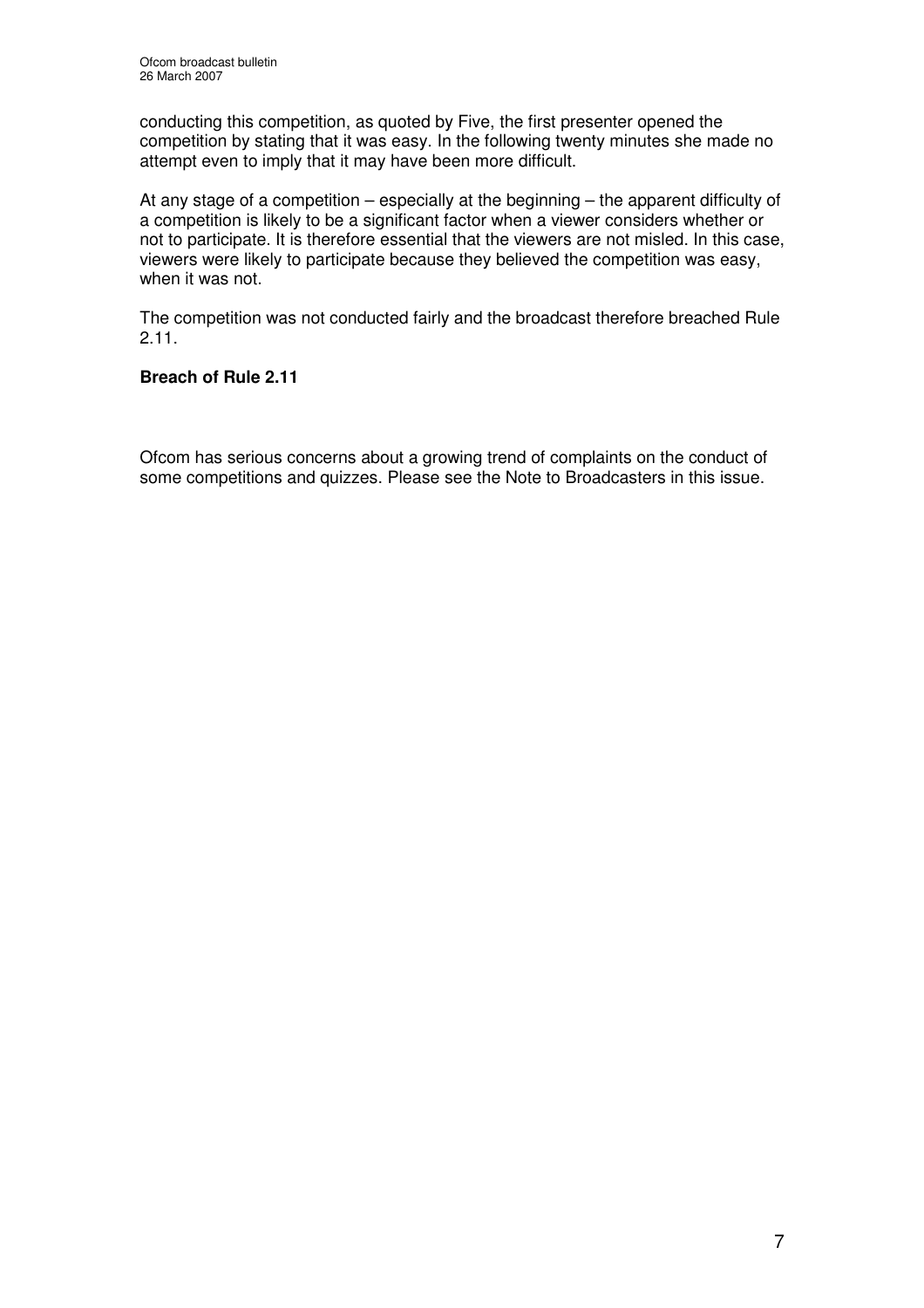# **Note to Broadcasters**

### **Call TV Quiz Services and Rule 2.11**

Ofcom has serious concerns about a growing trend in complaints relating to the conduct of some competitions and the potential loss of trust between the broadcaster and audience.

It is a requirement of Ofcom's Broadcasting Code that competitions are conducted fairly. In particular, it is essential that the demands of any competition on its audience are reasonable.

Ofcom is currently investigating other cases, but we consider it necessary to remind broadcasters that they must take particular care in ensuring that there are rigorous compliance procedures in place to prevent the broadcast of:

- wrong answers as correct:
- inaccurate and/or misleading clues and
- challenges that are almost impossible for anyone in the audience to meet.

Broadcasters are reminded that, in line with its normal procedures, Ofcom will consider the imposition of statutory sanctions for broadcasters seriously, deliberately or repeatedly breaching the Code.

Separately to investigating specific cases under the Broadcasting Code (which are published in the broadcast bulletin), Ofcom has announced a wider inquiry into the use of premium rate telecoms services ("PRS") in television programmes. This follows a series of apparent compliance failures in the operation of and editorial standards in television programmes that use PRS.

Details of the inquiry's terms of reference can be found at http://www.ofcom.org.uk/media/news/2007/03/nr\_20070322a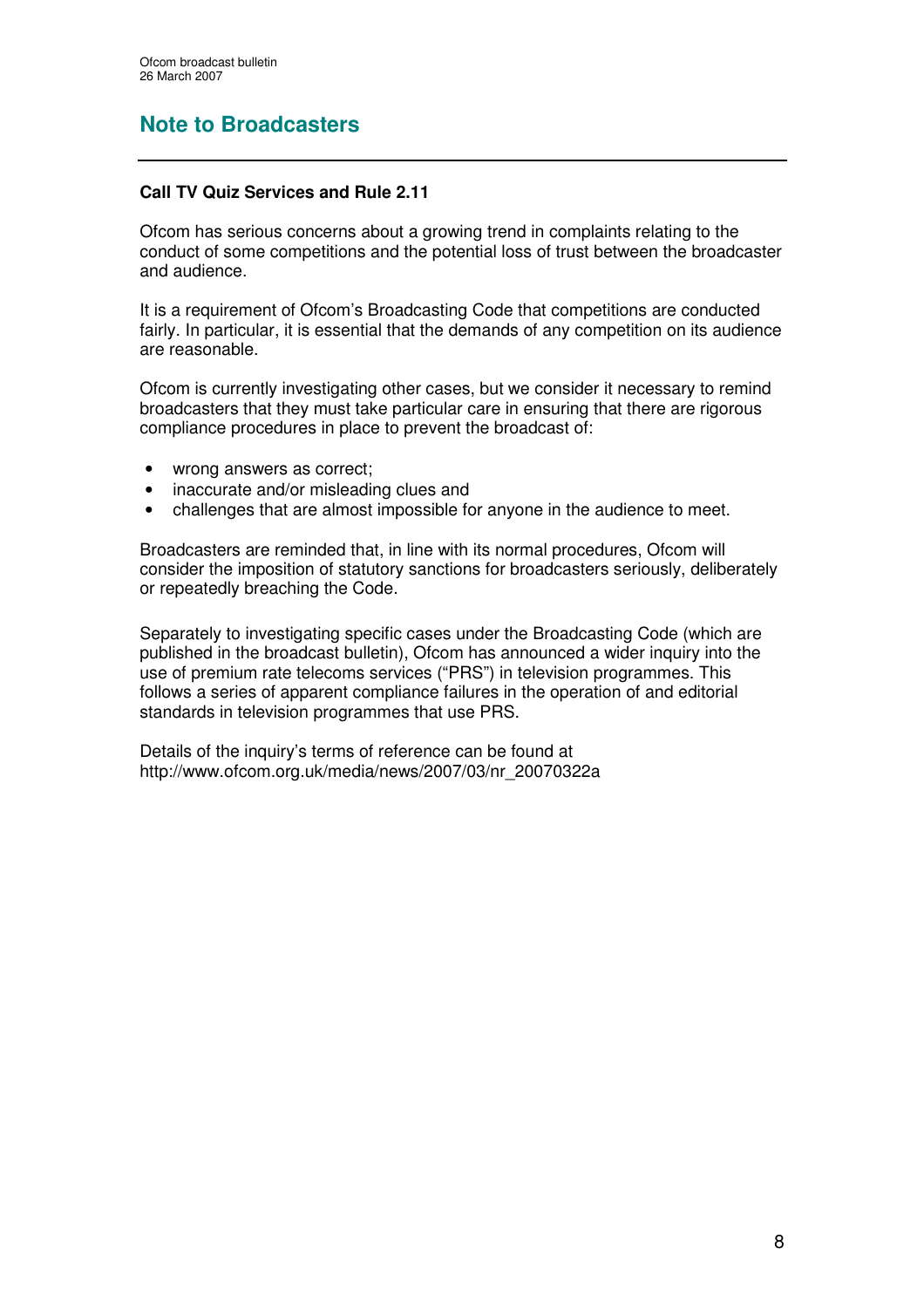# **The Extreme Truth**

*Men & Motors, 15 March 2006, 23:30*

### **Introduction**

This programme featured couples who were hypnotised to reveal their most intimate secrets including their most extreme sexual experiences and secret sexual fantasies. These experiences and fantasies were re-enacted (filmed in soft focus and black and white) as they are described by the person under hypnosis. During the programme there were portrayals of vaginal, oral and anal sexual acts.

A viewer objected to the explicit nudity and sexual content within the programme. ITV, the broadcaster responsible for Men & Motors, was asked to comment in the light of Rules 1.24 (adult sex material), 2.1 and 2.3 (generally accepted standards) of the Broadcasting Code ("the Code").

### **Response**

ITV said that the series was carefully edited by a dedicated and highly experienced Men & Motors compliance editor. ITV acknowledged that the programme was quite sexually explicit. However, it stated that the series was aimed solely at an adult audience, very late night and in the clear context of the Men & Motors channel. The show was "labelled" at the outset; an on-screen caption carried the single word "EXPLICIT" and the accompanying voice-over said: *"We'd like to inform viewers that the following programme contains scenes of a sexual nature".*

In relation to whether the content amounted to 'adult sex material' requiring encryption, ITV considered that it followed the guidance issued by Ofcom. In judging what material is adult sex material, Ofcom suggests that broadcasters should be guided by the definitions used by the British Board of Film Classification (BBFC) when referring to 18-rated films and 'sex works at 18'. The BBFC states that films may fall outside the 18-rated category because the material contains "the more explicit images of sexual activity – unless they can be exceptionally justified by context and the work is not a 'sex work' as defined....". The BBFC defines 'sex works' as "works…whose primary purpose is sexual arousal or stimulation". The Code makes a similar differentiation. On this occasion ITV concluded that the series did not meet the definition of a 'sex work' and therefore did not require encryption.

However, ITV said it was keen to avoid obvious sources of widespread or general offence and, as a result of the complaint, it conducted a comprehensive internal review of the adult output broadcast on the channel. The review was conducted on the basis that the channel wanted to protect the particular context and viewer expectation it had built up over a number of years while ensuring that programming was suitably edited and appropriately presented. It included a review of the channel's existing compliance guidelines; samples of then-current adult output; samples of the unedited material from which that output derived and some of the output at comparable times on comparable channels.

ITV also researched previous regulatory findings, including an adjudication by the ITC (the regulator responsible for broadcast content prior to Ofcom) in 2003 that made clear that material that had been or would be played on an adult encrypted channel is *"not easily transferable to open channel viewing and requires a degree of editing that goes beyond the removal or blurring of obviously explicit and inappropriate images".*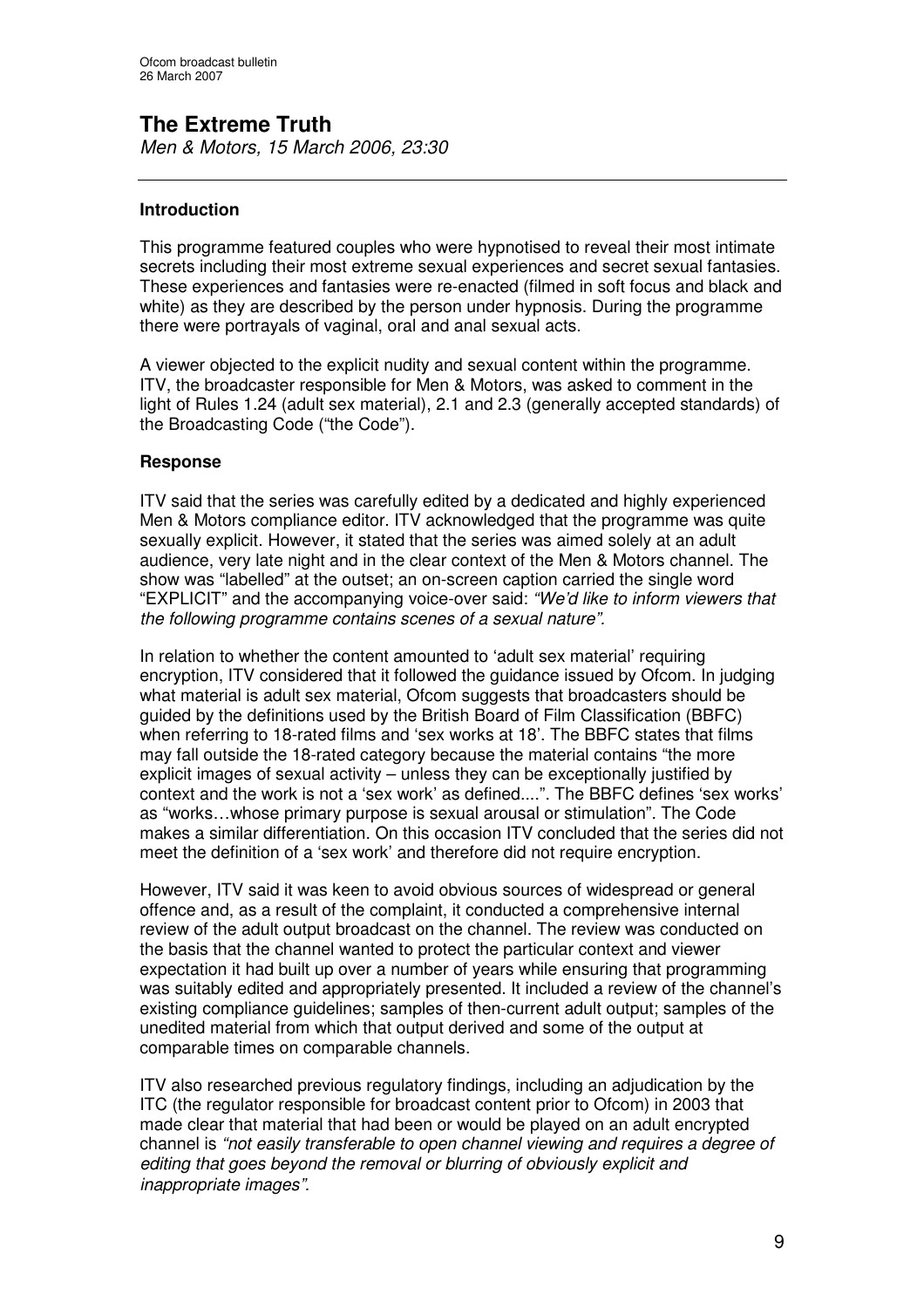As a result of the review, ITV produced and implemented revised guidance for general application by Men & Motors. Full details of the revised guidelines were provided, including directions on both the explicitness of individual shots and the overall tone of programmes.

ITV said it had also reviewed the information/warning announcements made on Men & Motors, which it concluded were insufficient. As a result, ITV overhauled the announcement process to deliver bespoke announcements on virtually all Men & Motors programmes which, the broadcaster believed, offered a more effective and robust model to deliver an appropriate level of viewer information and warning. ITV hoped the review would achieve real improvement in performance to meet viewer expectation and avoid unnecessary offence and complaint.

### **Decision**

The Code requires 'generally accepted standards' to be applied to the content of television programmes (Rule 2.1). In applying these standards, broadcasters must ensure that material that may cause offence is justified by context (Rule 2.3). Context can include (but is not limited to) the editorial content of the programme, the channel on which it is broadcast and the time of broadcast, the expectation of the likely audience and any information broadcast before the programme about the nature of the content. It also includes the effect of the material on viewers or listeners who may come across it unawares.

In this case, Ofcom notes the programme was preceded by detailed information alerting viewers to its sexual content and was broadcast late in the evening on a channel that attracts a predominantly adult male audience. The channel is known for broadcasting mainly motoring based programming and, later in the schedule, programmes of a more adult nature.

However, the channel is situated in the general entertainment section of the Electronic Programme Guide. Although the editorial basis of the programme ostensibly appeared to be the impact of the revelations on the couples, the actual content was principally the portrayal of the sexual fantasies and experiences. This focus on the sexual acts, coupled with the filming techniques used, created a programme that appeared predominantly to be what the Broadcasting Code refers to as 'adult sex material' in terms of both style and intent. We consider that the degree and explicitness of the sexual activity shown and the overall tone of the programme was not editorially justified and went beyond what is generally acceptable on an unencrypted channel.

It is important that broadcasters differentiate between programmes that contain explicit sexual material that is exceptionally justified by the context of the programme and material that appears to be shown for the purpose of sexual arousal or stimulation. Material that falls in the latter category should be broadcast only under encryption with appropriate protection mechanisms in place.

We consider this programme was in breach of the Code and welcome the steps taken by the broadcaster to improve compliance in this area. We expect these improved compliance procedures to prevent this or similar material from being broadcast without encryption in future.

### **Breach of Rules 1.24, 2.1 and 2.3**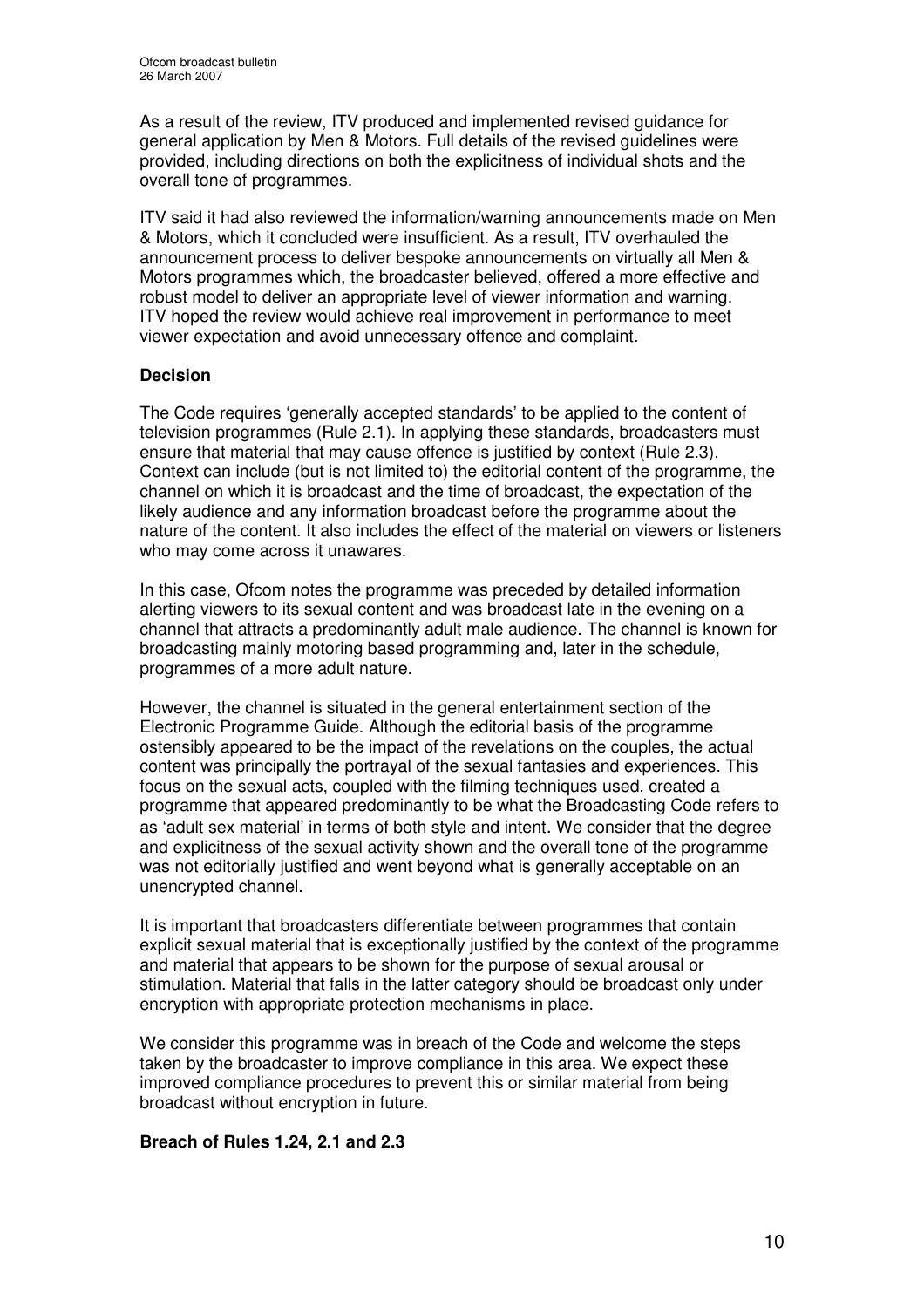# **Channel 9 (Restricted Television Service Licence)**

*24–25 January 2007*

### **Introduction**

Channel 9 is a local channel broadcast in Londonderry, Northern Ireland. Six viewers complained that the channel had stopped broadcasting local content, as required by its licence.

Ofcom asked Channel 9 to provide a sample of content from a 24 hour period chosen at random and its comments in respect of Part I (b) of the Annex to its licence, which states: *"The Licensed Service will provide content which covers local news, weather, and sport, local current affairs, local interest and local interactive programming. Some Irish language and religious output will be introduced. A local text service will be provided 24 hours a day".*

### **Response**

Channel 9 said it was unable to provide Ofcom with a copy of the requested broadcast as it had experienced problems with its logging system. However, the broadcaster stated that it normally stopped producing local original material during the summer months and ran a 'summer schedule' of other material instead. However due to serious staff problems and logistical difficulties, this schedule had continued beyond the summer without any further local content being broadcast. The channel explained that once new editorial staff had been recruited, it would begin broadcasting local original content again. In addition, a planned expansion of technical facilities would enable the broadcast of novel and enhanced local content.

In later correspondence with Ofcom, the channel stated that the expansion work had been delayed and staff problems had continued. It provided Ofcom with details of its future schedule plans, indicating the inclusion of new local content.

### **Decision**

Ofcom noted Channel 9's explanations for this situation and the efforts the broadcaster has made to rectify it. However Ofcom considers a breach of a broadcaster's licence obligations of this nature as serious and significant. This will be held on record and further regulatory action will be considered if a similar breach occurs again.

Further, it is a condition of a television broadcaster's licence that recordings of its output are retained for 60 days after transmission and that Ofcom is provided with any material on request. Failure to supply this recording was a serious breach of Channel 9's licence. This will also be held on record.

The channel was in breach of Part I (b) (The Licensed Service) and Condition 9 (Retention and production of recordings) of its licence.

### **Breach of Part I (b) and Condition 9 of its licence**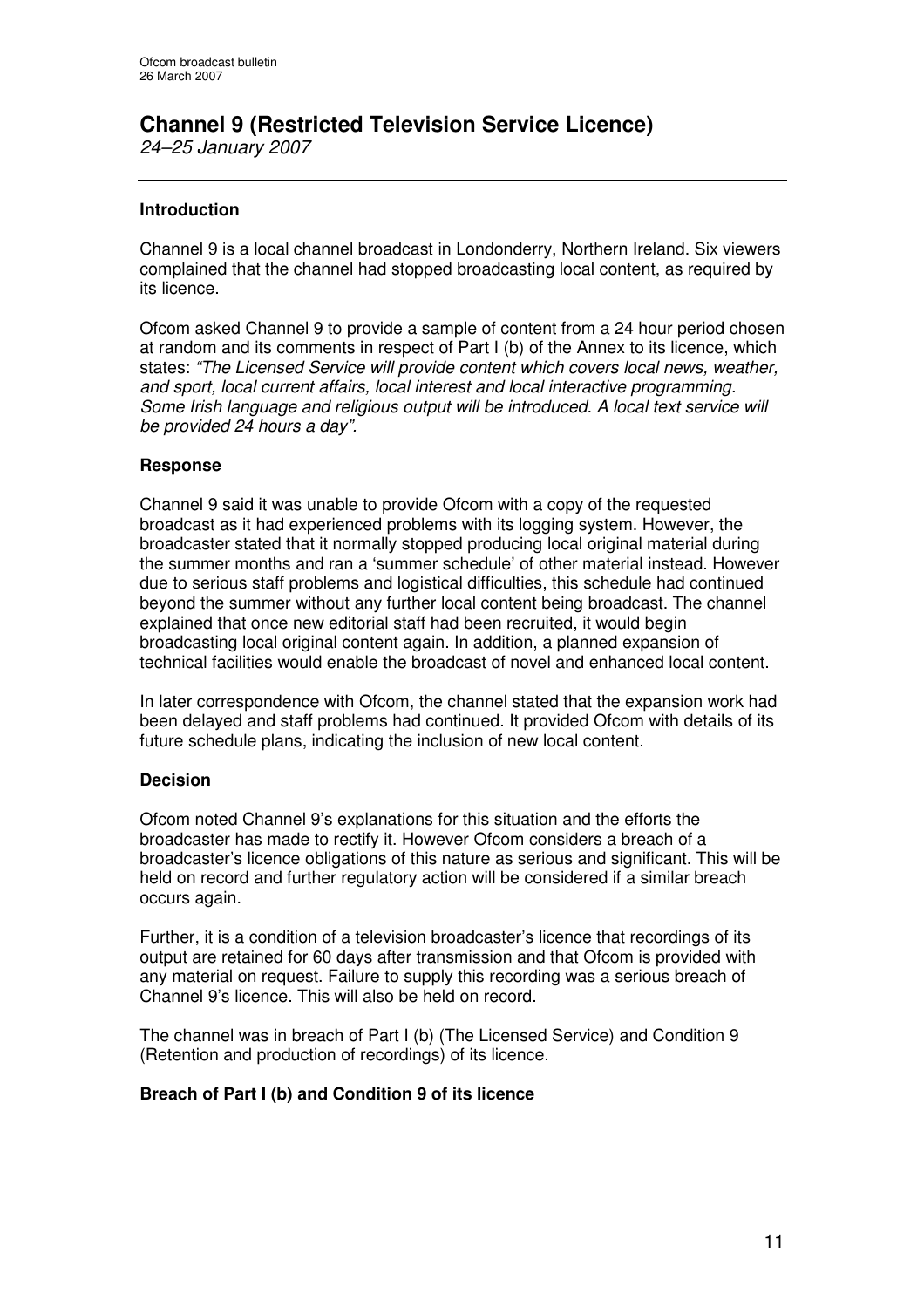# **Not In Breach/Resolved**

# **After You've Gone**

*BBC1, 12 January 2007, 20:30 & 14 January 2007, 17:10*

### **Introduction**

This sitcom features the relationship of divorced handyman, Jimmy, with his two teenage children, ex-wife and former mother-in-law. This episode was transmitted at 20:30 on 12 January 2007 and then repeated the following Sunday at 17:10.

### **12 January 2007, 20:30**

Three viewers complained that they were offended by the use of language such as "shag", "crap", "bollocks" and "tits". In particular, one was concerned about the use of "Christ" as a swear word.

Two further viewers complained about the use of such language before the watershed, particularly as the programme's family storyline appealed to younger viewers.

### **14 January 2007, 17:10**

Five viewers complained about the offensive language in this repeat episode.

27 further viewers complained that the swearing was unsuitable for transmission on a Sunday afternoon when young children were watching.

As regards the three complaints of offensive language relating to the 12 January transmission and the five complaints on this issue regarding the 14 January transmission, Ofcom did not ask the BBC for its comments in the context of Rule 2.3 (generally accepted standards). It considers that this level of language is generally acknowledged as mild by the majority of adult viewers and was justified by the editorial context of the programme, a light-hearted comedy.

However, Ofcom did ask the BBC to comment on both transmissions in respect of Rules 1.3 and 1.16 of the Broadcasting Code ("the Code"). Rule 1.3 states that: "Children must also be protected by appropriate scheduling from material that is unsuitable for them". The Code defines the meaning of "children" as people under the age of fifteen years and it judges "appropriate scheduling" according to:

- the nature of the content:
- the likely number and age range of children in the audience, taking into account school time, weekends and holidays;
- the start and finish time of the programme;
- the nature of the channel or station and the particular programme; and
- the likely expectations of the audience for a particular channel or station at a particular time and on a particular day.

Rule 1.16 requires that: "Offensive language must not be broadcast before the watershed, or when children are particularly likely to be listening, unless it is justified by the context. In any event, frequent use of such language must be avoided before the watershed. "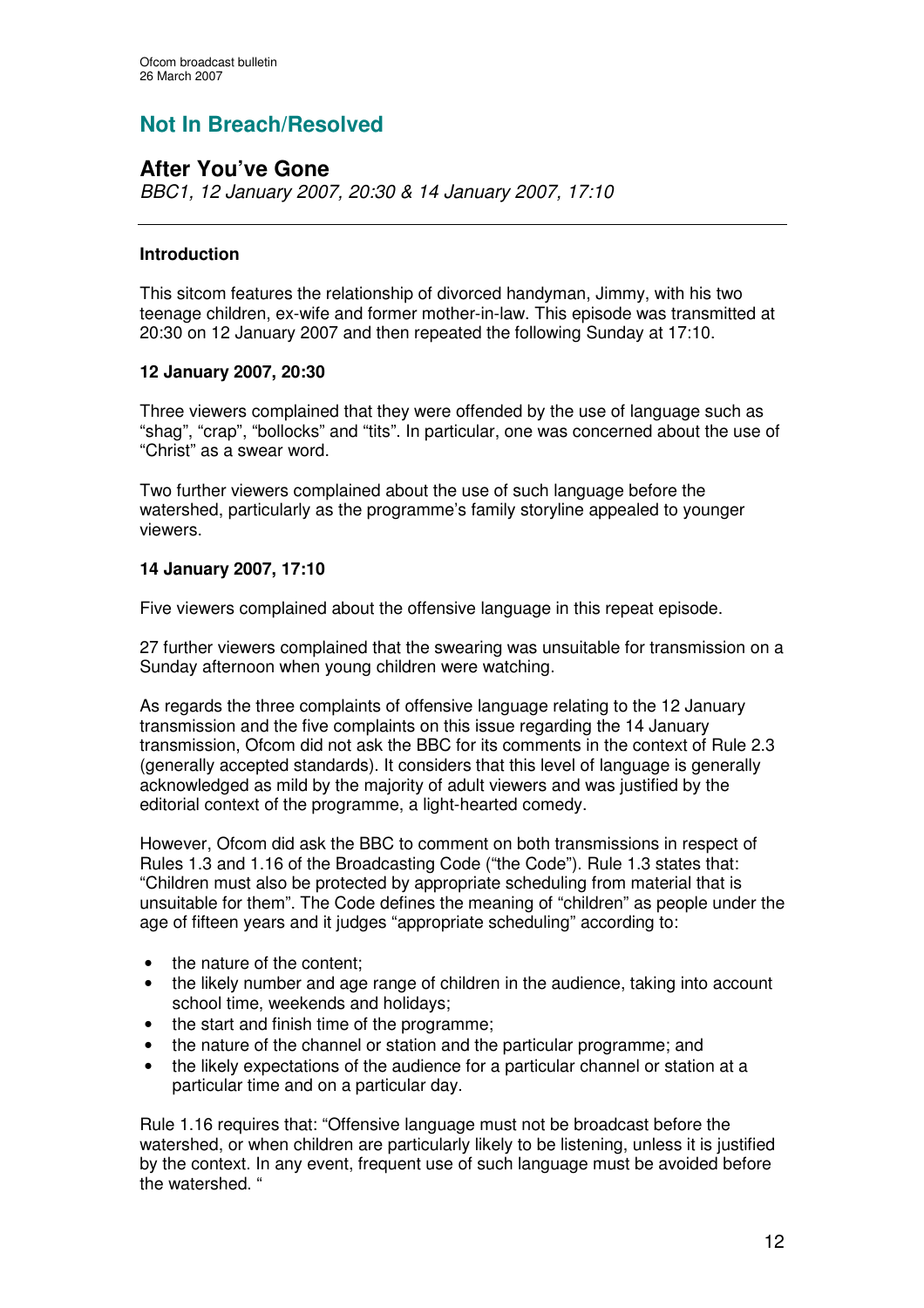Context includes, but is not limited to, the editorial content of the programme, the time of the broadcast, the likely size and composition of the potential audience and the likely expectation of the audience.

### **Response**

### **12 January 2007, 20:30**

The BBC acknowledged that language that had the potential to offend was used several times in this programme, but the Corporation did not believe it was inappropriate for broadcast in the 30 minutes immediately before the watershed. The broadcaster referred to evidence that this type of language is acceptable to the typical audience for this time slot, pointing to Ofcom's own research study, *Language and Sexual Imagery in Broadcasting: A Contextual Investigation*, which notes: "There was general agreement that many words have become tolerated and almost 'every day'. These words were wide ranging and included 'toilet words', words for sexual body parts and profanity".

The BBC also said that the language was further justified by the dramatic context, with much of the humour coming from clash of class attitudes between handyman Jimmy and his former mother-in-law, Diana, who thinks herself socially superior. Jimmy's character is clearly used to the kind of predominantly male environments where coarse language is more acceptable, while Diana only uses terms such as "tits" that transgress the stereotype she represents for comic effect, without being unduly offensive.

### **14 January 2007, 17:10**

The BBC admitted that while it believed such language was acceptable at 20:30, it was not suitable for broadcast on a Sunday afternoon when many children would be watching. The broadcaster recognised from the volume of complaints, both to Ofcom and directly to the BBC, that it had misjudged this transmission and apologised for any offence caused. This had been quickly recognised - a few days after the broadcast an apology was posted on the BBC's complaints website, with a commitment to make the series more appropriate for this timeslot. The remaining episodes were edited to remove much of the coarse language.

### **Decision**

### **12 January 2007, 20:30**

While Ofcom recognises that some viewers would prefer children to be protected from any swearing or offensive language before 21:00, the guidance to the Code which is based on extensive research recognises that "milder language in the early part of the evening may be acceptable, for example, if mitigated by a humorous context." Ofcom's research study *Language and Sexual Imagery in Broadcasting* notes that words such as "crap", "bollocks" and "Christ" were considered mild swearing by the majority of respondents. Nevertheless, the Code requires the use of such language should not be frequent before the watershed.

In the light of this Ofcom considers that it is acceptable for mild swearing to be scheduled in the period directly preceding the watershed, as long as it is not frequent and is justified by the context as required by the rule. In this case the frequency and type of language used were in keeping with the comedic context of this programme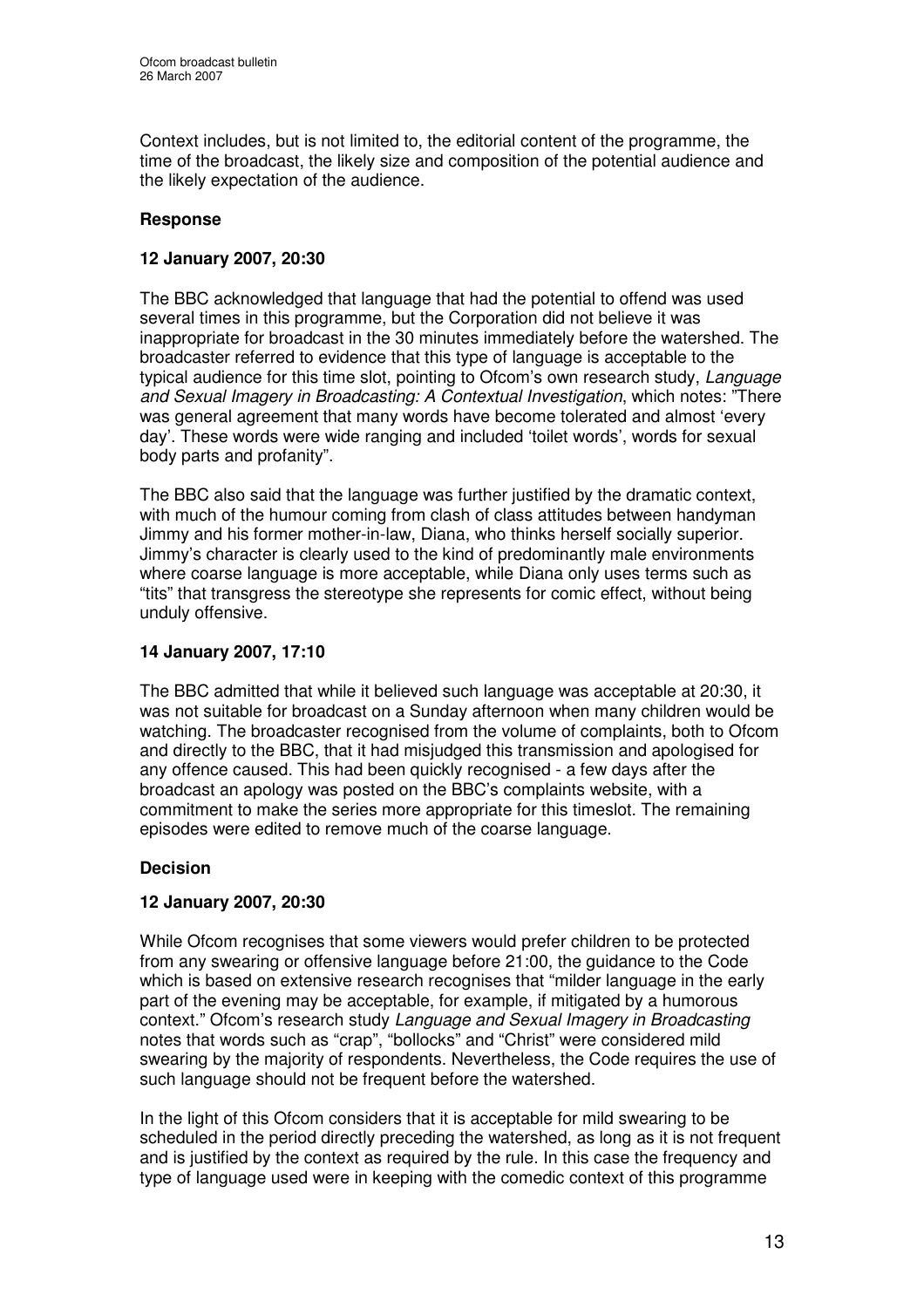and in particular, the types of characters portrayed. The language was not used aggressively.

Therefore Ofcom finds that this broadcast was not in breach of the Code.

### **Not In Breach**

### **14 January 2007, 17:10**

A pre-transmission announcement did advise viewers that this broadcast was a *"cheeky new comedy with plenty of colourful language"*. Ofcom, however, considers that the majority of the audience watching BBC1 at this time would not have expected young children who are available to watch at this time to be exposed to the use of swearing.

Despite the fact that the swearing in this episode was mild and justified by its context at 20:30, Ofcom does not consider this type of language to be suitable for transmission on a Sunday afternoon at 17:10 when many young children are watching.

Ofcom acknowledges the steps taken by the BBC to ensure that future episodes were suitable for transmission in the 17:10 slot. In view of the BBC's acknowledgement of its misjudgement in the scheduling of this broadcast, its swift response and apology on its website and the actions taken, Ofcom considers the matter resolved.

### **Resolved**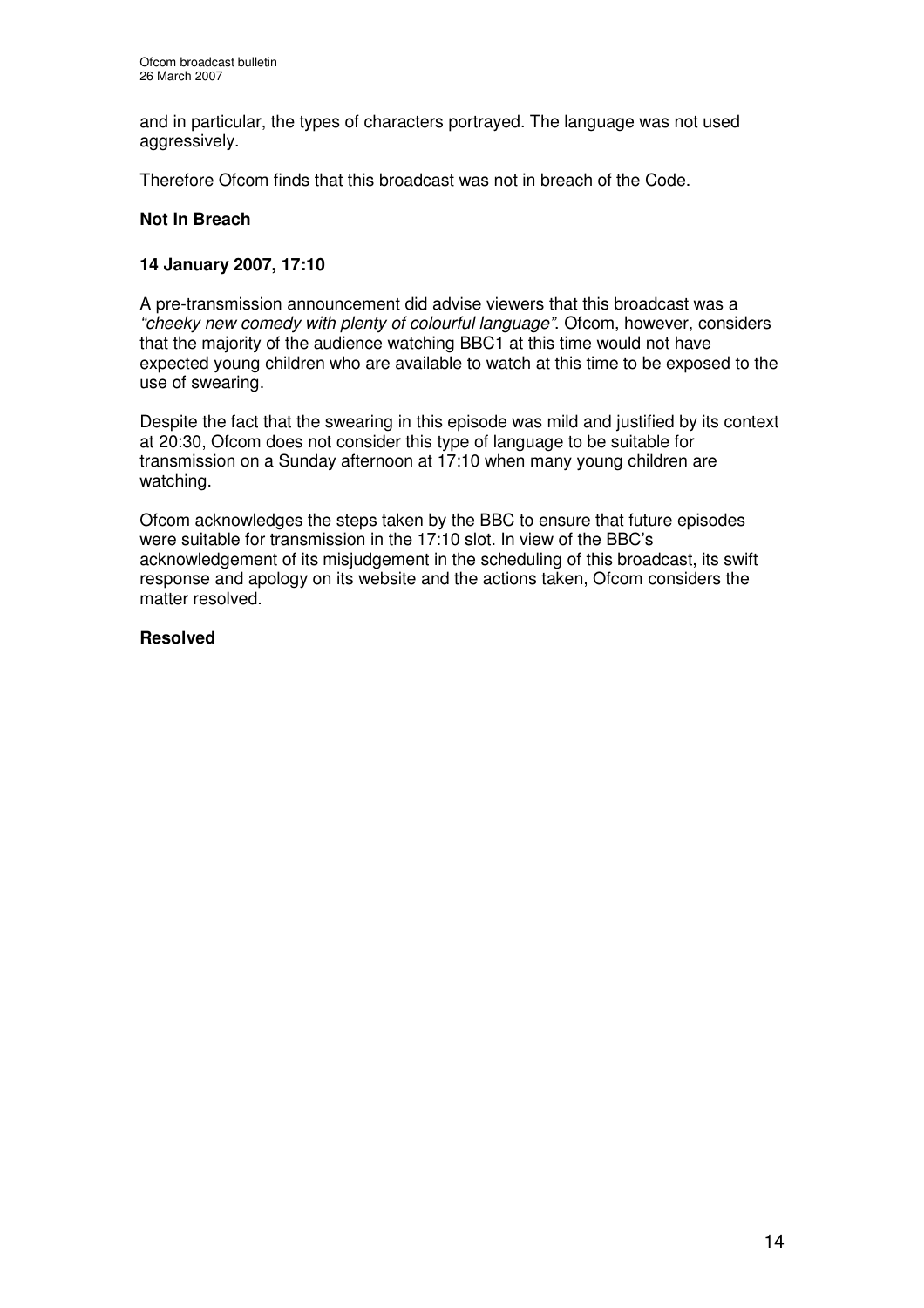# **Broadcasting Code Guidance Update**

### **Rule 9.14**

We have received a number of queries from the broadcast industry about the inclusion of text numbers in sponsor credits. Specific concerns centre on whether it is acceptable under Rule 9.14 of the Code to include a prefix when featuring a text number in credits e.g. "text XYZ to 12345".

Rule 9.14 requires sponsorship on television to be clearly separated from advertising. Sponsor credits must not contain advertising messages or calls to action. In particular, credits must not encourage the purchase or rental of the products or services of the sponsor or a third party. Credits may however include basic contact details of the sponsor.

Rule 9.14 is derived from European legislation, the Television Without Frontiers Directive. This contains specific requirements relating to the amount of television advertising a broadcaster is allowed to transmit and also specific requirements for broadcast sponsorship arrangements. Sponsorship does not count towards the amount of time a broadcaster is allowed to use for advertising and therefore the Code requires credits to be distinct from advertising.

We have considered whether the presentation of a text number in the manner described constitutes an advertising message e.g. a 'call to action' or is likely to viewed by audiences merely as another form of contact information.

In reaching our decision, we have considered the degree of information it is necessary to provide for contact to be made using different routes (telephone, internet address etc.). If a sponsor credit contains contact information, we expect this to be the minimum necessary to allow the viewer to make contact with the sponsor. We understand that in the case of text messaging it is common practice for companies to prefix a text number with specific information. It is this prefix that facilitates connection.

A text number that includes a prefix is therefore likely to be viewed by Ofcom as basic contact information. The inclusion of such information alone in a sponsor credit is unlikely to breach Rule 9.14. Broadcasters should remember however that if the prefix itself is likely to be viewed as an 'advertising message', its inclusion in a sponsor credit is unacceptable.

Following the recent enquiries and also other queries regarding the interpretation of Rule 9.14, Ofcom is replacing the current Code guidance on this rule with the following text. This revised guidance comes into effect as of the date of this broadcast bulletin.

### **Rule 9.14 No advertising messages or calls to action (Television)**

*The purpose of a sponsor's credit is to inform viewers that a programme is sponsored and let them know the identity of the sponsor.*

*Credits do not count towards the amount of airtime a broadcaster is allowed to use for advertising. The Television Without Frontiers (TWF) Directive limits the amount of advertising a broadcaster can transmit and requires that*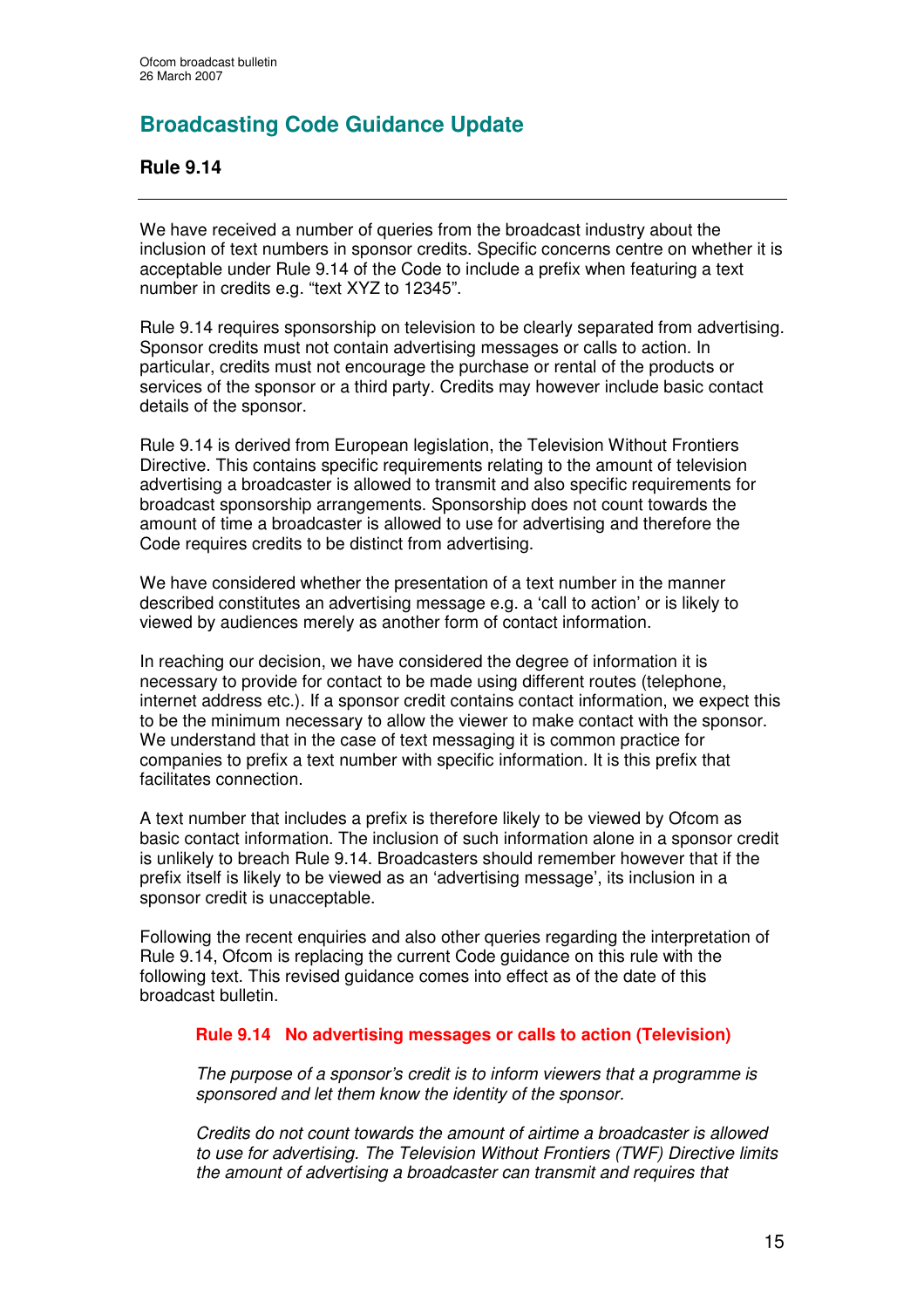*advertising is kept separate from other parts of the programme service (Articles 10 and 18). Rule 9.14 is designed to ensure sponsor credits are distinct from advertising. It prevents sponsor credits becoming 'quasi' advertising by, for instance, being used for the sort of sales propositions that should be confined to advertisements.*

*In additional to the rules on advertising separation and minutage, Rule 9.14 also reflects the TWF Directive requirements that sponsored programmes:*

- *"… must be clearly identified as such by the name and/or logo of the sponsor at the beginning and/or end of the programmes" (Article 17b).*
- *"… must not encourage the purchase or rental of the products or services of the sponsor or a third party, in particular by making special promotional references to those products or services" (Article 17c).*

*Each statement made in a credit will be judged on its own merit and in light of all the circumstances, but the following guidance may be helpful when applying Rule 9.14.*

### *Prominence of references to products/services*

*Broadcasters should remember that the purpose of a sponsor credit is to inform the viewer of the sponsorship arrangement. The main focus of a credit should therefore be to identify that arrangement.*

*In relation to identifying sponsored content, the European Commission has stated that "for the purposes of identifying the sponsor, [the TWF Directive] allows reference not only to the name or logo of the sponsor, but also to its products or services, provided they are not given undue prominence" 1 .*

*Therefore, as part of the credit achieving its purpose of identifying the sponsorship arrangement, brief descriptions of the sponsor's products/services may be acceptable. To avoid issues of undue prominence, care needs to be taken to ensure that references to products/services do not overshadow the sponsorship message.*

### *Encouraging the purchase or rental of the sponsor's products/services*

*As well as brief product descriptions, sponsors may include basic contact details and brief descriptions of their business in credits. The principal emphasis of the credit must be on sponsorship arrangement. If sponsor credits contain contact details, these should include the minimum information necessary to allow viewers to make initial contact with the sponsor should they so wish. Contact details may include a description of the means of contact (e.g. tel:, text:) but must not invite or exhort viewers to contact the sponsor. Any direct appeals to the viewer to buy or try the sponsor's goods or services or to contact the sponsor for more information are likely to breach Rule 9.14.*

<sup>1</sup> Issue 5, Issues Paper for the audiovisual conference in Liverpool/Commercial Communications July 2005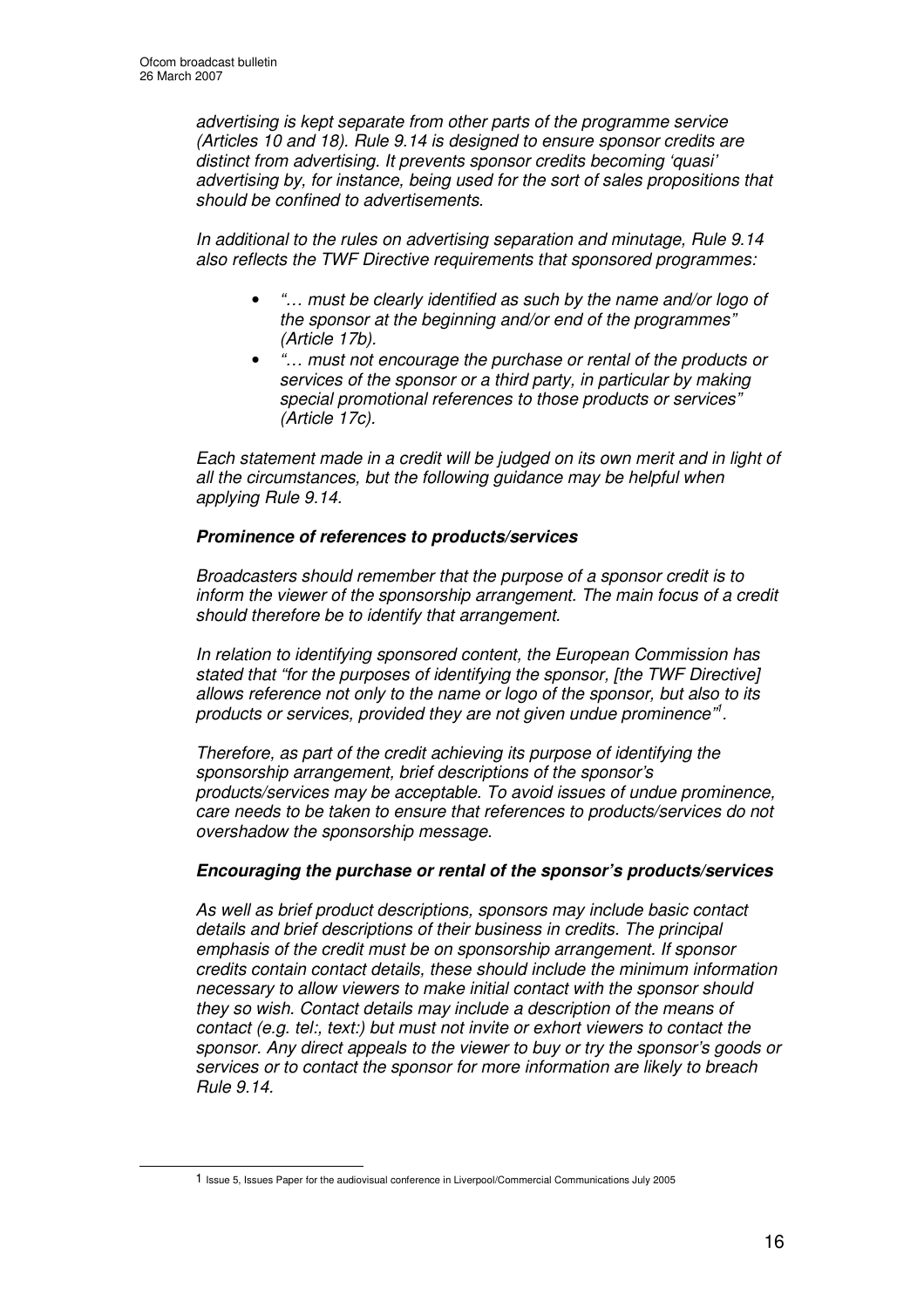*Mandatory price information (such as the cost of premium rate services) is acceptable provided it does not form part of an advertising message. Any price information that is not mandatory will normally be considered an advertising message.*

### *Special promotional references*

*Specific or detailed descriptions of a sponsor's business or products are likely to be viewed as promotional and are therefore unacceptable. Brief statements (straplines etc.) may be acceptable in credits but claims that are capable of objective substantiation, particularly those that are comparative, may breach this rule.*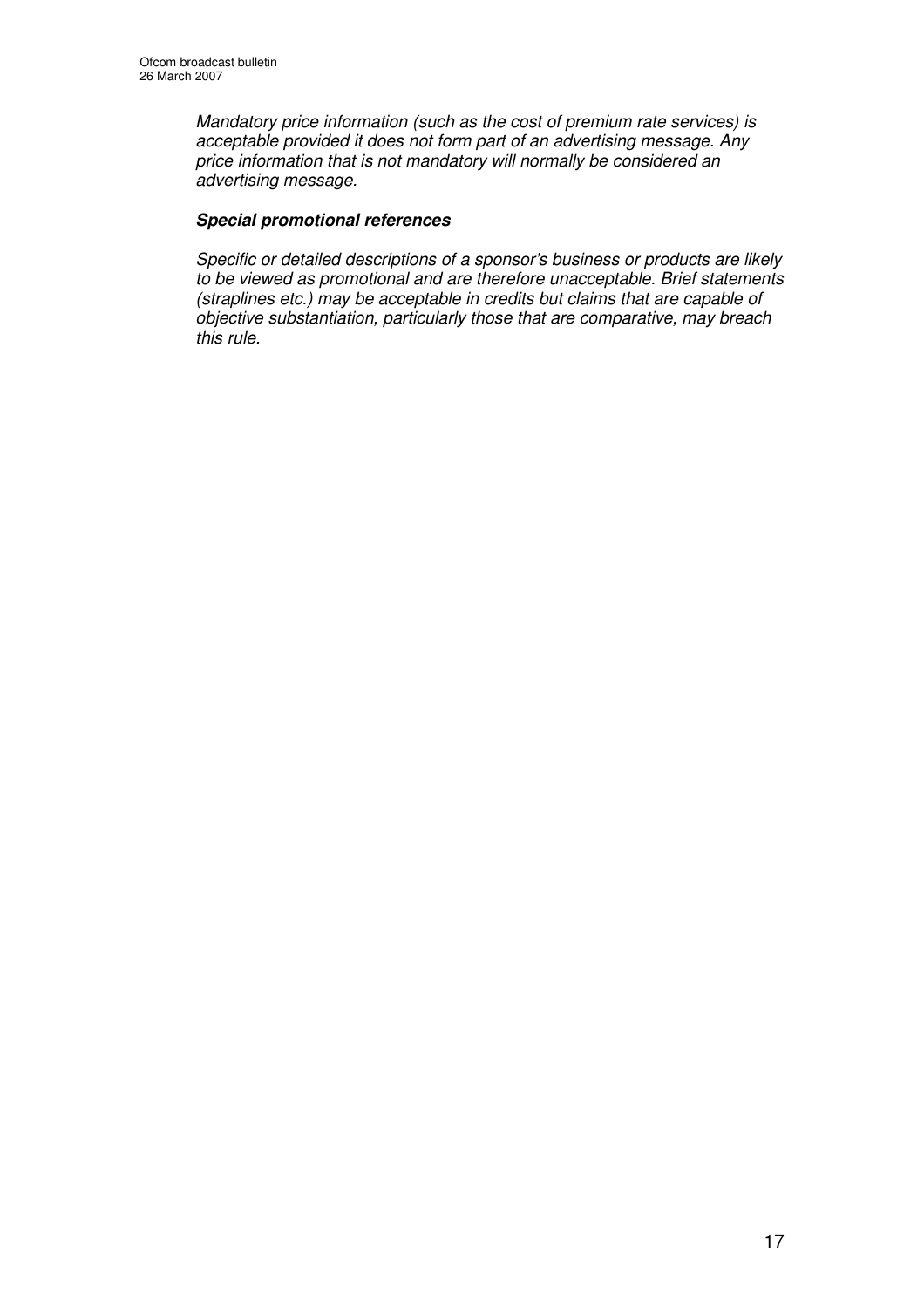# **Fairness and Privacy Cases**

# **Upheld in part**

# **Mrs G and her daughter (a minor)**

*East Midlands Today, BBC1 (East Midlands), 6 April 2006*

### **Summary**

Ofcom has upheld part of this complaint. Mrs G complained that her privacy and that of her daughter was unwarrantably infringed in both the making and broadcast of this news item. Mrs G said that footage of her car and of her daughter outside her daughter's school was obtained and subsequently broadcast without her knowledge or consent. The footage featured in the item revealed the make, colour and registration number of her car and the name of her daughter's school. The item looked at some of the problems caused by the 'school run' and the steps taken by the head teacher of Mrs G's daughter's school in preventing traffic congestion outside the school.

Ofcom found as follows:

### Mrs G

Ofcom was satisfied that Mrs G had no reasonable expectation of privacy in the particular circumstances of this case. Ofcom therefore found that obtaining and broadcasting this footage did not infringe Mrs G's privacy in either the making or the broadcast of the item.

### Mrs G's daughter

Ofcom found that the privacy of Mrs G's daughter was not unwarrantably infringed during the making of the item. Ofcom was satisfied that the programme makers had filmed in an open manner on the public highway outside the school and she was not prevented in any way from going about her business.

Ofcom found that Mrs G's daughter's privacy was unwarrantably infringed in the programme as broadcast. In Ofcom's view, Mrs G's daughter had a legitimate expectation of privacy in the particular circumstances of this case. Ofcom considered that this expectation was heightened by the additional vulnerability afforded to her on account of her age (primary school age).

Ofcom noted from the footage that Mrs G's daughter was readily identifiable (being clearly visible as she got out of the car) and remained the focus of the footage all the way to the school gate – making the footage 'person-specific'. As she was not central to the story or the associated public interest, it was not justified to include unobscured footage of her that left her readily identifiable in the item.

### **Introduction**

On 6 April 2006, the BBC broadcast a report on *East Midlands Today*, which featured an item on some of the problems posed by the 'school run' in three different locations in the programme's catchment area. One of the locations featured in the report was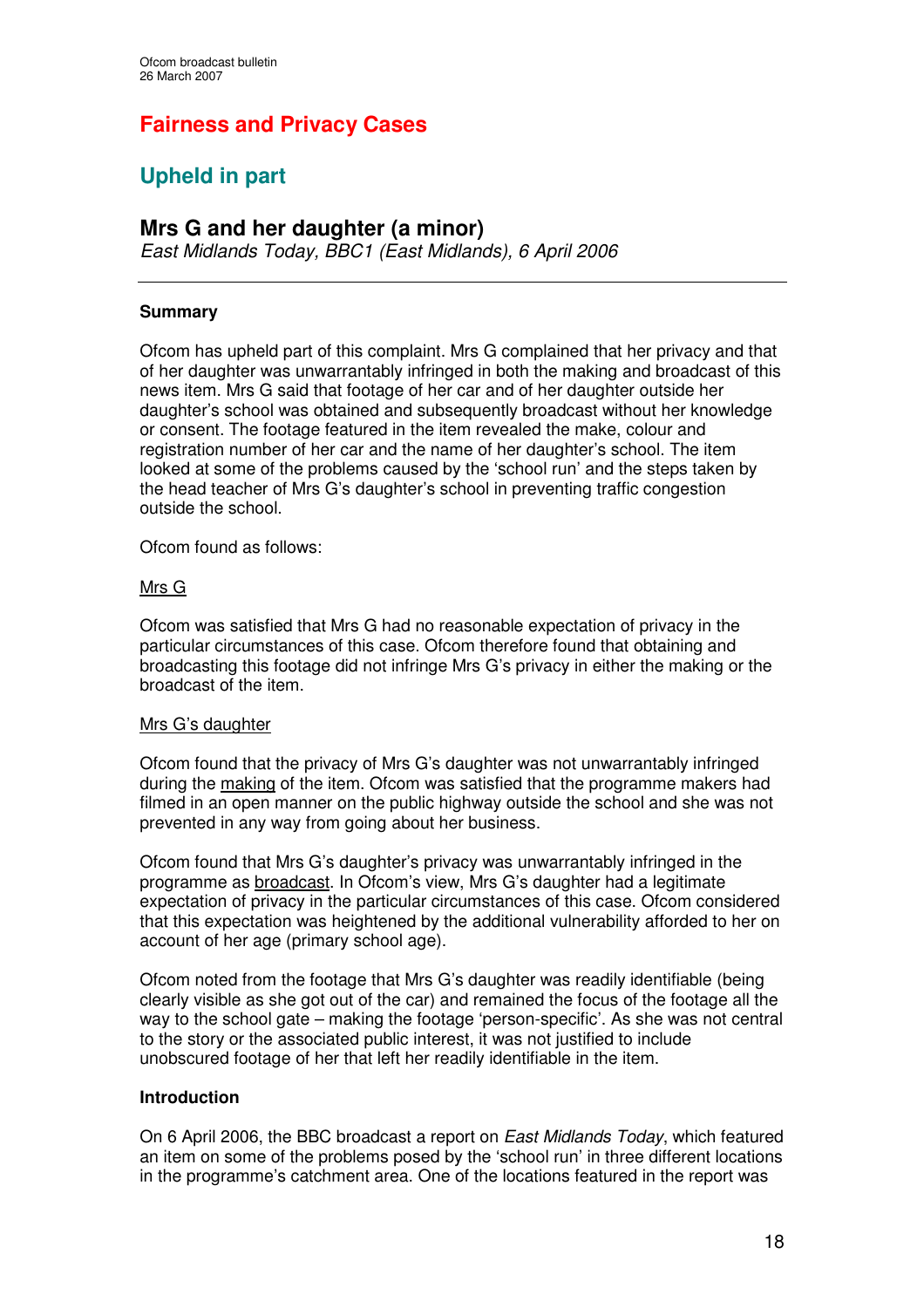St Peter's Primary School in Whetstone in Leicestershire where Ms Sue Bracey, the head teacher, had taken steps to prevent traffic congestion outside the school. Ms Bracey planned to publish the car registration numbers of vehicles whose drivers failed to observe the parking restrictions outside the school that had been introduced after a child had been knocked down.

The report featured footage of a number of cars that stopped on the yellow zigzagged "School Keep Clear" road markings outside the school. One of the cars filmed and shown in the programme belonged to and was driven by Mrs G. Her daughter, a pupil at the school, was also filmed and shown getting out of the car and walking to the school gates.

Mrs G complained to Ofcom that her privacy and that of her daughter was unwarrantably infringed in both the making and broadcast of the programme.

### **The Complaint**

### **Mrs G's case**

In summary, Mrs G complained on her own behalf and on behalf of her daughter that their privacy was unwarrantably infringed in both the making and the broadcast of the programme.

Mrs G said that the programme makers had secretly filmed her and her daughter and had included the footage in the programme without her permission. She also said that the camera crew that filmed her and her daughter was not visible. Mrs G said that she had stopped on the yellow lines outside the school for approximately 20 seconds in order to drop her daughter off as there were no other spaces available. She also said that the parents of the pupils had not been informed that they would be filmed and shown in the programme.

Mrs G said that the footage featured in the programme revealed the make, colour and registration number of her car and the name of her daughter's school. Mrs G said that she believed that this had put her and her daughter at risk of being found by an abusive partner and father.

### **The BBC's case**

In summary and in response to Mrs G's complaint, the BBC said that the filming was conducted openly on the road outside the school with the full permission of the head teacher, Ms Bracey, and for the purposes of coverage that served the public interest. It said that Ms Bracey's decision to publish car registration numbers was part of a sequence of events that had been triggered by an accident in which a child was knocked down. This was well-known and had been reported both locally and nationally. Also parents had been informed by the school about the traffic problem. The BBC said that any parent who persisted in parking illegally would have been aware that it would be made more widely known (that is, through Mrs Bracey publishing their car registration number).

The BBC said that however briefly Mrs G had parked outside the school; she had still broken the law. If she had observed the law, the footage of her would never have been broadcast. Also, Mrs G was not shown in the programme herself, contrary to her complaint, and her car registration number plate was less easily legible than others appearing in the item. Both the car and her daughter were shown in the middle distance.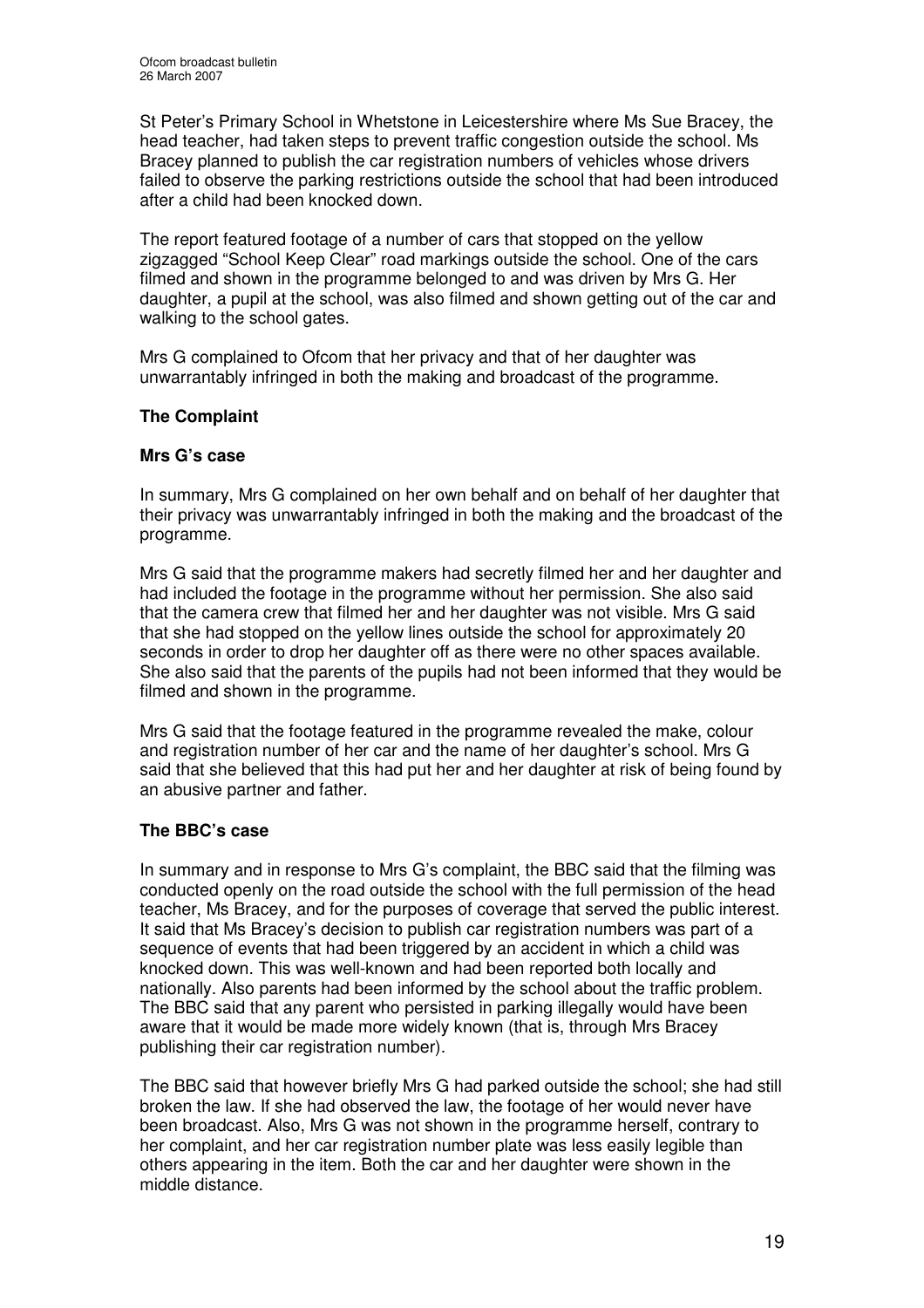The BBC said that although Mrs G complained that she was concerned that she and her family may have been put at risk by the report, she had not mentioned whether or not any risk has been realised. However, the BBC said that it was concerned that Mrs G believed that she and her family had been put at risk of being found by an abusive partner and father because of the report and had taken immediate action to ensure that the sequence was not used again. Mrs G also received a verbal apology from the programme's reporter and a written apology from the BBC's Head of Region in the East Midlands with an explanation of the action taken by the BBC.

### **Decision**

Ofcom's statutory duties include the application, in the case of all television and radio services, of standards which provide adequate protection to members of the public and all other persons from unfair treatment in programmes, and from unwarranted infringement of privacy in the making and broadcast of programmes, included in such services.

In carrying out its duties, Ofcom has regard to the need to secure that the application of these standards is in a manner that best guarantees an appropriate level of freedom of expression. Ofcom is also obliged to have regard in all cases, to the principles under which regulatory activities should be transparent, accountable, proportionate, consistent and targeted only at cases in which action is needed.

The line to be drawn between the public's right to information and the citizen's right to privacy can sometimes be a fine one. When considering and adjudicating on a complaint of unwarranted infringement of privacy, Ofcom must therefore address itself to two distinct questions: First, has there been an infringement of privacy? Second, if so, was it warranted?

This case was considered by Ofcom's Executive Fairness Group. The Group had before it a complaint from Mrs G and written submissions, with supporting material, in response from the BBC. It viewed a recording of the programme as broadcast and read a transcript of it.

Ofcom considered Mrs G's complaint that the programme makers secretly filmed her and her daughter and included the footage in the programme without her permission or knowledge until it was broadcast. Mrs G also said that the footage featured in the programme revealed the make and registration number plate of her car and the name of the school her daughter attended. This, she complained, had put her and her family at risk.

Practice 8.3 of the Code states that when people are caught up in events which are covered by the news they still have a right to privacy in both the making and the broadcast of a programme, unless it is warranted to infringe it. This applies both to the time when these events are taking place and to any later programmes that revisit those events. Also, Practice 8.4 of the Code states that broadcasters should ensure that words, images or actions filmed or recorded in, or broadcast from, a public place, are not so private that prior consent is required before broadcast from the individual or organisation concerned, unless broadcasting without their consent is warranted. Finally, Practice 8.20 of the Code states that broadcasters should pay particular attention to the privacy of people under sixteen. They do not lose their rights to privacy because, for example, of the fame or notoriety of their parents or because of events in their schools.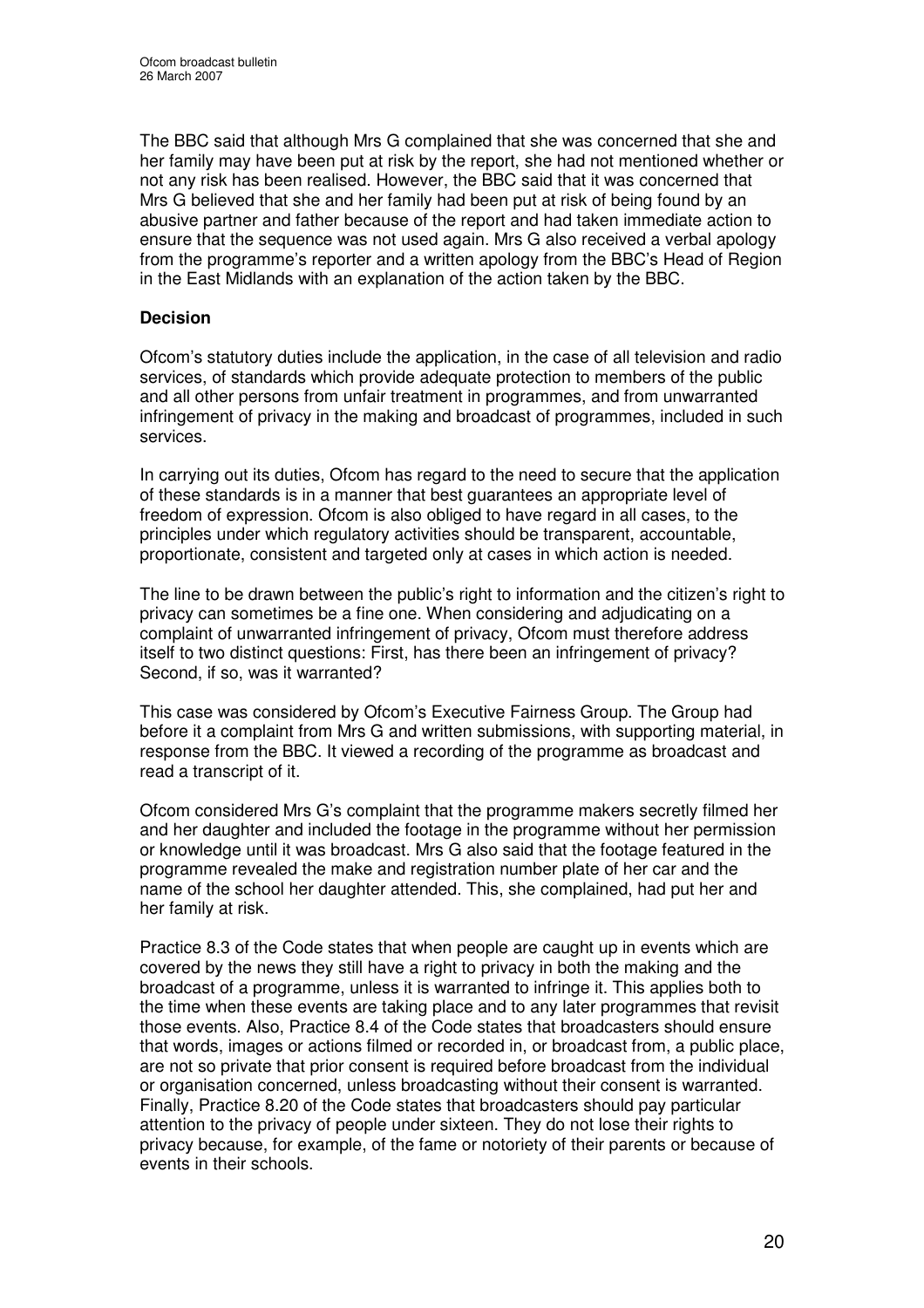In considering Mrs G's complaints that her privacy and that of her daughter were unwarrantably infringed in both the making and broadcast of the programme, Ofcom examined the footage shown in the report and read a transcript of the commentary that accompanied the images.

### Mrs G's privacy

Ofcom noted that Mrs G was not actually visible in the footage; although her car was clearly shown and the car registration number was partially visible. It also noted the BBC's assertion that the footage was taken in a public place, that is, on the public road outside the school, and that the camera crew had filmed openly.

Ofcom went on to note the context in which the filming had taken place and the context in which the footage was shown in the programme. Mrs G had stopped, albeit briefly, in a restricted area where it was prohibited to stop. In these circumstances the BBC claimed that this footage which was included in the news item was in the public interest since the item was reporting on the traffic problems associated with the 'school run' and the steps that had been taken by Ms Bracey to try to prevent further accidents outside the school. Ofcom noted that while the footage of Mrs G dropping her daughter off was taken on the public highway outside the school premises, the BBC's had obtained permission to film the school from Ms Bracey herself. This demonstrates that the broadcaster recognised the potentially sensitive issues around filming and broadcasting images in close proximity to a school.

In determining whether there had been an infringement of privacy Ofcom went on to consider whether, in the circumstances, the programme makers should have sought Mrs G's consent before broadcasting the footage.

Ofcom was satisfied that the programme makers had filmed in an open manner on the public highway outside the school and that the footage had not been taken surreptitiously (illustrated by the fact that many passers could be seen in the item acknowledging the presence of the camera). Whilst the shot specifically showed Mrs G stopping her car outside the school (in order to illustrate the issues which were the subject of the report), she was not visible. Ofcom took account of the fact that this was in a public place and that Mrs G was not engaged in any activity that might be considered intrinsically private. Ofcom also took into consideration the fact that Mrs G was committing an illegal parking offence by stopping on the road immediately outside the school, on clearly visible road makings which included the words "School Keep Clear".

Taking all the above into consideration, Ofcom was satisfied that Mrs G's consent was not required in order to obtain or broadcast the footage as she could have no expectation of privacy in these circumstances. Ofcom further considered that there was an important public interest element in broadcasting this footage to illustrate the problem posed by drivers such as Mrs G and to highlight the steps being taken by Ms Bracey.

Taking all above into account, Ofcom found that Mrs G's privacy was not infringed in either the making or the broadcast of the programme.

### Mrs G's daughter's privacy

Ofcom then moved on to consider Mrs G's complaint that her daughter's privacy was unwarrantably infringed in both the making and the broadcast of the programme. In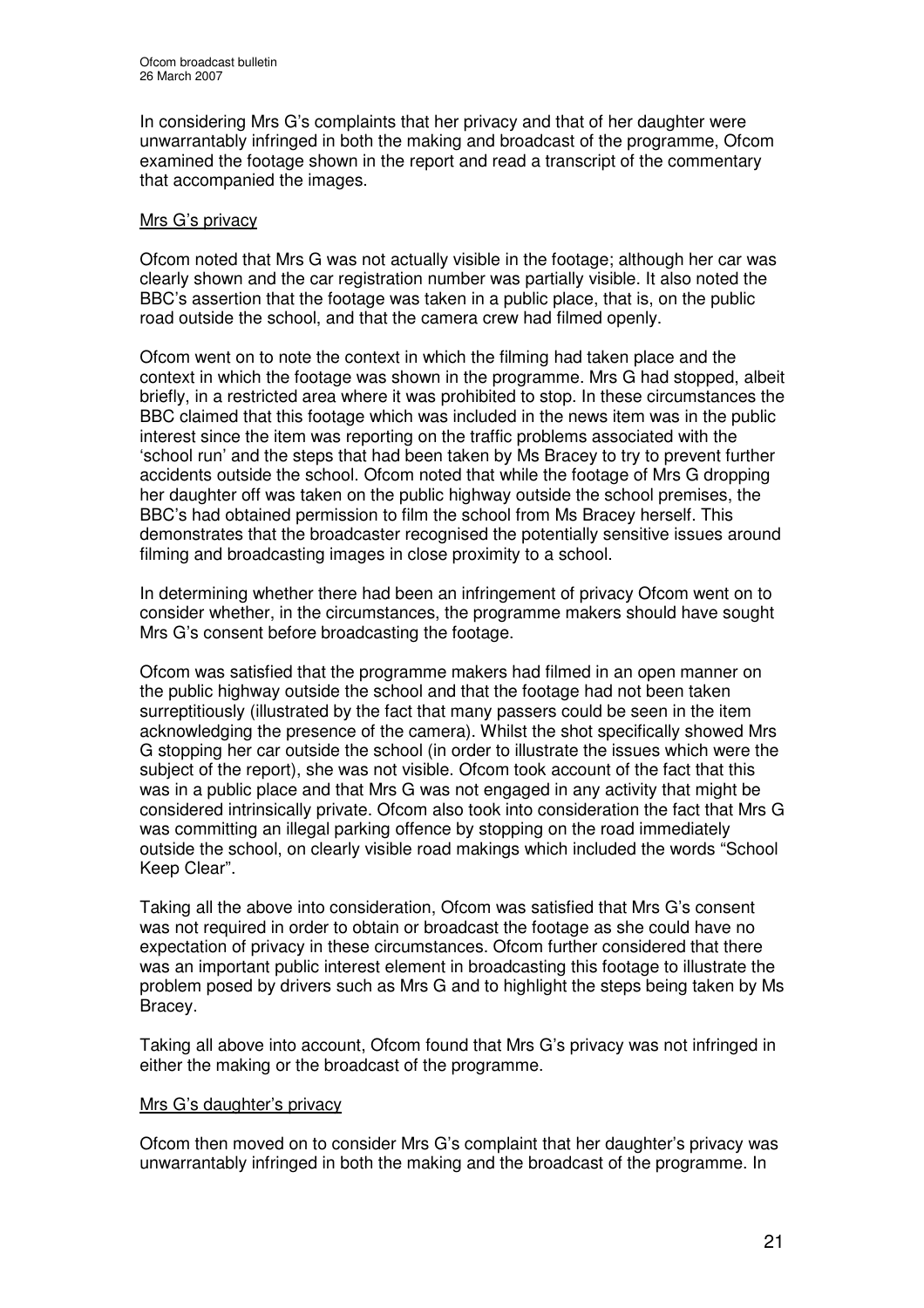considering the particular circumstances of this element of the complaint, Ofcom addressed itself to the following questions:

- i) whether Mrs G's daughter had a legitimate expectation of privacy?;
- ii) if so, was her privacy infringed?; and
- iii) if so, was the infringement warranted?

Children have a greater expectation of privacy than adults. This principle is inherent in section 3(4)(h) of the Communications Act 2003 which provides that Ofcom must have regard in performing its general duties to *"the vulnerability of children and of others whose circumstances appear to Ofcom to put them in need of special protection".*

Practice 8.20 states that broadcasters should pay particular attention to the privacy of people under 16. They do not lose their right to privacy because, for example, of the fame or notoriety of their parents or because of events in their schools. Also, Practice 8.21 of the Code states that where a programme features an individual under sixteen or a vulnerable person in a way that infringes privacy, consent must be obtained from a parent, guardian or other person of eighteen or over in loco parentis and wherever possible, the individual concerned unless the subject-matter is trivial or uncontroversial and the participation minor, or it is warranted to proceed without consent.

Looking at the footage of Mrs G's daughter and taking into account Ofcom's duties under the Communications Act 2003 and the Code provisions referred to above, Ofcom was satisfied that Mrs G's daughter, did have a legitimate expectation of privacy when being dropped off at school and in the circumstances of this particular case. This expectation was heightened by the additional vulnerability afforded to her on account of her age (primary school age).

In determining whether an infringement of privacy occurred, Ofcom went on to consider the extent to which Mrs G's daughter was part of the story. Ofcom examined the footage shown in the report and read a transcript of the commentary that accompanied the images. The focus of the story was the steps taken by Ms Bracey in tackling parents who continued to stop their cars illegally outside the school. Mrs G stopped in the yellow zigzagged area outside the school to drop off her daughter and was therefore filmed to illustrate the issue that was being highlighted by Ms Bracey's actions. The actions of Mrs G were clearly relevant to the story; but her daughter had not committed any offence and was not the subject of the story. She was simply going to school and in so doing became caught up in the events included in the item.

In this context Practice 8.21 of the Code was relevant. As explained above this states that children do not lose their right to privacy because of the fame or notoriety of their parents or events at their school. Any infringement of Mrs G's daughter's privacy was also therefore unlikely to be warranted (see further below).

It was also significant that, unlike the footage shown of other cars parking outside the school (where neither driver nor child were shown), Mrs G's daughter was clearly visible and she was the only person who appeared in the particular footage complained about. Ofcom noted that the BBC said that she was shown "in the middle distance", but it was apparent from the footage that her face was clearly visible as she got out of the car. She was therefore also clearly identifiable. Furthermore, it was notable that the focus remained on her all the way to the school gate. This made the footage 'person-specific'. Consequently, she could not be described as appearing to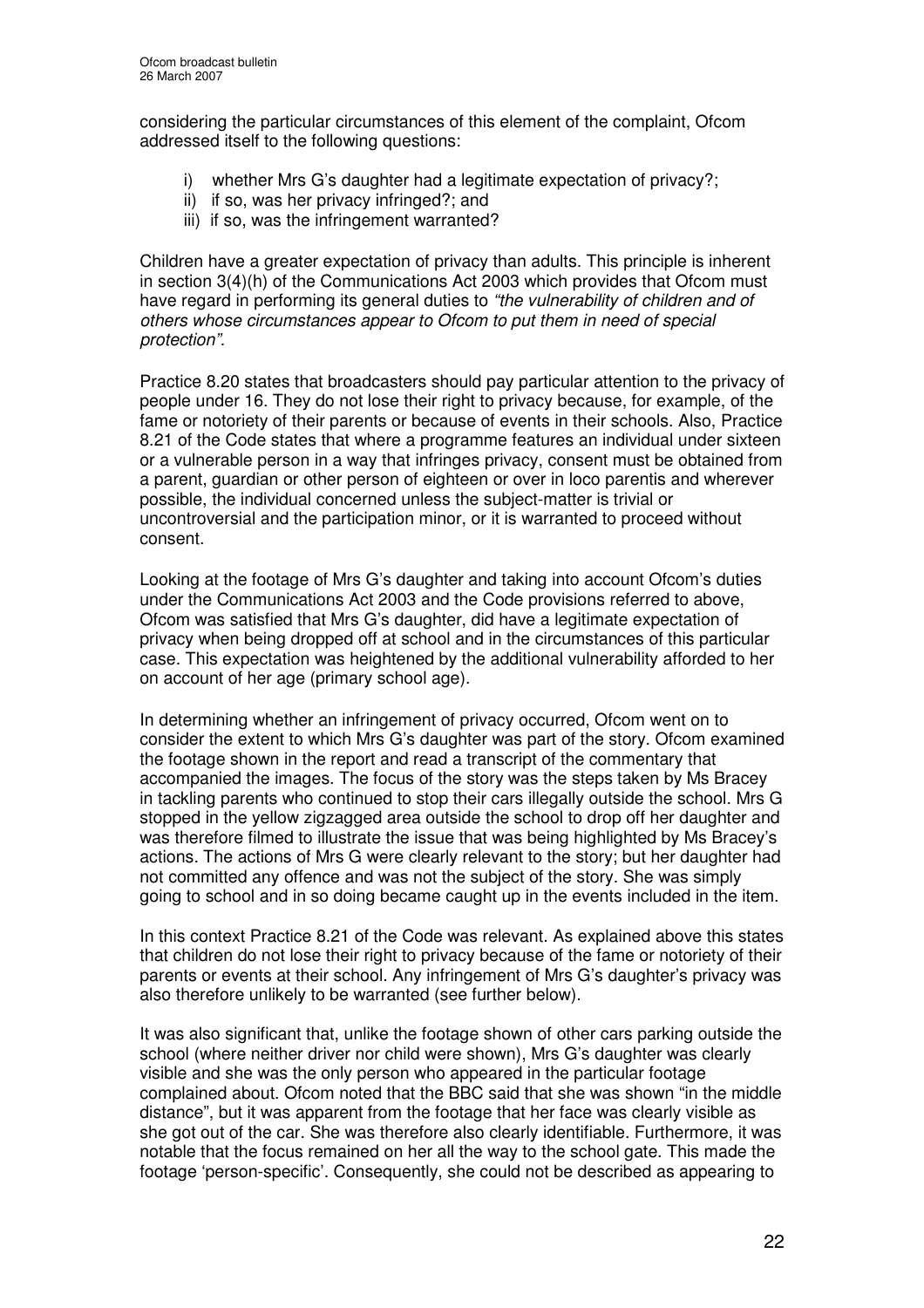be incidental to the shot as merely part of the background. This provided further validity to the complaint that her privacy was infringed.

Taking the factors referred to above into account, Ofcom considered that Mrs G's daughter's privacy was infringed in the programme. Further, as she was not central to the story or the associated public interest, it was not justified to include unobscurred footage of her that left her readily identifiable in the item. The infringement of privacy in the broadcast of the footage was therefore unwarranted.

Moving on to consider whether or not Mrs G's daughter's privacy was unwarrantably infringed in the making of the programme, Ofcom considered Practice 8.5 of the Code which states that any infringement of privacy in the making of a programme should be with the person's and/or organisation's consent or be otherwise warranted. Ofcom also had regard to Practice 8.9 of the Code that states that the means of obtaining material must be proportionate in all the circumstances and in particular to the subject-matter of the programme.

As noted earlier in relation to Mrs G, Ofcom was satisfied that the programme makers had filmed in an open manner on the public highway outside the school and that the footage had not been taken surreptitiously. The footage of Mrs G dropping her daughter off outside the school where it was not permitted to stop was relevant to the subject of the report and, as Ofcom found in relation to Mrs G's privacy, it was therefore appropriate for the programme makers to be able to gather such material, even though it included her daughter, who was not part of the story. Furthermore, neither Mrs G nor her daughter were obstructed by the camera crew or prevented from going about their business. In all the circumstances, Ofcom therefore found that the privacy of Mrs G's daughter was not unwarrantably infringed in the making of the programme.

Accordingly, Mrs G's complaint of unwarranted infringement of privacy in both the making and broadcast of the programme was not upheld. The complaint of unwarranted infringement of privacy in the making of the programme made by Mrs G on behalf of her daughter was not upheld. However, Mrs G's complaint of unwarranted infringement of privacy in the programme as broadcast made on her daughter's behalf was upheld for the reasons given above.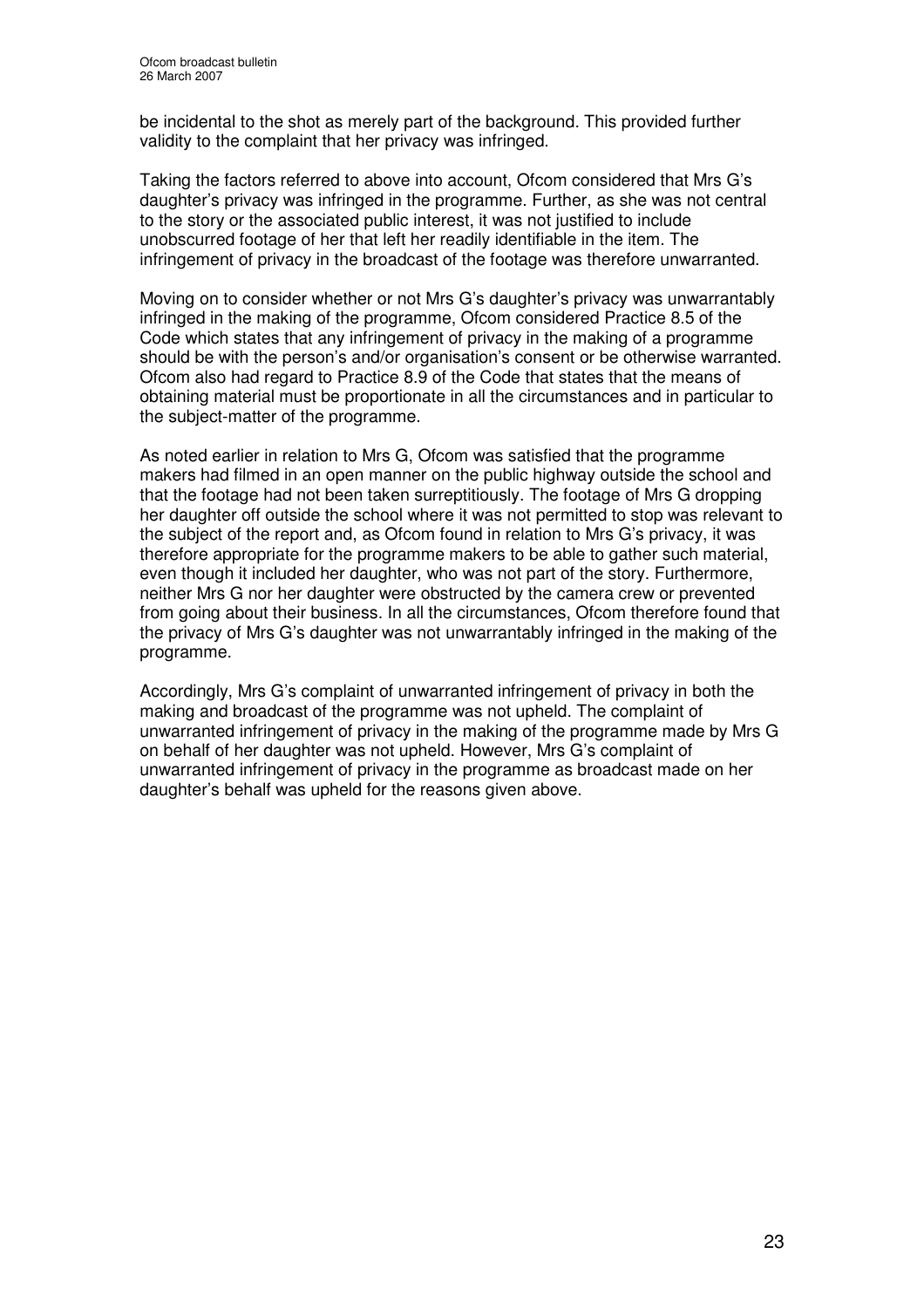# **Mr Chris Garner trading as Vanity London (sole proprietor)**

*GMTV – LK Today, ITV1, 15 June 2006*

### **Summary**

Ofcom has upheld one part of Mr Garner's complaint of unfair treatment. This edition of *GMTV – LK Today* included an item about modelling agency, Vanity London ("Vanity"). A former Vanity member (model), Ms Fair, took part in the programme and alleged that Vanity's modelling job listings were either all out-ofdate or unpaid. In addition, the programme criticised Vanity for not operating as a reputable modelling or booking agency should.

Towards the end of the programme the presenter, Lorraine Kelly, said: *"Funnily enough we asked* [Vanity] *to come on and guess what, they won't come on, but they did send us a statement"*. An extract from the statement was then read out on-air and shown on-screen.

Mr Chris Garner, the owner of Vanity complained that he and his company were treated unfairly in that: Vanity's statement had been unfairly edited; the programme included the false statement that Vanity's job listings were out-of-date, despite Mr Garner providing evidence to the contrary; and, the presenter's comment, when reading out Vanity's statement, implied Vanity had something to hide.

Ofcom found as follows:

- a) In Ofcom's view, it was unfair for the programme to critique Vanity as a modelling agency, but fail to reflect Mr Garner's statement that Vanity was "not a modelling agency". Ofcom found that by not including this significant element of Mr Garner's response, during the actual programme, the programme makers unfairly represented Mr Garner and his company in the programme as broadcast. Accordingly, Ofcom has upheld this part of Mr Garner's complaint.
- b) It was not incumbent on the programme makers to include information provided by Mr Garner about Vanity's job listings in the programme as broadcast. Ofcom found the allegation that Vanity's job listings were outof-date was countered by a statement by Vanity, and did not result in unfairness to Mr Garner or his company. Ofcom has not upheld this part of Mr Garner's complaint.
- c) In Ofcom's view, the comment made by the presenter before reading out Vanity's statement did amount to an implied comment upon Mr Garner's reasons for coming on. However it was not possible to gather from the comment, what the actual criticism was. Having taking into consideration the fact that the comment did not directly criticise nor significantly detract from Vanity's statement, Ofcom found the comment did not result in unfairness to Mr Garner or his company in the programme as broadcast. Ofcom has not upheld this part of Mr Garner's complaint.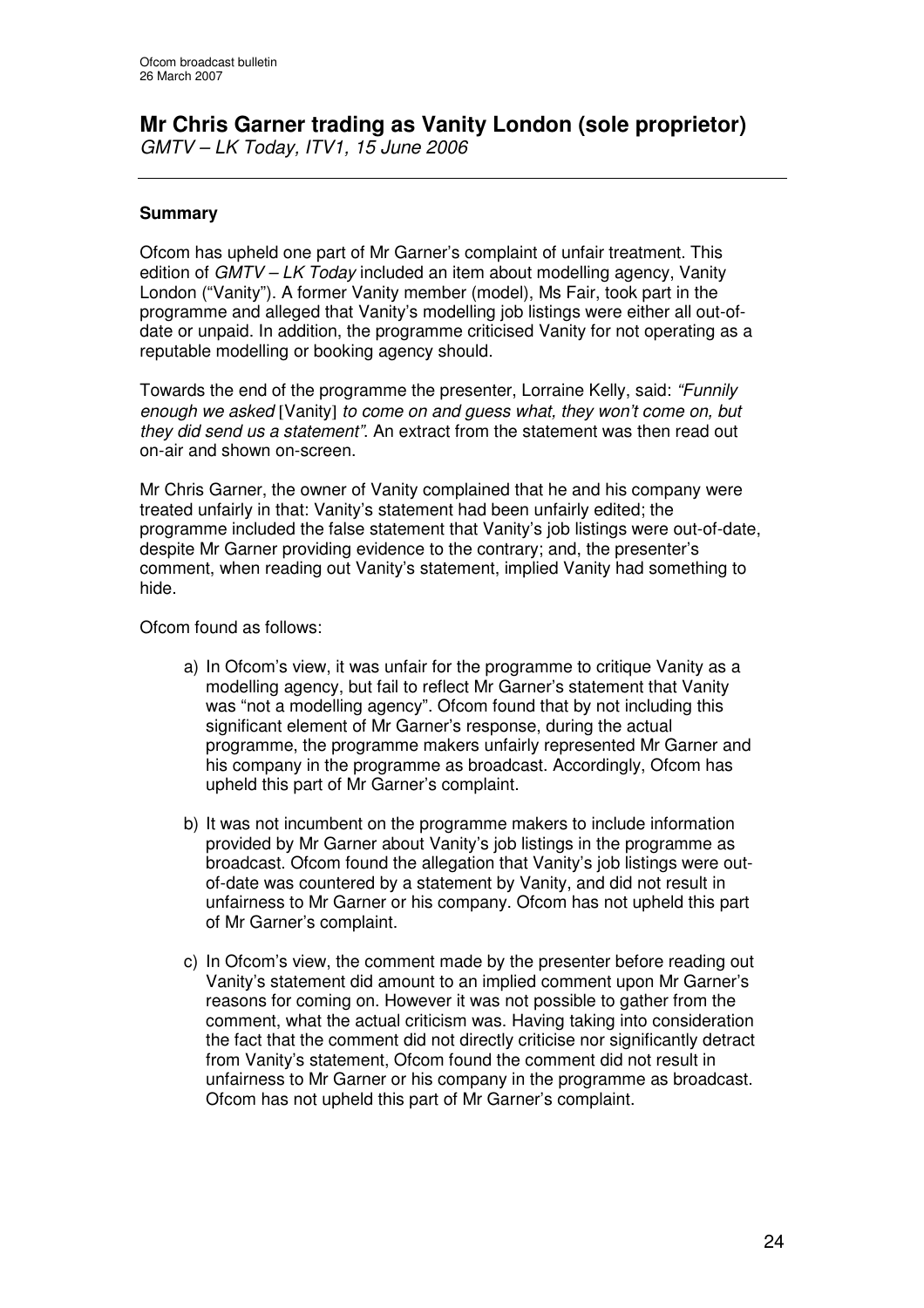### **Introduction**

This edition of *GMTV – LK Today* included an item about the unprofessional practices of some modelling agencies. The programme interviewed a young hopeful model, Ms Jade Fair, and a representative from Alba Model Information (an independent modelling advice service for the public).

Ms Fair described her experience of Vanity London ("Vanity"). Ms Fair said that after being scouted by Vanity, she was pushed into spending over £400 on professional modelling photos, despite being told her photo shoot would be free. In addition, Ms Fair said Vanity's job listings were either all out-of-date or unpaid.

The Alba representative said that they had been inundated with calls from people who were unhappy with Vanity.

Towards the end of the programme the presenter, Lorraine Kelly, said *"Funnily enough we asked* [Vanity] *to come on and guess what, they won't come on, but they did send us a statement"*. An extract from the statement was read out on-air and shown on-screen.

Mr Chris Garner is the owner of Vanity and complained that he and his company were treated unfairly in the programme as broadcast.

### **The Complaint**

### **Mr Garner's case**

In summary, Mr Garner complained that he and his company were treated unfairly in the programme as broadcast in that:

- a) The programme makers overlooked and disregarded relevant information provided to them prior to broadcast:
	- i) Mr Garner said that he explained to the programme makers, verbally and in his statement, that Vanity deliberately distanced itself from modelling agencies. Mr Garner said it was unfair for the programme to disregard this information and compare Vanity to a modelling agency; and
	- ii) Mr Garner said that he explained to the programme makers how Vanity was operated and that it was a good company. Mr Garner said it was unfair for the programme makers not to include this information in the programme.
- b) The programme included the false statement that Vanity's job listings were out-of-date. The programme did not correct or edit this false statement despite Mr Garner providing evidence to the contrary.
- c) Mr Garner said the presenter's comment, relating to Vanity's decision not to appear on the programme, was unfair as it implied Vanity had something to hide. Mr Garner said in reality, he had explained to the programme makers that he was shy and he was only given a half-a-day's notice for the interview.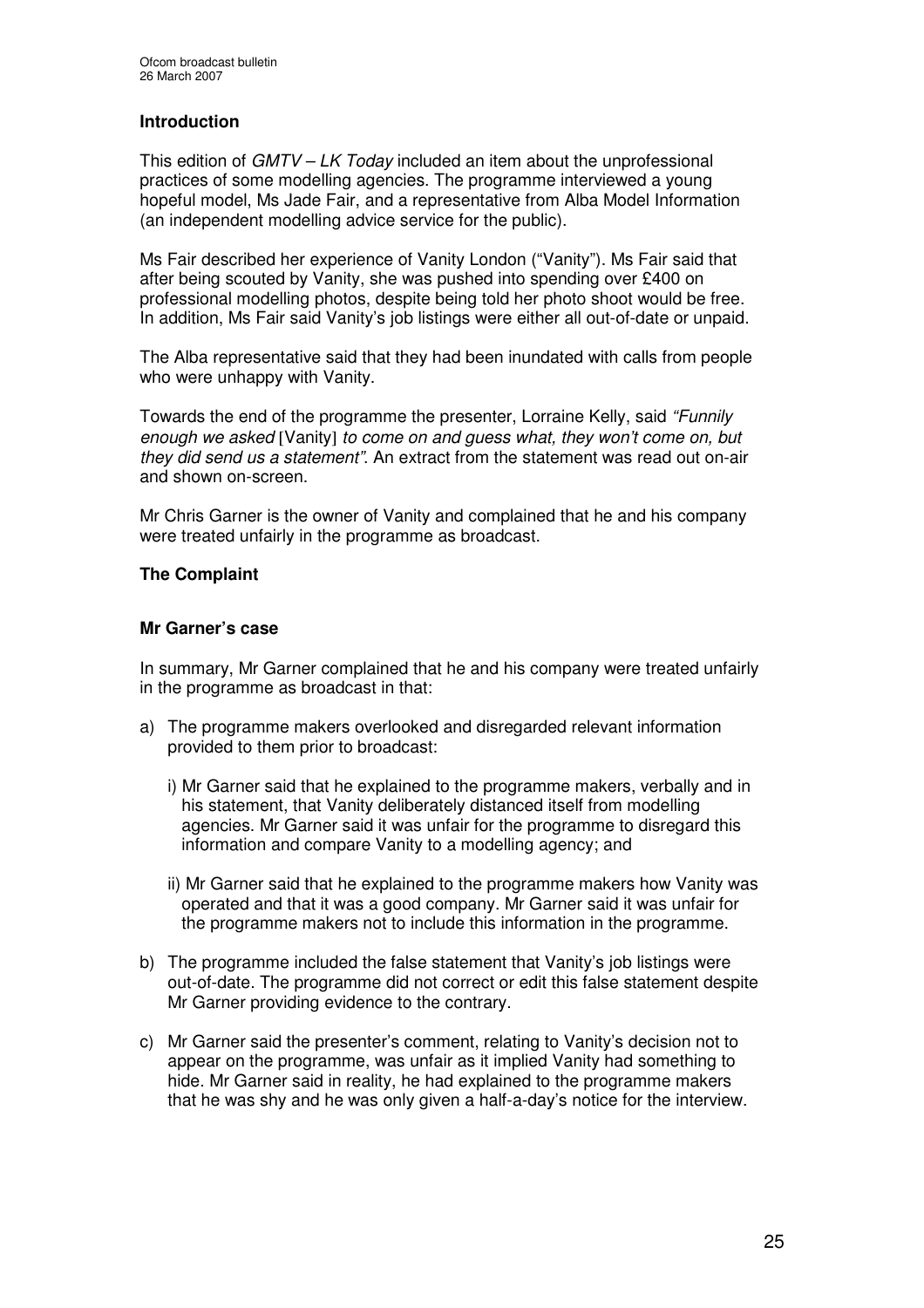### **GMTV's case**

In summary, GMTV responded to the complaint as follows:

- a) GMTV denied that the programme makers overlooked or disregarded information provided by Mr Garner prior to the broadcast of the programme. In response to Mr Garner's specific complaints GMTV said:
	- i) The programme had featured an allegation from Ms Fair that Vanity held itself out as an agency for models to obtain work. GMTV noted that Vanity described itself on its website as *"one of the most reputable and successful modelling sites within the UK"*. GMTV said that prospective models approached by Vanity with no knowledge of the modelling industry, would expect the company to provide similar services to those provided by "standard" modelling agencies.

Notwithstanding this, GMTV said that the programme discussed how Vanity's procedures differed from that of standard modelling agencies, and contained a statement from Mr Garner about his position. GMTV said that Mr Garner had advance notice of the allegations and it had been entirely open for the complainant to appear on the programme to explain his position in further detail.

- ii) GMTV said the programme fairly and accurately reflected Mr Garner's response to the programme allegations. In particular, GMTV noted that the edited statement from Vanity included Mr Garner's assertion that his company was a "good company". GMTV stated again that Mr Garner had advance notice of the allegations and it had been entirely open for the complainant to appear on the programme to explain his position in further detail.
- b) The programme had featured an allegation from Ms Fair that Vanity's website contained jobs that were either out-of-date or unpaid. In response to the allegation, Mr Garner provided a spreadsheet purportedly showing the jobs that were available on Vanity's website at the time of GMTV's discussions with the complainant. GMTV said the spreadsheet did not correct the programme's allegation nor prove that Ms Fair's allegations were inaccurate. GMTV maintained that the programme in this respect had been fair.
- c) GMTV said the presenter's comment that "*funnily enough we asked* [Vanity] *to come on and guess what, they won't come on*" had been ad-libbed and was simply conversational. GMTV said it considered that the allegations made by Ms Fair and Alba Model Information were fair and that the programme fairly and accurately presented Vanity's response to those allegations in the programme as broadcast.

### **Decision**

Ofcom's statutory duties include the application, in the case of all television and radio services, of standards which provide adequate protection to members of the public and all other persons from unfair treatment in programmes and unwarrantable infringement of privacy in and in the making of programmes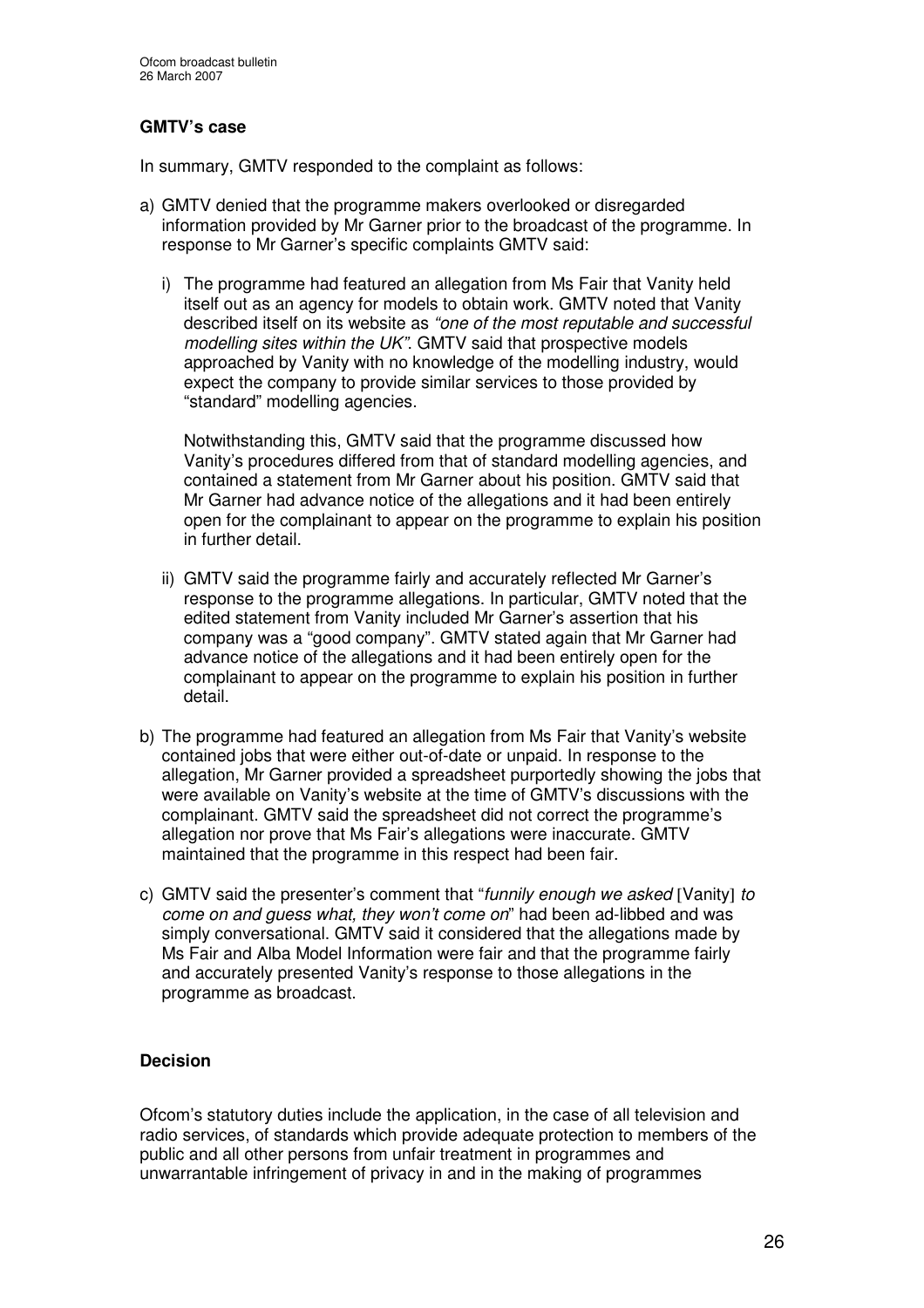included in such services. Where there appears to have been unfairness in the making of the programme, this will only result in a finding of unfairness, if Ofcom finds that it has resulted in unfairness to the complainant in the programme as broadcast.

In carrying out its duties, Ofcom has regard to the need to secure that the application of these standards is in the manner that best guarantees an appropriate level of freedom of expression. Ofcom is also obliged to have regard, in all cases, to the principles under which regulatory activities should be transparent, accountable, proportionate and consistent and targeted only at cases in which action is needed.

In reaching its decision, Ofcom had regard for a recording of the programme, a transcript of the programme and the written submissions of Mr Garner and GMTV.

a) Mr Garner complained that the programme makers overlooked and disregarded relevant information provided by him prior to broadcast. Mr Garner said the programme as broadcast failed to explain that Vanity was not a modelling agency and that Vanity was a "good company".

Programme makers and broadcasters have a responsibility to ensure that during the editing of a factual programme, material facts are not disregarded or omitted in a way that will result in unfairness to either a business or an individual. Further where it is appropriate to represent the views of a person or organisation that is not participating in the programme, this must be done in a fair manner.

Ofcom's consideration of each of Mr Garner's complaints under head (a), have been set out below:

i) Ofcom noted that the programme as broadcast referred to Vanity as a model/booking agency, and criticised Vanity for not operating as a reputable modelling agency should. The programme indicated that a reputable agency would not require potential models to spend large amounts of money on professional photos, and would act as a booking agent for their models.

These allegations were made during the programme as follows:

- Presenter: *"…Did you get any work?"*
- Ms Fair: *"It was explained they gave me a username and a password. I had to log on daily to check the jobs and everyday the jobs were out-of-date, or they were unpaid…"*
- Presenter: *"Surely that's their job, if they are a booking agency? Call me old fashioned. Is that not what they are supposed to be doing?"*
- Alba Rep: (sarcastic tone) *"We are a model agency but find your own job".*
- Presenter: You may as well do it on your own and then at least you would have control and get decent pictures. So that sounds crazy. You have not had any work from them, not a thing?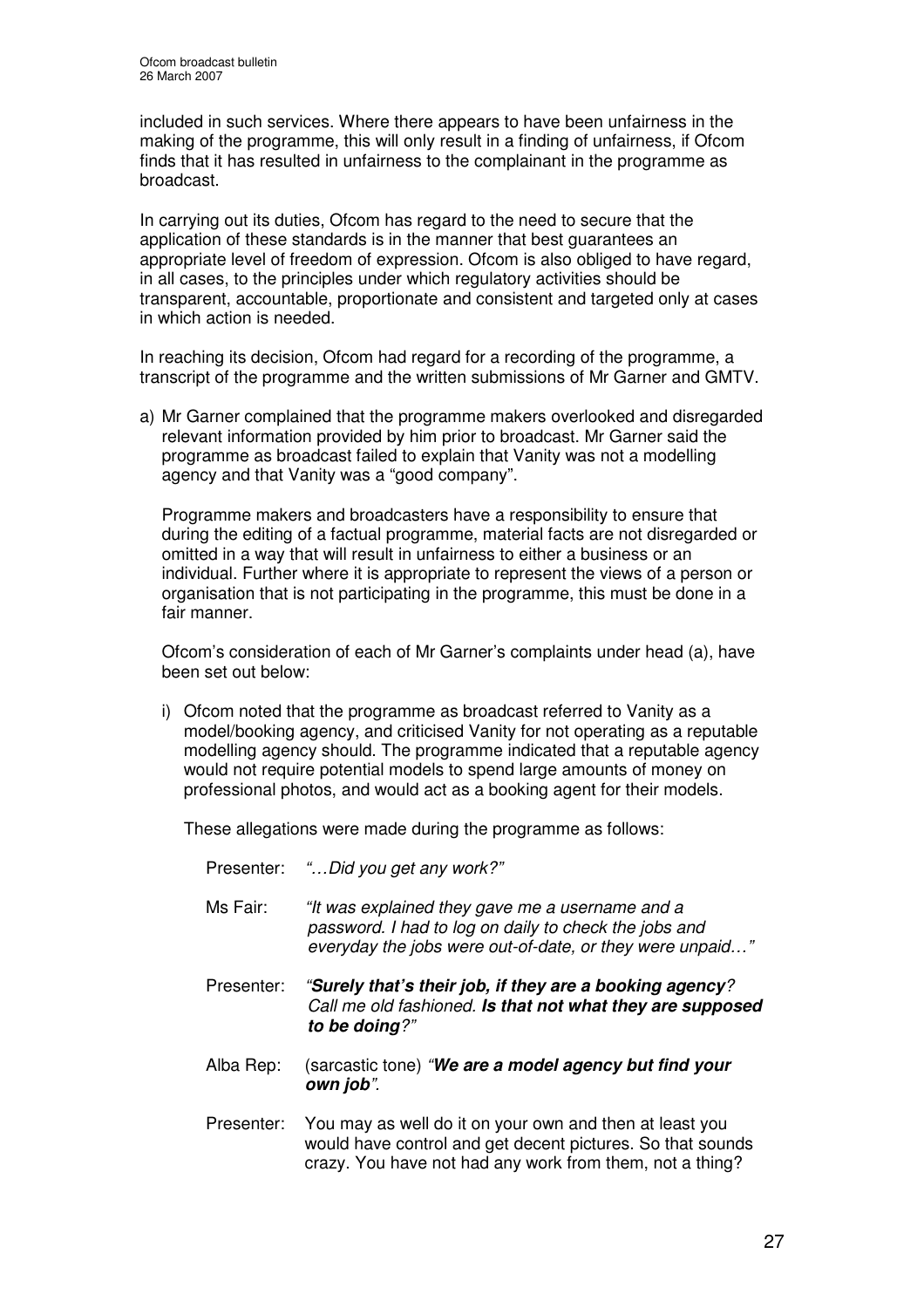### (Emphasises added)

Ofcom noted that the programme makers emailed Mr Garner on 12 June 2006 to inform him of the allegations to be made in the programme and asked him for a response. This email included the following allegation:

*"Jade says that she hasn't had any offers of work except on the day of her Yorkshire TV interview when she received a couple of emails. She says she had no phone messages except at the outset to arrange the photo shoot."*

Mr Garner responded to the programme maker's email on 12 June 2006. In response to the above allegation Mr Garner explained that the Vanity London website posted work opportunities for its members continuously and that there is an abundance of work for its members to pursue. In addition to this specific response, Mr Garner stated that:

*"Alba give advice on what modelling agencies should and shouldn't do, however it is important to understand WE ARE NOT A MODELLING AGENCY. Modelling is only 10% of what we do…we do not take commission out of work that our members receive...We try and differentiate ourselves from modelling agencies. We aren't one and don't want to be associated with them."*

Ofcom considered that Mr Garner's statement that Vanity was "not a modelling agency" was a particularly pertinent response to the allegation that Vanity was not acting as a reputable modelling or booking agency should.

Programme makers can quite legitimately select or edit material provided by way of a written statement for inclusion in a programme. This is an editorial decision for the programme maker. When considering complaints about the alleged unfair editing of an individual or organisation's statement, it is not Ofcom's role to determine specifically which parts of the unedited statement should have been included in the programme as broadcast. Rather, Ofcom will assess whether or not, the edited statement represented the views of the person or organisation in a fair manner, after taking consideration of the issues raised within the programme.

After viewing a recording of the programme, Ofcom noted that Mr Garner's response, that there was an abundance of work available for Ms Fair to pursue, had been included. In addition the programme included the statement that Vanity *"provides a quality service to people who can't get into an agency".* Ofcom also noted that the programme advised viewers that Mr Garner's full statement could be viewed online.

However, despite providing the above information, the programme did not include Mr Garner's statement that Vanity was "not a modelling agency", nor did it include Mr Garner's reasons for distancing his company from modelling agencies. This investigative item was about modelling agencies. Given the importance that would be attached to whether or not Vanity was a modelling agency, it was unfair, in Ofcom's view, for the programme makers to critique Vanity as a modelling agency, but fail to represent the company's position on this specific point. Ofcom found that by not including this significant element of Mr Garner's response, during the actual programme,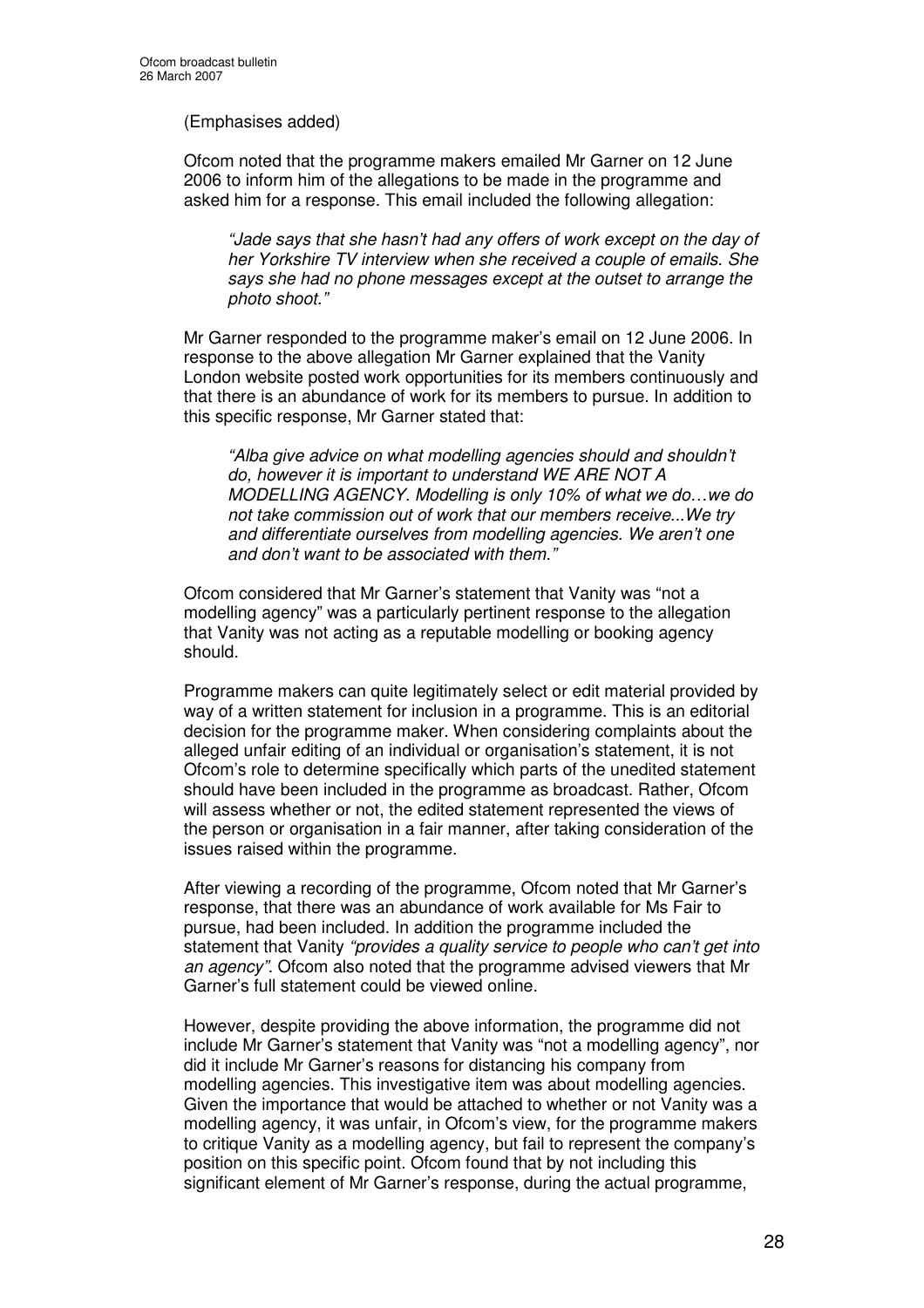the programme makers unfairly represented Mr Garner and his company in the programme as broadcast. Ofcom has accordingly upheld this part of Mr Garner's complaint.

ii) Mr Garner said that he explained to the programme makers how Vanity was operated and that it was a good company. Mr Garner said it was unfair for the programme makers not to include this information in the programme.

Ofcom had regard for Mr Garner's letter of response to the programme makers dated 12 June 2006. The letter was over two pages long and responded to each of the programme allegations. In various ways, Mr Garner's response outlined why he believed the programme allegations were either incorrect or unwarranted. Mr Garner also explained how his company operated and why he believed it was a reputable, honest company.

Where it is appropriate to represent the views of a person or organisation that is not participating in the programme, this must be done in a fair manner.

Ofcom noted that the programme as broadcast showed the following extract from Mr Garner's statement:

*"We are an honest and up front company that provides a quality service to people who can't get into an agency."*

In Ofcom's opinion this extract from Mr Garner's statement appropriately summarised the complainant's belief that his company was a "good company". While Ofcom acknowledged that Mr Garner's statement had not been presented in full, it found that the editing in this respect had been carried out in a fair manner, and did not detract from the main part of Mr Garner's argument. In the circumstances, Ofcom found no unfairness in relation to this part of Mr Garner's complaint.

b) Mr Garner complained that the programme included the false statement that Vanity's job listings were out-of-date. The programme did not correct or edit this false statement despite Mr Garner providing evidence to the contrary (i.e. a list of jobs available on the Vanity website, current at the time of Mr Garner's statement of response).

In the programme as broadcast Ms Fair made the following statement about Vanity's job listings:

| Presenter:<br>Ms Fair: | "Did you get any work?"<br>"It was explained, they gave me a username and a<br>password. I had to log on daily to check the jobs and every |
|------------------------|--------------------------------------------------------------------------------------------------------------------------------------------|
|                        | day the jobs were out of date. Or they were unpaid"<br>[Emphasis added]                                                                    |

Ofcom noted that Ms Fair's above comments were not pursued directly by the presenter, but had been a lead-in to the main allegation that Vanity had not offered Ms Fair any work. When the programme makers contacted Mr Garner before the broadcast of the programme, they asked him to respond to Ms Fair's allegation that she had not been offered any work. Mr Garner, in his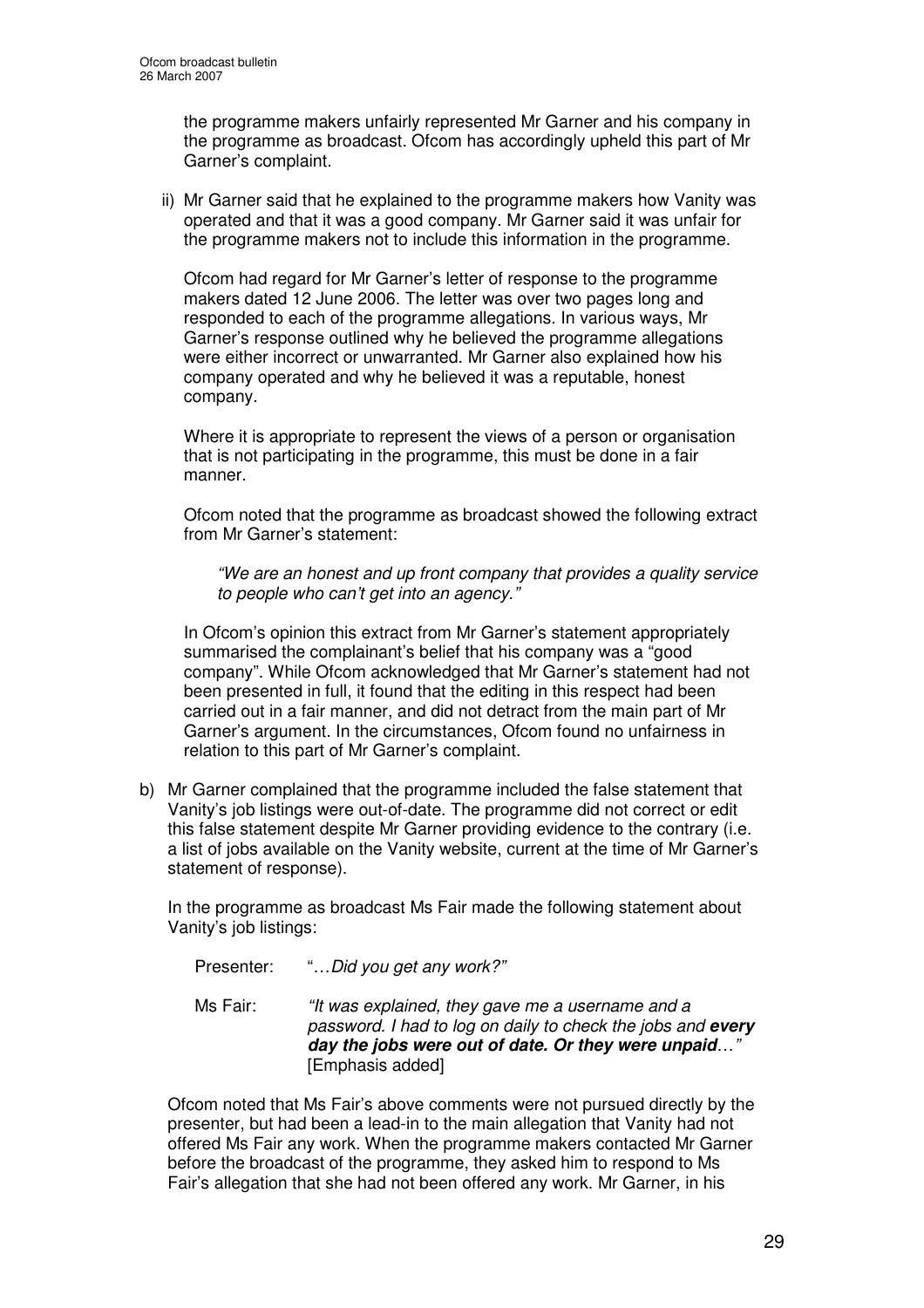letter of response dated 12 June 2006, stated that Ms Fair had been offered work continuously. Mr Garner also provided the programme makers with a spreadsheet of current job listings, as evidence of the type of jobs available to Vanity members. Ofcom noted that Mr Garner's response did not provide evidence that Ms Fair had been offered paid work but rather was a statement by Mr Garner that Ms Fair was not telling the truth and an example of the type of work that could be accessed by Vanity members *at the present time*.

In the programme as broadcast, the following extract from Mr Garner's statement was shown:

*"I find it absurd that Jade can say she has had no offers of work when there is an abundance of work for her to pursue. She has hardly applied to any jobs and never returned our phoned calls when we tried to contact her."*

In Ofcom's view, the edited extract shown in the programme provided a fair reflection of Mr Garner's response. The fact that the programme did not list the type of jobs available to Vanity members was not essential to Mr Garner's main argument that Ms Fair could have pursued an abundance of work had she wished. Ofcom has not upheld Mr Garner's complaint of unfairness in this respect.

c) Mr Garner said the presenter's comment, relating to Vanity's decision not to appear on the programme, was unfair as it implied Vanity had something to hide. Mr Garner said he had explained to the programme makers that he was shy and he was only given a half-a-day's notice for the interview.

Where a person approached to contribute to a programme chooses to make no comment or refuses to appear in a broadcast, the broadcast should make clear that the individual concerned has chosen not to appear and should give their explanation if it would be unfair not to do so.

Ofcom was required to determine whether the presenter's comment that: *"Funnily enough we asked* [Vanity] *to come on and guess what, they won't come on but they did send us a statement"* resulted in unfairness to Mr Garner and whether it was incumbent on the programme makers, in the interest of fairness, to state Mr Garner's reasons for not wishing to appear on the programme.

Ofcom noted that the programme makers emailed Mr Garner with a list of allegations on 12 June 2006, at approximately 15:00. The email asked for a written response to the allegations and advised Mr Garner that, if he wished, he could take part in an interview the following day at 10:00. Mr Garner responded to the programme makers' email on 12 June 2006 at approximately 18:00 (approximately three hours after it was sent), with his written statement. Mr Garner's statement did not refer to the interview, however, Mr Garner stated in his complaint to Ofcom that he had told the producer he was shy and didn't like being "under the camera".

In Ofcom's opinion, given that Mr Garner had been able to prepare a comprehensive statement of response in a relatively short amount of time (i.e. three hours), the time allowed for Mr Garner to prepare for a recorded interview, concerning the same allegations, was fair.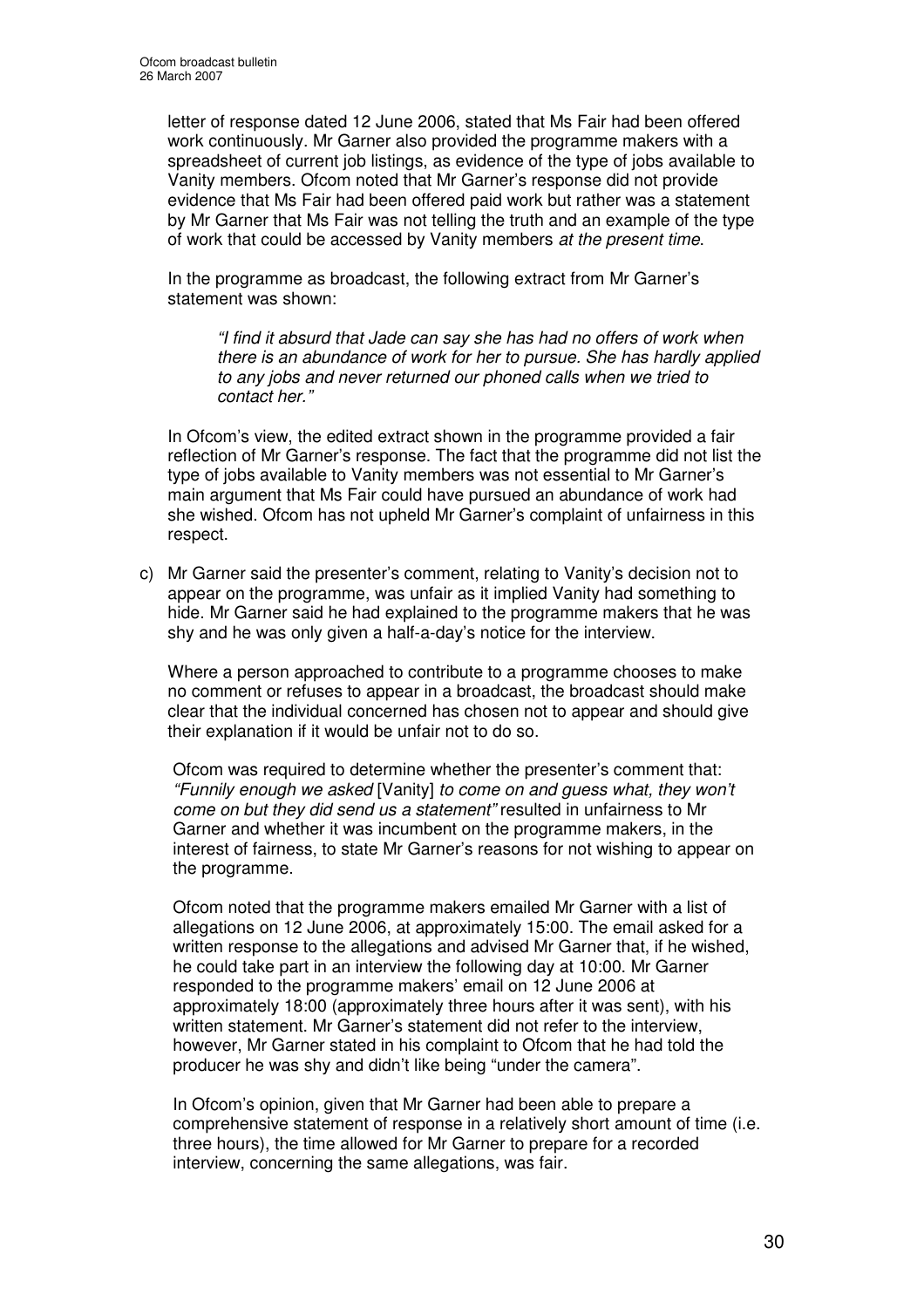Ofcom was not persuaded that a viewer's interpretation of Vanity's decision not to appear on the programme, would have been materially affected by knowledge that the company's spokesperson was shy or did not like being on camera. In the circumstances, Ofcom found that the programme makers' decision, not to include Mr Garner's reasons for declining to appear on the programme, was fair as the reasons provided by Mr Garner would not have materially affected the viewers' impression of him or his company.

Ofcom next considered the comment made by the presenter when introducing Vanity's statement. Where it is appropriate to represent the views of a person or organisation that is not participating in the programme, this must be done in a fair manner.

After viewing the programme, Ofcom noted that the comment was ad-libbed and casual in its nature. When taking into consideration the context of the comment, Ofcom considered that it was possible that it was an implied comment upon Mr Garner's reasons for not appearing on the programme. However, Ofcom noted that it was not possible to gather from the comment, what the actual criticism was. Ofcom noted that the comment did not directly criticise nor significantly detract from the statement provided by Vanity, and in the circumstances Ofcom did not believe the comment, itself, resulted in unfairness to Mr Garner or his company. In Ofcom's view, the comment would have had little impact on the viewers' interpretation of Vanity or its response to the allegations. In the circumstances, Ofcom has not upheld this part of Mr Garner's complaint.

Ofcom has upheld one part of Mr Garner's complaint of unfair treatment.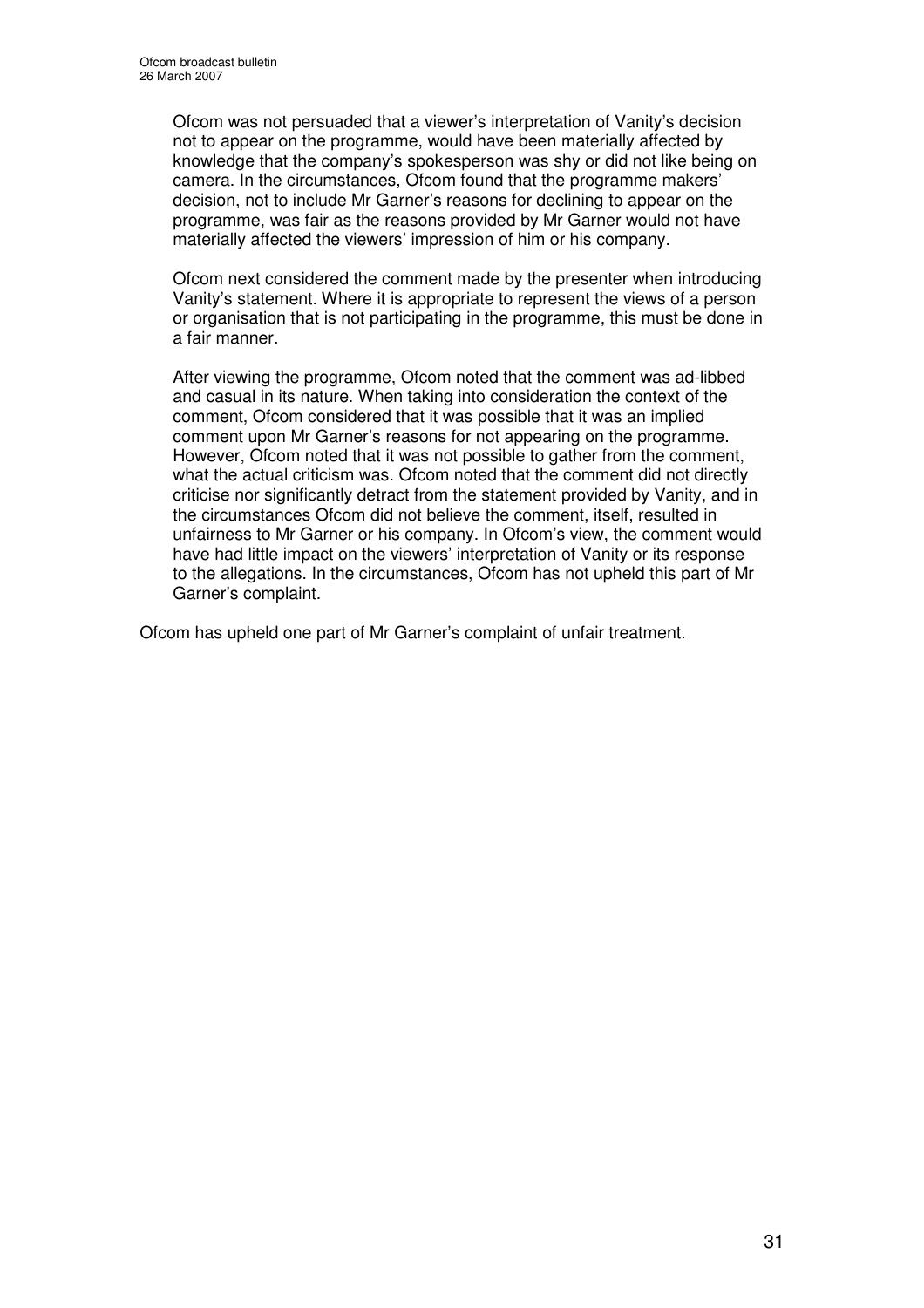# **Other Programmes Not in Breach/Out of Remit 18 February 2007 – 4 March 2007**

| Programme                                             | Trans<br><b>Date</b> | <b>Channel</b>     | Category                               | No of<br><b>Complaints</b> |
|-------------------------------------------------------|----------------------|--------------------|----------------------------------------|----------------------------|
|                                                       |                      |                    |                                        |                            |
| 10 Years<br>Younger                                   | 22/02/2007           | Channel 4          | General Acceptance<br>Standards        | 1                          |
| 12 Books That<br>Changed the<br>World                 | 28/01/2007           | ITV <sub>1</sub>   | Sex/Nudity                             | 1                          |
| A Place in the<br>Sun: Home or<br>Away                | 24/01/2007           | Discovery RT       | General Acceptance<br><b>Standards</b> | 1                          |
| A Very English<br>Village                             | 14/01/2007           | BBC <sub>2</sub>   | <b>Animal Welfare</b>                  | 1                          |
| <b>Adult Swim</b><br>(trailer)                        | 02/01/2007           | Bravo <sub>2</sub> | Sex/Nudity                             | 1                          |
| American Idol                                         | 28/01/2007           | ITV <sub>2</sub>   | General Acceptance<br>Standards        | $\overline{2}$             |
| Animaniacs                                            | 06/01/2007           | Boomerang          | Scheduling                             | 1                          |
| <b>BBC Breakfast</b><br><b>News</b>                   | 26/01/2007           | BBC <sub>1</sub>   | General Acceptance<br>Standards        | $\mathbf{1}$               |
| <b>BBC News</b>                                       | 24/01/2007           | BBC1               | General Acceptance<br>Standards        | $\overline{c}$             |
| Bamboozled                                            | 19/01/2007           | Channel 4          | General Acceptance<br>Standards        | $\mathbf{1}$               |
| <b>Battle Royale</b>                                  | 20/01/2007           | Channel 4          | Violence                               | 1                          |
| <b>Big Brother's Big</b><br>Mouth                     | 14/01/2007           | E <sub>4</sub>     | General Acceptance<br>Standards        | $\mathbf{1}$               |
| <b>Breakfast</b>                                      | 12/01/2007           | Radio City<br>96.7 | General Acceptance<br>Standards        | 1                          |
| <b>CBeebies</b>                                       | 27/11/2006           | CBeebies/NTL       | Sex/Nudity                             | 1                          |
| <b>Celebrity Big</b><br><b>Brother's Big</b><br>Mouth | 14/01/2007           | Channel 4          | General Acceptance<br><b>Standards</b> | 4                          |
| Celebrity Big<br><b>Brother's Big</b><br>Mouth        | 24/01/2007           | E <sub>4</sub>     | Religious Issues                       | 1                          |
| Celebrity Big<br><b>Brother's Big</b><br>Mouth        | 21/01/2007           | E <sub>4</sub>     | General Acceptance<br><b>Standards</b> | 1                          |
| Channel 4 News                                        | 23/11/2006           | Channel 4          | Due Impartiality/Bias                  | 1                          |
| <b>Chris Moyles</b><br>Show                           | 17/01/2007           | <b>BBC</b> Radio 1 | General Acceptance<br>Standards        | 1                          |
| Club Cupid<br>(trailer)                               | 25/11/2006           | <b>STV</b>         | Sex/Nudity                             | $\overline{c}$             |
| Cocktail                                              | 11/02/2007           | Five               | Other                                  | 1                          |
| Consent                                               | 22/01/2007           | Channel 4          | General Acceptance<br>Standards        | $\overline{5}$             |
| Coronation<br><b>Street</b>                           | 24/01/2007           | ITV1               | <b>Commercial References</b>           | $\overline{2}$             |
| Coronation<br><b>Street</b>                           | 22/01/2007           | ITVI               | <b>Commercial References</b>           | 1                          |
| Dawn of the<br>Dead (trail)                           | 26/01/2007           | Channel 4          | Violence                               | 1                          |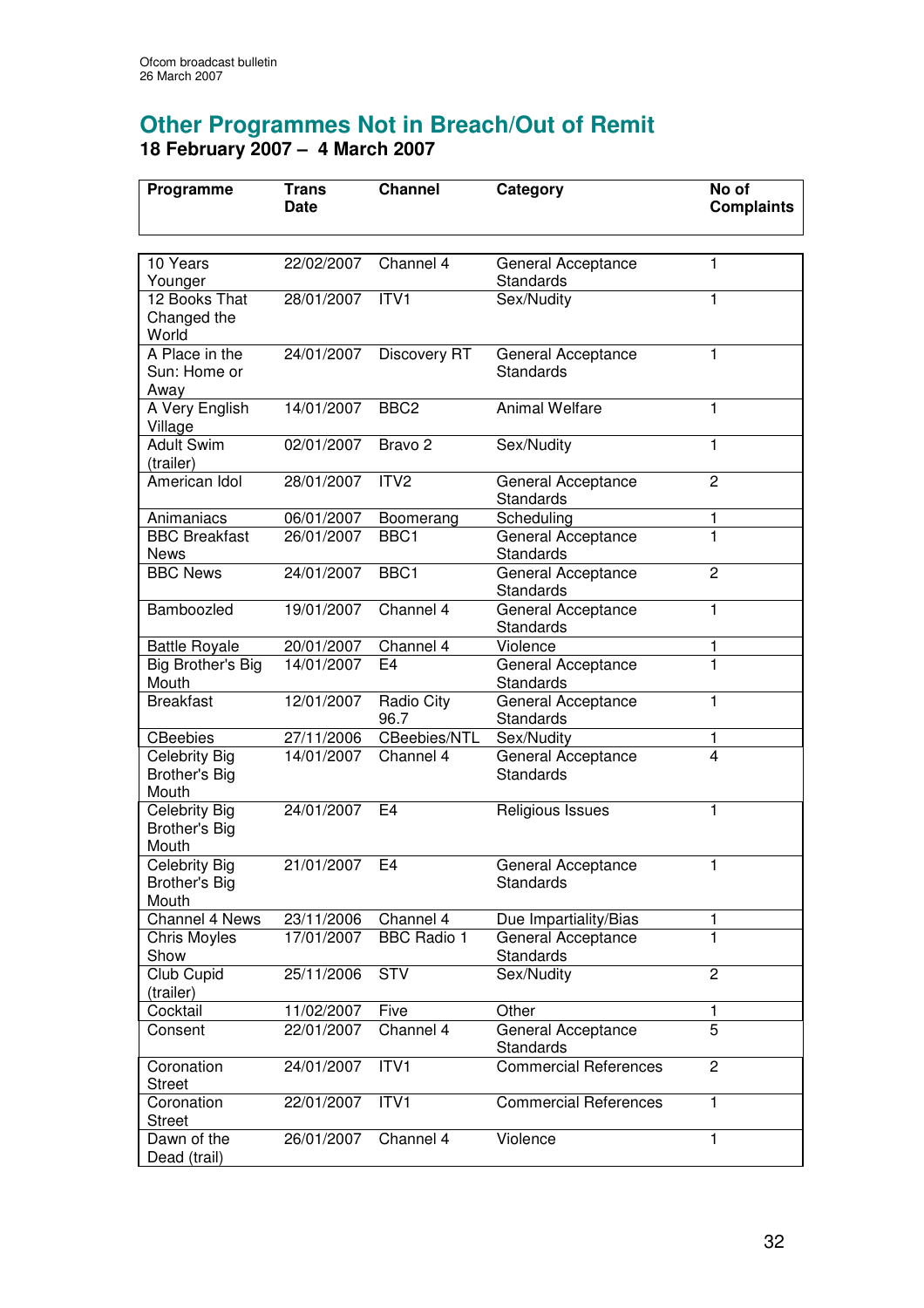| Eastenders<br>BBC <sub>1</sub><br>Violence<br>28/09/2006<br>1<br>Emmerdale<br>23/01/2007<br>ITV1<br>Offensive Language<br>1<br>Emmerdale<br>ITV1<br>Due Impartiality/Bias<br>23/01/2007<br>1<br>BBC <sub>3</sub><br>General Acceptance<br>1<br>Fat Men Can't<br>22/01/2007<br><b>Standards</b><br>Hunt<br>22/01/2007<br>Fizz<br>Fedde Le Grand<br>Sex/Nudity<br>1<br>$\overline{1}$<br>General Acceptance<br>20/02/2007<br>Sky One<br>Futurama<br>Standards<br>ITV1<br><b>GMTV</b><br>22/01/2007<br>1<br>General Acceptance<br>Standards<br>Exorcism/Occult/Paranormal<br>Zone Horror<br>02/10/2006<br><b>Good Morning</b><br>1<br>Psychic<br>Guns are Cool<br>18/01/2007<br>$\overline{\mathbf{c}}$<br>Channel 4<br>Inaccuracy/Misleading<br>$\overline{1}$<br>18/01/2007<br>Channel 4<br>General Acceptance<br>Guns are Cool<br><b>Standards</b><br>ITV <sub>1</sub><br>Offensive Language<br>Harry Hill's TV<br>27/01/2007<br>1<br><b>Burp</b><br>Harry Hill's TV<br>ITV1<br>20/01/2007<br>General Acceptance<br>1<br><b>Standards</b><br><b>Burp</b><br><b>Hollyoaks</b><br>10/09/2006<br>1<br>Channel 4<br>Scheduling<br>$\overline{1}$<br>07/09/2006<br>Hollyoaks<br>Channel 4<br>Violence<br>Hollyoaks<br>08/09/2006<br>General Acceptance<br>$\overline{4}$<br>Channel 4<br>Standards<br>Crime (incite/encourage)<br><b>ITV News</b><br>15/01/2007<br>ITV1<br>1<br>ITVI<br>1<br><b>ITV News</b><br>18/01/2007<br>Dangerous Behaviour<br>Crime (incite/encourage)<br>08/01/2007<br>Northants<br>1<br>Jagger and<br>Woody<br>96.6FM<br>Jamie Oliver<br>Channel 4<br>10/11/2006<br><b>Animal Welfare</b><br>1<br>ITV <sub>2</sub><br>$\mathbf{1}$<br>Johnny English<br>14/01/2007<br>Sex/Nudity<br>1<br>Jon Gaunt<br>Talksport<br>General Acceptance<br>22/02/2007<br>Standards<br><b>BBC Radio 2</b><br>Jonathan Ross<br>09/12/2006<br>General Acceptance<br>1<br>Standards<br>Exorcism/Occult/Paranormal<br>21/08/2006<br>Venus TV<br>Jyotish Darshan<br>1<br><b>Little Britain</b><br>$\overline{2}$<br>20/01/2007<br>BBC <sub>3</sub><br>General Acceptance<br>Standards<br>Little Britain<br>30/12/2006<br>BBC <sub>1</sub><br>Religious Offence<br>1<br>Abroad<br>22/02/2007<br>Live UEFA Cup<br>Five<br>General Acceptance<br>1<br>Football<br>Standards<br><b>BBC Radio 4</b><br>21/10/2006<br>General Acceptance<br>Loose Ends<br>1<br>Standards<br>Loose Women<br>17/01/2007<br>ITV1<br>General Acceptance<br>1<br>Standards<br>Loose Women<br>ITV1<br>Sex/Nudity<br>1<br>26/01/2007<br>$\mathbf{1}$<br>19/11/2006<br>Advertising<br>Lost<br>Sky One<br>Make Your Play<br>19/11/2006<br>Competitions<br>4<br>ITV1<br>3<br>Essex FM<br>Martin & Sue<br>22/01/2007<br>General Acceptance<br>Standards<br>Essex FM<br>Martin & Sue<br>25/01/2007<br>1<br>General Acceptance<br>Standards<br><b>BBC</b> One<br>1<br>28/01/2007<br>General Acceptance<br>Match of the Day<br>Standards<br>Men and Motors<br>$\overline{2}$<br>30/09/2006<br>Men and<br>Sex/Nudity<br>Motors | Desperate  | 03/01/2007 | Channel 4 | Advertising | 1 |
|---------------------------------------------------------------------------------------------------------------------------------------------------------------------------------------------------------------------------------------------------------------------------------------------------------------------------------------------------------------------------------------------------------------------------------------------------------------------------------------------------------------------------------------------------------------------------------------------------------------------------------------------------------------------------------------------------------------------------------------------------------------------------------------------------------------------------------------------------------------------------------------------------------------------------------------------------------------------------------------------------------------------------------------------------------------------------------------------------------------------------------------------------------------------------------------------------------------------------------------------------------------------------------------------------------------------------------------------------------------------------------------------------------------------------------------------------------------------------------------------------------------------------------------------------------------------------------------------------------------------------------------------------------------------------------------------------------------------------------------------------------------------------------------------------------------------------------------------------------------------------------------------------------------------------------------------------------------------------------------------------------------------------------------------------------------------------------------------------------------------------------------------------------------------------------------------------------------------------------------------------------------------------------------------------------------------------------------------------------------------------------------------------------------------------------------------------------------------------------------------------------------------------------------------------------------------------------------------------------------------------------------------------------------------------------------------------------------------------------------------------------------------------------------------------------------------------------------------------------------------------------------------------------------------------------------------------------------------------------------|------------|------------|-----------|-------------|---|
|                                                                                                                                                                                                                                                                                                                                                                                                                                                                                                                                                                                                                                                                                                                                                                                                                                                                                                                                                                                                                                                                                                                                                                                                                                                                                                                                                                                                                                                                                                                                                                                                                                                                                                                                                                                                                                                                                                                                                                                                                                                                                                                                                                                                                                                                                                                                                                                                                                                                                                                                                                                                                                                                                                                                                                                                                                                                                                                                                                                       | Housewives |            |           |             |   |
|                                                                                                                                                                                                                                                                                                                                                                                                                                                                                                                                                                                                                                                                                                                                                                                                                                                                                                                                                                                                                                                                                                                                                                                                                                                                                                                                                                                                                                                                                                                                                                                                                                                                                                                                                                                                                                                                                                                                                                                                                                                                                                                                                                                                                                                                                                                                                                                                                                                                                                                                                                                                                                                                                                                                                                                                                                                                                                                                                                                       |            |            |           |             |   |
|                                                                                                                                                                                                                                                                                                                                                                                                                                                                                                                                                                                                                                                                                                                                                                                                                                                                                                                                                                                                                                                                                                                                                                                                                                                                                                                                                                                                                                                                                                                                                                                                                                                                                                                                                                                                                                                                                                                                                                                                                                                                                                                                                                                                                                                                                                                                                                                                                                                                                                                                                                                                                                                                                                                                                                                                                                                                                                                                                                                       |            |            |           |             |   |
|                                                                                                                                                                                                                                                                                                                                                                                                                                                                                                                                                                                                                                                                                                                                                                                                                                                                                                                                                                                                                                                                                                                                                                                                                                                                                                                                                                                                                                                                                                                                                                                                                                                                                                                                                                                                                                                                                                                                                                                                                                                                                                                                                                                                                                                                                                                                                                                                                                                                                                                                                                                                                                                                                                                                                                                                                                                                                                                                                                                       |            |            |           |             |   |
|                                                                                                                                                                                                                                                                                                                                                                                                                                                                                                                                                                                                                                                                                                                                                                                                                                                                                                                                                                                                                                                                                                                                                                                                                                                                                                                                                                                                                                                                                                                                                                                                                                                                                                                                                                                                                                                                                                                                                                                                                                                                                                                                                                                                                                                                                                                                                                                                                                                                                                                                                                                                                                                                                                                                                                                                                                                                                                                                                                                       |            |            |           |             |   |
|                                                                                                                                                                                                                                                                                                                                                                                                                                                                                                                                                                                                                                                                                                                                                                                                                                                                                                                                                                                                                                                                                                                                                                                                                                                                                                                                                                                                                                                                                                                                                                                                                                                                                                                                                                                                                                                                                                                                                                                                                                                                                                                                                                                                                                                                                                                                                                                                                                                                                                                                                                                                                                                                                                                                                                                                                                                                                                                                                                                       |            |            |           |             |   |
|                                                                                                                                                                                                                                                                                                                                                                                                                                                                                                                                                                                                                                                                                                                                                                                                                                                                                                                                                                                                                                                                                                                                                                                                                                                                                                                                                                                                                                                                                                                                                                                                                                                                                                                                                                                                                                                                                                                                                                                                                                                                                                                                                                                                                                                                                                                                                                                                                                                                                                                                                                                                                                                                                                                                                                                                                                                                                                                                                                                       |            |            |           |             |   |
|                                                                                                                                                                                                                                                                                                                                                                                                                                                                                                                                                                                                                                                                                                                                                                                                                                                                                                                                                                                                                                                                                                                                                                                                                                                                                                                                                                                                                                                                                                                                                                                                                                                                                                                                                                                                                                                                                                                                                                                                                                                                                                                                                                                                                                                                                                                                                                                                                                                                                                                                                                                                                                                                                                                                                                                                                                                                                                                                                                                       |            |            |           |             |   |
|                                                                                                                                                                                                                                                                                                                                                                                                                                                                                                                                                                                                                                                                                                                                                                                                                                                                                                                                                                                                                                                                                                                                                                                                                                                                                                                                                                                                                                                                                                                                                                                                                                                                                                                                                                                                                                                                                                                                                                                                                                                                                                                                                                                                                                                                                                                                                                                                                                                                                                                                                                                                                                                                                                                                                                                                                                                                                                                                                                                       |            |            |           |             |   |
|                                                                                                                                                                                                                                                                                                                                                                                                                                                                                                                                                                                                                                                                                                                                                                                                                                                                                                                                                                                                                                                                                                                                                                                                                                                                                                                                                                                                                                                                                                                                                                                                                                                                                                                                                                                                                                                                                                                                                                                                                                                                                                                                                                                                                                                                                                                                                                                                                                                                                                                                                                                                                                                                                                                                                                                                                                                                                                                                                                                       |            |            |           |             |   |
|                                                                                                                                                                                                                                                                                                                                                                                                                                                                                                                                                                                                                                                                                                                                                                                                                                                                                                                                                                                                                                                                                                                                                                                                                                                                                                                                                                                                                                                                                                                                                                                                                                                                                                                                                                                                                                                                                                                                                                                                                                                                                                                                                                                                                                                                                                                                                                                                                                                                                                                                                                                                                                                                                                                                                                                                                                                                                                                                                                                       |            |            |           |             |   |
|                                                                                                                                                                                                                                                                                                                                                                                                                                                                                                                                                                                                                                                                                                                                                                                                                                                                                                                                                                                                                                                                                                                                                                                                                                                                                                                                                                                                                                                                                                                                                                                                                                                                                                                                                                                                                                                                                                                                                                                                                                                                                                                                                                                                                                                                                                                                                                                                                                                                                                                                                                                                                                                                                                                                                                                                                                                                                                                                                                                       |            |            |           |             |   |
|                                                                                                                                                                                                                                                                                                                                                                                                                                                                                                                                                                                                                                                                                                                                                                                                                                                                                                                                                                                                                                                                                                                                                                                                                                                                                                                                                                                                                                                                                                                                                                                                                                                                                                                                                                                                                                                                                                                                                                                                                                                                                                                                                                                                                                                                                                                                                                                                                                                                                                                                                                                                                                                                                                                                                                                                                                                                                                                                                                                       |            |            |           |             |   |
|                                                                                                                                                                                                                                                                                                                                                                                                                                                                                                                                                                                                                                                                                                                                                                                                                                                                                                                                                                                                                                                                                                                                                                                                                                                                                                                                                                                                                                                                                                                                                                                                                                                                                                                                                                                                                                                                                                                                                                                                                                                                                                                                                                                                                                                                                                                                                                                                                                                                                                                                                                                                                                                                                                                                                                                                                                                                                                                                                                                       |            |            |           |             |   |
|                                                                                                                                                                                                                                                                                                                                                                                                                                                                                                                                                                                                                                                                                                                                                                                                                                                                                                                                                                                                                                                                                                                                                                                                                                                                                                                                                                                                                                                                                                                                                                                                                                                                                                                                                                                                                                                                                                                                                                                                                                                                                                                                                                                                                                                                                                                                                                                                                                                                                                                                                                                                                                                                                                                                                                                                                                                                                                                                                                                       |            |            |           |             |   |
|                                                                                                                                                                                                                                                                                                                                                                                                                                                                                                                                                                                                                                                                                                                                                                                                                                                                                                                                                                                                                                                                                                                                                                                                                                                                                                                                                                                                                                                                                                                                                                                                                                                                                                                                                                                                                                                                                                                                                                                                                                                                                                                                                                                                                                                                                                                                                                                                                                                                                                                                                                                                                                                                                                                                                                                                                                                                                                                                                                                       |            |            |           |             |   |
|                                                                                                                                                                                                                                                                                                                                                                                                                                                                                                                                                                                                                                                                                                                                                                                                                                                                                                                                                                                                                                                                                                                                                                                                                                                                                                                                                                                                                                                                                                                                                                                                                                                                                                                                                                                                                                                                                                                                                                                                                                                                                                                                                                                                                                                                                                                                                                                                                                                                                                                                                                                                                                                                                                                                                                                                                                                                                                                                                                                       |            |            |           |             |   |
|                                                                                                                                                                                                                                                                                                                                                                                                                                                                                                                                                                                                                                                                                                                                                                                                                                                                                                                                                                                                                                                                                                                                                                                                                                                                                                                                                                                                                                                                                                                                                                                                                                                                                                                                                                                                                                                                                                                                                                                                                                                                                                                                                                                                                                                                                                                                                                                                                                                                                                                                                                                                                                                                                                                                                                                                                                                                                                                                                                                       |            |            |           |             |   |
|                                                                                                                                                                                                                                                                                                                                                                                                                                                                                                                                                                                                                                                                                                                                                                                                                                                                                                                                                                                                                                                                                                                                                                                                                                                                                                                                                                                                                                                                                                                                                                                                                                                                                                                                                                                                                                                                                                                                                                                                                                                                                                                                                                                                                                                                                                                                                                                                                                                                                                                                                                                                                                                                                                                                                                                                                                                                                                                                                                                       |            |            |           |             |   |
|                                                                                                                                                                                                                                                                                                                                                                                                                                                                                                                                                                                                                                                                                                                                                                                                                                                                                                                                                                                                                                                                                                                                                                                                                                                                                                                                                                                                                                                                                                                                                                                                                                                                                                                                                                                                                                                                                                                                                                                                                                                                                                                                                                                                                                                                                                                                                                                                                                                                                                                                                                                                                                                                                                                                                                                                                                                                                                                                                                                       |            |            |           |             |   |
|                                                                                                                                                                                                                                                                                                                                                                                                                                                                                                                                                                                                                                                                                                                                                                                                                                                                                                                                                                                                                                                                                                                                                                                                                                                                                                                                                                                                                                                                                                                                                                                                                                                                                                                                                                                                                                                                                                                                                                                                                                                                                                                                                                                                                                                                                                                                                                                                                                                                                                                                                                                                                                                                                                                                                                                                                                                                                                                                                                                       |            |            |           |             |   |
|                                                                                                                                                                                                                                                                                                                                                                                                                                                                                                                                                                                                                                                                                                                                                                                                                                                                                                                                                                                                                                                                                                                                                                                                                                                                                                                                                                                                                                                                                                                                                                                                                                                                                                                                                                                                                                                                                                                                                                                                                                                                                                                                                                                                                                                                                                                                                                                                                                                                                                                                                                                                                                                                                                                                                                                                                                                                                                                                                                                       |            |            |           |             |   |
|                                                                                                                                                                                                                                                                                                                                                                                                                                                                                                                                                                                                                                                                                                                                                                                                                                                                                                                                                                                                                                                                                                                                                                                                                                                                                                                                                                                                                                                                                                                                                                                                                                                                                                                                                                                                                                                                                                                                                                                                                                                                                                                                                                                                                                                                                                                                                                                                                                                                                                                                                                                                                                                                                                                                                                                                                                                                                                                                                                                       |            |            |           |             |   |
|                                                                                                                                                                                                                                                                                                                                                                                                                                                                                                                                                                                                                                                                                                                                                                                                                                                                                                                                                                                                                                                                                                                                                                                                                                                                                                                                                                                                                                                                                                                                                                                                                                                                                                                                                                                                                                                                                                                                                                                                                                                                                                                                                                                                                                                                                                                                                                                                                                                                                                                                                                                                                                                                                                                                                                                                                                                                                                                                                                                       |            |            |           |             |   |
|                                                                                                                                                                                                                                                                                                                                                                                                                                                                                                                                                                                                                                                                                                                                                                                                                                                                                                                                                                                                                                                                                                                                                                                                                                                                                                                                                                                                                                                                                                                                                                                                                                                                                                                                                                                                                                                                                                                                                                                                                                                                                                                                                                                                                                                                                                                                                                                                                                                                                                                                                                                                                                                                                                                                                                                                                                                                                                                                                                                       |            |            |           |             |   |
|                                                                                                                                                                                                                                                                                                                                                                                                                                                                                                                                                                                                                                                                                                                                                                                                                                                                                                                                                                                                                                                                                                                                                                                                                                                                                                                                                                                                                                                                                                                                                                                                                                                                                                                                                                                                                                                                                                                                                                                                                                                                                                                                                                                                                                                                                                                                                                                                                                                                                                                                                                                                                                                                                                                                                                                                                                                                                                                                                                                       |            |            |           |             |   |
|                                                                                                                                                                                                                                                                                                                                                                                                                                                                                                                                                                                                                                                                                                                                                                                                                                                                                                                                                                                                                                                                                                                                                                                                                                                                                                                                                                                                                                                                                                                                                                                                                                                                                                                                                                                                                                                                                                                                                                                                                                                                                                                                                                                                                                                                                                                                                                                                                                                                                                                                                                                                                                                                                                                                                                                                                                                                                                                                                                                       |            |            |           |             |   |
|                                                                                                                                                                                                                                                                                                                                                                                                                                                                                                                                                                                                                                                                                                                                                                                                                                                                                                                                                                                                                                                                                                                                                                                                                                                                                                                                                                                                                                                                                                                                                                                                                                                                                                                                                                                                                                                                                                                                                                                                                                                                                                                                                                                                                                                                                                                                                                                                                                                                                                                                                                                                                                                                                                                                                                                                                                                                                                                                                                                       |            |            |           |             |   |
|                                                                                                                                                                                                                                                                                                                                                                                                                                                                                                                                                                                                                                                                                                                                                                                                                                                                                                                                                                                                                                                                                                                                                                                                                                                                                                                                                                                                                                                                                                                                                                                                                                                                                                                                                                                                                                                                                                                                                                                                                                                                                                                                                                                                                                                                                                                                                                                                                                                                                                                                                                                                                                                                                                                                                                                                                                                                                                                                                                                       |            |            |           |             |   |
|                                                                                                                                                                                                                                                                                                                                                                                                                                                                                                                                                                                                                                                                                                                                                                                                                                                                                                                                                                                                                                                                                                                                                                                                                                                                                                                                                                                                                                                                                                                                                                                                                                                                                                                                                                                                                                                                                                                                                                                                                                                                                                                                                                                                                                                                                                                                                                                                                                                                                                                                                                                                                                                                                                                                                                                                                                                                                                                                                                                       |            |            |           |             |   |
|                                                                                                                                                                                                                                                                                                                                                                                                                                                                                                                                                                                                                                                                                                                                                                                                                                                                                                                                                                                                                                                                                                                                                                                                                                                                                                                                                                                                                                                                                                                                                                                                                                                                                                                                                                                                                                                                                                                                                                                                                                                                                                                                                                                                                                                                                                                                                                                                                                                                                                                                                                                                                                                                                                                                                                                                                                                                                                                                                                                       |            |            |           |             |   |
|                                                                                                                                                                                                                                                                                                                                                                                                                                                                                                                                                                                                                                                                                                                                                                                                                                                                                                                                                                                                                                                                                                                                                                                                                                                                                                                                                                                                                                                                                                                                                                                                                                                                                                                                                                                                                                                                                                                                                                                                                                                                                                                                                                                                                                                                                                                                                                                                                                                                                                                                                                                                                                                                                                                                                                                                                                                                                                                                                                                       |            |            |           |             |   |
|                                                                                                                                                                                                                                                                                                                                                                                                                                                                                                                                                                                                                                                                                                                                                                                                                                                                                                                                                                                                                                                                                                                                                                                                                                                                                                                                                                                                                                                                                                                                                                                                                                                                                                                                                                                                                                                                                                                                                                                                                                                                                                                                                                                                                                                                                                                                                                                                                                                                                                                                                                                                                                                                                                                                                                                                                                                                                                                                                                                       |            |            |           |             |   |
|                                                                                                                                                                                                                                                                                                                                                                                                                                                                                                                                                                                                                                                                                                                                                                                                                                                                                                                                                                                                                                                                                                                                                                                                                                                                                                                                                                                                                                                                                                                                                                                                                                                                                                                                                                                                                                                                                                                                                                                                                                                                                                                                                                                                                                                                                                                                                                                                                                                                                                                                                                                                                                                                                                                                                                                                                                                                                                                                                                                       |            |            |           |             |   |
|                                                                                                                                                                                                                                                                                                                                                                                                                                                                                                                                                                                                                                                                                                                                                                                                                                                                                                                                                                                                                                                                                                                                                                                                                                                                                                                                                                                                                                                                                                                                                                                                                                                                                                                                                                                                                                                                                                                                                                                                                                                                                                                                                                                                                                                                                                                                                                                                                                                                                                                                                                                                                                                                                                                                                                                                                                                                                                                                                                                       |            |            |           |             |   |
|                                                                                                                                                                                                                                                                                                                                                                                                                                                                                                                                                                                                                                                                                                                                                                                                                                                                                                                                                                                                                                                                                                                                                                                                                                                                                                                                                                                                                                                                                                                                                                                                                                                                                                                                                                                                                                                                                                                                                                                                                                                                                                                                                                                                                                                                                                                                                                                                                                                                                                                                                                                                                                                                                                                                                                                                                                                                                                                                                                                       |            |            |           |             |   |
|                                                                                                                                                                                                                                                                                                                                                                                                                                                                                                                                                                                                                                                                                                                                                                                                                                                                                                                                                                                                                                                                                                                                                                                                                                                                                                                                                                                                                                                                                                                                                                                                                                                                                                                                                                                                                                                                                                                                                                                                                                                                                                                                                                                                                                                                                                                                                                                                                                                                                                                                                                                                                                                                                                                                                                                                                                                                                                                                                                                       |            |            |           |             |   |
|                                                                                                                                                                                                                                                                                                                                                                                                                                                                                                                                                                                                                                                                                                                                                                                                                                                                                                                                                                                                                                                                                                                                                                                                                                                                                                                                                                                                                                                                                                                                                                                                                                                                                                                                                                                                                                                                                                                                                                                                                                                                                                                                                                                                                                                                                                                                                                                                                                                                                                                                                                                                                                                                                                                                                                                                                                                                                                                                                                                       |            |            |           |             |   |
|                                                                                                                                                                                                                                                                                                                                                                                                                                                                                                                                                                                                                                                                                                                                                                                                                                                                                                                                                                                                                                                                                                                                                                                                                                                                                                                                                                                                                                                                                                                                                                                                                                                                                                                                                                                                                                                                                                                                                                                                                                                                                                                                                                                                                                                                                                                                                                                                                                                                                                                                                                                                                                                                                                                                                                                                                                                                                                                                                                                       |            |            |           |             |   |
|                                                                                                                                                                                                                                                                                                                                                                                                                                                                                                                                                                                                                                                                                                                                                                                                                                                                                                                                                                                                                                                                                                                                                                                                                                                                                                                                                                                                                                                                                                                                                                                                                                                                                                                                                                                                                                                                                                                                                                                                                                                                                                                                                                                                                                                                                                                                                                                                                                                                                                                                                                                                                                                                                                                                                                                                                                                                                                                                                                                       |            |            |           |             |   |
|                                                                                                                                                                                                                                                                                                                                                                                                                                                                                                                                                                                                                                                                                                                                                                                                                                                                                                                                                                                                                                                                                                                                                                                                                                                                                                                                                                                                                                                                                                                                                                                                                                                                                                                                                                                                                                                                                                                                                                                                                                                                                                                                                                                                                                                                                                                                                                                                                                                                                                                                                                                                                                                                                                                                                                                                                                                                                                                                                                                       |            |            |           |             |   |
|                                                                                                                                                                                                                                                                                                                                                                                                                                                                                                                                                                                                                                                                                                                                                                                                                                                                                                                                                                                                                                                                                                                                                                                                                                                                                                                                                                                                                                                                                                                                                                                                                                                                                                                                                                                                                                                                                                                                                                                                                                                                                                                                                                                                                                                                                                                                                                                                                                                                                                                                                                                                                                                                                                                                                                                                                                                                                                                                                                                       |            |            |           |             |   |
|                                                                                                                                                                                                                                                                                                                                                                                                                                                                                                                                                                                                                                                                                                                                                                                                                                                                                                                                                                                                                                                                                                                                                                                                                                                                                                                                                                                                                                                                                                                                                                                                                                                                                                                                                                                                                                                                                                                                                                                                                                                                                                                                                                                                                                                                                                                                                                                                                                                                                                                                                                                                                                                                                                                                                                                                                                                                                                                                                                                       |            |            |           |             |   |
|                                                                                                                                                                                                                                                                                                                                                                                                                                                                                                                                                                                                                                                                                                                                                                                                                                                                                                                                                                                                                                                                                                                                                                                                                                                                                                                                                                                                                                                                                                                                                                                                                                                                                                                                                                                                                                                                                                                                                                                                                                                                                                                                                                                                                                                                                                                                                                                                                                                                                                                                                                                                                                                                                                                                                                                                                                                                                                                                                                                       |            |            |           |             |   |
|                                                                                                                                                                                                                                                                                                                                                                                                                                                                                                                                                                                                                                                                                                                                                                                                                                                                                                                                                                                                                                                                                                                                                                                                                                                                                                                                                                                                                                                                                                                                                                                                                                                                                                                                                                                                                                                                                                                                                                                                                                                                                                                                                                                                                                                                                                                                                                                                                                                                                                                                                                                                                                                                                                                                                                                                                                                                                                                                                                                       |            |            |           |             |   |
|                                                                                                                                                                                                                                                                                                                                                                                                                                                                                                                                                                                                                                                                                                                                                                                                                                                                                                                                                                                                                                                                                                                                                                                                                                                                                                                                                                                                                                                                                                                                                                                                                                                                                                                                                                                                                                                                                                                                                                                                                                                                                                                                                                                                                                                                                                                                                                                                                                                                                                                                                                                                                                                                                                                                                                                                                                                                                                                                                                                       |            |            |           |             |   |
|                                                                                                                                                                                                                                                                                                                                                                                                                                                                                                                                                                                                                                                                                                                                                                                                                                                                                                                                                                                                                                                                                                                                                                                                                                                                                                                                                                                                                                                                                                                                                                                                                                                                                                                                                                                                                                                                                                                                                                                                                                                                                                                                                                                                                                                                                                                                                                                                                                                                                                                                                                                                                                                                                                                                                                                                                                                                                                                                                                                       |            |            |           |             |   |
|                                                                                                                                                                                                                                                                                                                                                                                                                                                                                                                                                                                                                                                                                                                                                                                                                                                                                                                                                                                                                                                                                                                                                                                                                                                                                                                                                                                                                                                                                                                                                                                                                                                                                                                                                                                                                                                                                                                                                                                                                                                                                                                                                                                                                                                                                                                                                                                                                                                                                                                                                                                                                                                                                                                                                                                                                                                                                                                                                                                       |            |            |           |             |   |
|                                                                                                                                                                                                                                                                                                                                                                                                                                                                                                                                                                                                                                                                                                                                                                                                                                                                                                                                                                                                                                                                                                                                                                                                                                                                                                                                                                                                                                                                                                                                                                                                                                                                                                                                                                                                                                                                                                                                                                                                                                                                                                                                                                                                                                                                                                                                                                                                                                                                                                                                                                                                                                                                                                                                                                                                                                                                                                                                                                                       |            |            |           |             |   |
|                                                                                                                                                                                                                                                                                                                                                                                                                                                                                                                                                                                                                                                                                                                                                                                                                                                                                                                                                                                                                                                                                                                                                                                                                                                                                                                                                                                                                                                                                                                                                                                                                                                                                                                                                                                                                                                                                                                                                                                                                                                                                                                                                                                                                                                                                                                                                                                                                                                                                                                                                                                                                                                                                                                                                                                                                                                                                                                                                                                       |            |            |           |             |   |
|                                                                                                                                                                                                                                                                                                                                                                                                                                                                                                                                                                                                                                                                                                                                                                                                                                                                                                                                                                                                                                                                                                                                                                                                                                                                                                                                                                                                                                                                                                                                                                                                                                                                                                                                                                                                                                                                                                                                                                                                                                                                                                                                                                                                                                                                                                                                                                                                                                                                                                                                                                                                                                                                                                                                                                                                                                                                                                                                                                                       |            |            |           |             |   |
|                                                                                                                                                                                                                                                                                                                                                                                                                                                                                                                                                                                                                                                                                                                                                                                                                                                                                                                                                                                                                                                                                                                                                                                                                                                                                                                                                                                                                                                                                                                                                                                                                                                                                                                                                                                                                                                                                                                                                                                                                                                                                                                                                                                                                                                                                                                                                                                                                                                                                                                                                                                                                                                                                                                                                                                                                                                                                                                                                                                       |            |            |           |             |   |
|                                                                                                                                                                                                                                                                                                                                                                                                                                                                                                                                                                                                                                                                                                                                                                                                                                                                                                                                                                                                                                                                                                                                                                                                                                                                                                                                                                                                                                                                                                                                                                                                                                                                                                                                                                                                                                                                                                                                                                                                                                                                                                                                                                                                                                                                                                                                                                                                                                                                                                                                                                                                                                                                                                                                                                                                                                                                                                                                                                                       |            |            |           |             |   |
|                                                                                                                                                                                                                                                                                                                                                                                                                                                                                                                                                                                                                                                                                                                                                                                                                                                                                                                                                                                                                                                                                                                                                                                                                                                                                                                                                                                                                                                                                                                                                                                                                                                                                                                                                                                                                                                                                                                                                                                                                                                                                                                                                                                                                                                                                                                                                                                                                                                                                                                                                                                                                                                                                                                                                                                                                                                                                                                                                                                       |            |            |           |             |   |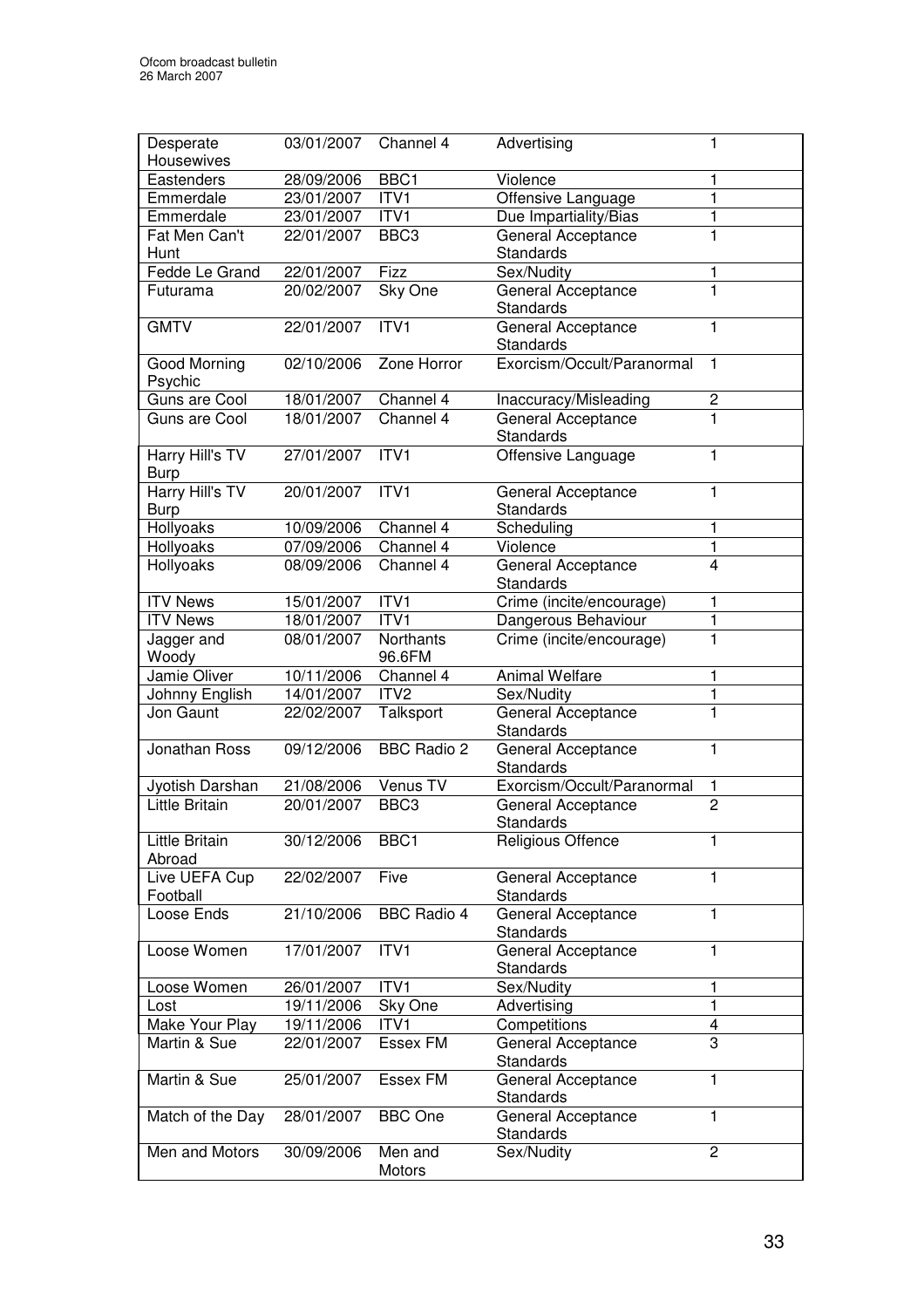| Mick Lunney                                          | 04/11/2006 | <b>BBC Radio</b><br>Sheffield | General Acceptance<br>Standards        | 1              |
|------------------------------------------------------|------------|-------------------------------|----------------------------------------|----------------|
| My Big Gay<br>Prom                                   | 27/02/2007 | Channel 4                     | General Acceptance<br>Standards        | 1              |
| <b>NCIS</b>                                          | 20/01/2007 | Five                          | General Acceptance<br>Standards        | 1              |
| Neil Rudd -<br>Magic Jukebox                         | 10/12/2006 | Magic 1152                    | General Acceptance<br>Standards        | 1              |
| Never Mind the<br><b>Buzzcocks</b>                   | 19/02/2007 | BBC <sub>2</sub>              | General Acceptance<br>Standards        | 1              |
| New You've<br>Been Framed!<br>Sports Special         | 20/01/2007 | ITV1                          | Dangerous Behaviour                    | 1              |
| Newsnight                                            | 16/01/2007 | BBC <sub>2</sub>              | General Acceptance<br>Standards        | $\overline{2}$ |
| Nick Ferrari                                         | 24/01/2007 | <b>LBC 97.3FM</b>             | Offensive Language                     | 1              |
| Ondska                                               | 14/11/2006 | TV3                           | Inaccuracy/Misleading                  | $\mathbf{1}$   |
| Paul Ross                                            | 15/01/2007 | <b>LBC</b>                    | General Acceptance<br>Standards        | $\mathbf{1}$   |
| Project Catwalk                                      | 15/01/2007 | Sky One                       | General Acceptance<br>Standards        | $\overline{2}$ |
| Project Catwalk                                      | 22/01/2007 | Sky One                       | General Acceptance<br>Standards        | 1              |
| Project Catwalk                                      | 21/01/2007 | <b>Sky Three</b>              | General Acceptance<br><b>Standards</b> | 1              |
| Property<br>Developing<br>Abroad                     | 06/06/2006 | Five                          | Crime (incite/encourage)               | 1              |
| Property<br>Developing<br>Abroad                     | 07/06/2006 | Five                          | Crime (incite/encourage)               | $\overline{2}$ |
| Psychic TV                                           | 12/02/2007 | Psychic TV                    | General Acceptance<br>Standards        | $\mathbf{1}$   |
| Real Radio                                           | 16/10/2006 | Real Radio                    | Information/Warnings                   | 1              |
| Relocation,<br>Relocation                            | 28/02/2007 | Channel 4                     | Inaccuracy/Misleading                  | 1              |
| Revenge TV                                           | 02/01/2007 | ITVI                          | <b>Animal Welfare</b>                  | 1              |
| Richard & Judy's<br>Christmas<br><b>Book Special</b> | 09/12/2006 | Channel 4                     | <b>Religious Offence</b>               | $\overline{1}$ |
| Saturday<br><b>Breakfast</b>                         | 02/12/2006 | 105.4<br>Leicester<br>Sound   | General Acceptance<br>Standards        | 1              |
| Scotsport                                            | 28/12/2006 | <b>STV</b>                    | General Acceptance<br><b>Standards</b> | 3              |
| <b>Scott Mills</b>                                   | 24/01/2007 | <b>BBC Radio 1</b>            | Offensive Language                     | 1              |
| <b>Skins</b>                                         | 25/01/2007 | E4                            | General Acceptance<br>Standards        | 5              |
| <b>Skins</b>                                         | 25/01/2007 | E <sub>4</sub>                | Dangerous Behaviour                    | 1              |
| Soapstar<br>Superstar                                | 06/01/2007 | ITVI                          | General Acceptance<br><b>Standards</b> | $\overline{1}$ |
| <b>Strictly</b><br>Confidential                      | 30/11/2006 | ITV1                          | Sex/Nudity                             | 1              |
| <b>Strictly</b><br>Confidential                      | 23/11/2006 | ITV1                          | Sex/Nudity                             | $\overline{c}$ |
| <b>Strutter</b>                                      | 11/01/2007 | <b>MTV</b>                    | General Acceptance<br>Standards        | 1              |
| <b>TalkSport</b>                                     | 14/01/2007 | Talksport                     | General Acceptance<br>Standards        | 1              |